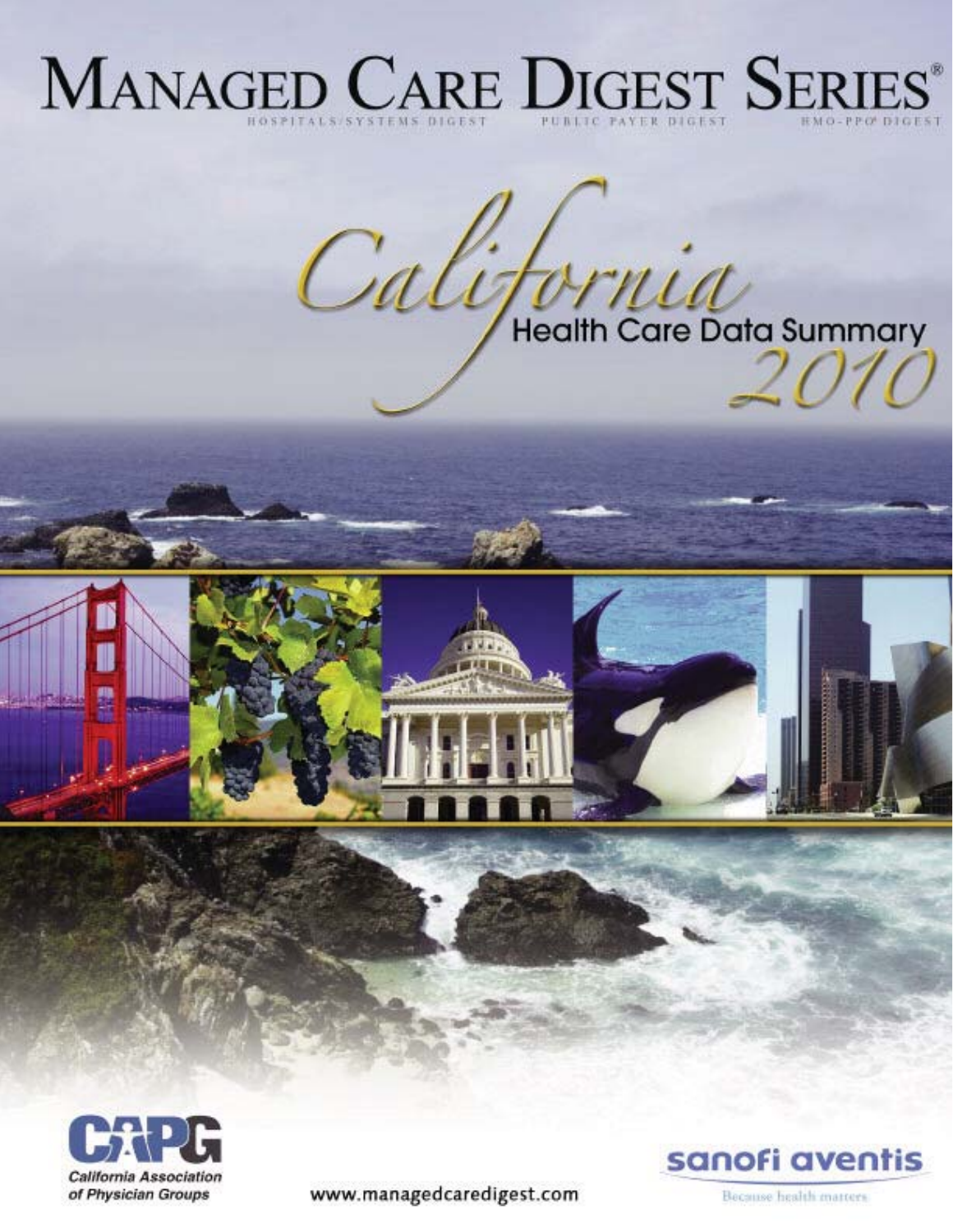

#### **CONTENTS**

| HMO Demographics. 3                |
|------------------------------------|
| POS/Triple-Option Plans  4         |
| HMO/Hospital Medical Utilization 5 |
|                                    |
| HMO Medical Premium Rates7         |
| HMO Pharmacy Premium               |
| HMO Drug Expenditures 9            |
| Medicare Advantage 10-11           |
| Medicaid MCO Measures  12          |
| <b>Medical Group Practices</b>     |
| Medical Group Practice Chains 13   |
| Demographics 14                    |
| Utilization Trends 15              |
| Pharmacy Services 16               |
|                                    |
| Hospitals                          |
| Hospital Leaders  18-19            |
| Hospital Utilization 20            |
|                                    |
|                                    |
|                                    |
|                                    |

#### Managed Care Digest Series® 2010 *Since 1987*

*Provided by* sanofi-aventis U.S. Inc.

*Developed and produced by*  Forte Information Resources LLC Denver, CO

www.forteinformation.com *Data provided by* 

SDI Plymouth Meeting, Pa.

#### **www.managedcaredigest.com**

#### **SANOFI CONTACTS**

**Vivian Kashani** *Regional Account Manager* Vivian.Kashani@sanofi-aventis.com

**Douglas Maiello** *Regional Account Manager* Douglas.Maiello@sanofi-aventis.com

**David Pestonjee** *Regional Account Manager* Nosh.Pestonjee@sanofi-aventis.com

**Cecilia Polo Henning** *Regional Account Manager* Cecilia.Polo@sanofi-aventis.com

**Greg Sampson** *Regional Account Manager* Greg.Sampson@sanofi-aventis.com

**Vaughn Stephens** *Regional Account Manager* Vaughn.Stephens@sanofi-aventis.com

**Kelvin Yamashita** *Regional Account Manager* Kelvin.Yamashita@sanofi-aventis.com

### **Introduction**

Sanofi-aventis is pleased to present the third edition of the **California Health Care Data Summary** ("Summary"), an overview of demographic, financial, utilization and pharmacy measures for health maintenance organizations (HMOs), hospitals and medical group practices in local markets across the state of California. The 2010 Summary also provides Type 2 diabetes benchmarks that can help payers and providers identify better opportunities to serve the needs of their patients. Independent, third-party data are once again drawn from the sanofi-aventis **Managed Care Digest Series**® .

The Summary is designed to provide organizations and employers with key information about health plans, hospitals and medical group practices; and to promote the cost-effective delivery of quality health care to the benefit of local communities.

The data in this report were gathered by SDI, Plymouth Meeting, Pa., a recognized leader in the health care information market, providing comprehensive profiling solutions to health care marketing business problems.

A final review process takes place, before and during production of this report, between SDI and Forte Information Resources LLC.

Sanofi-aventis, as sponsor of this report, maintains an arm's-length relationship with the organizations that prepare the Summary and carry out the research. The desire of sanofiaventis is that the information in the Summary be completely independent and objective.

# **Methodology**

#### **GENERAL DATA**

SDI gathered national-, state- and locallevel data included in this Summary from a variety of sources between February 2007 and June 2010, by contacting the state's department of insurance, mailing a survey to each plan and following up, when necessary, with a telephone or faxed survey.

Most data in this Summary are from a census of the HMO industry. When data were not available from all plans, a smaller sample was used.

In addition, SDI compares its data with those published in other sources, including trade associations in the managed care industry, state regulatory agencies, and periodicals and journals. Doing so provides an additional check on the accuracy of its database of operating HMOs. Hospital data for this report are based on information from the SDI Hospital Market Profiling Solution®.

SDI generated Type 2 diabetes data for this Summary out of health care professional (837p) and institutional (837i) insurance claims, representing more than 8.3 million unique patients nationally in 2009 with a range of Type 2 diabetes diagnoses (250.00–250.92). Data from physicians of all specialties and from all hospital types are included.

SDI also gathers data on prescription activity from the National Council for Prescription Drug Programs (NCPDP). These data represent some 8 billion prescription claims annually, or more than 50% of the prescription universe. These data represent the sampling of prescription activity from a variety of sources, including retail chains, mass merchandisers and pharmacy benefit managers, and come from a near census of more than 59,000 pharmacies in the U.S. Cash, mail-order, Medicaid, and third-party transactions are tracked.

#### **MARKET DEFINITIONS**

SDI gathered information on the service areas of every HMO, commercial, Medicare and Medicaid, during the survey process, then aggregated it to the appropriate metropolitan statistical area (MSA) and state level. Finally, to ensure the integrity of the data, MSA data are reported only for those areas served by five or more HMOs. All HMO demographic and utilization data in this Summary include members in point-ofservice (POS) plans.

Unless otherwise noted, data provided in this report are based on total HMO enrollment, including Medicare beneficiaries and Medicaid recipients. Utilization data provided on Medicare beneficiaries and Medicaid recipients enrolled in HMOs were gathered *only* from those plans in California that have such members.

### **Glossary**

Please see Glossary of Managed Care Terms on the back page of this Summary.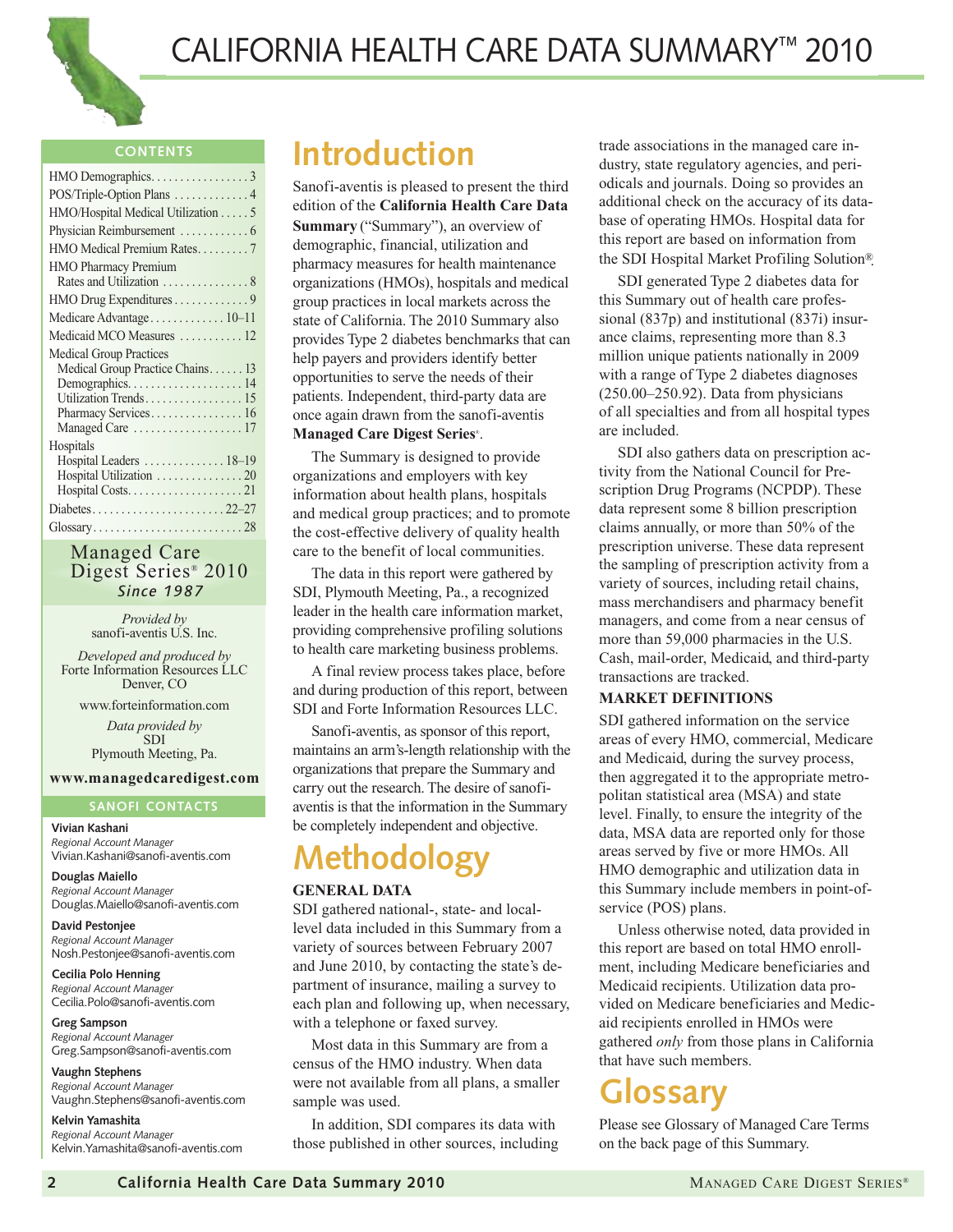# HMO DEMOGRAPHICS

**HMO ENROLLMENT** 

Total # of Enrollees

Los Angeles 5,195,893 324,743 4,888,854 325,924 4,624,262 308,284 Oakland 1,215,394 135,044 1,113,916 123,768 1,030,660 114,518 Riverside 1,850,006 142,308 1,753,769 125,269 1,597,627 122,894 Sacramento 1,041,767 115,752 950,992 105,666 880,105 97,789 San Diego 1,450,118 145,012 1,360,964 136,096 1,280,809 128,081 San Francisco 850,766 94,531 780,727 86,747 722,053 72,205 San Jose | 868,139 | 96,460 | 795,454 | 88,384 | 741,717 | 82,413 Santa Barbara 193,172 27,596 182,164 26,023 172,910 24,701 California 17,362,777 578,759 17,202,120 593,177 16,313,918 526,255 **NATION 78,280,933 176,706 77,117,880 175,268 75,348,270 172,422**

Total # of Enrollees

**MARKET**

Avg. # of Enrollees

2007 2008 2009

Avg. # of Enrollees

Total # of Enrollees

Avg. # of Enrollees



#### **HMO ENROLLMENT DECLINES AGAIN ACROSS CALIFORNIA**

Mirroring a trend seen across the nation, total enrollment in HMOs, as well as the average enrollment per plan, fell noticeably between 2007 and 2009 in all nine California state and local markets profiled. Statewide, total HMO enrollment dropped 6.0% during this period, to16.3 million from 17.4 million two years prior. In spite of these enrollment declines, the shares of medical group patients covered by HMOs (and PPOs) increased slightly between 2007 and 2009.

#### **MEDICAL GROUP PRACTICE PATIENT MIX, BY PAYER TYPE\***

|                                                         | <b>HMO</b>                    |                               |                               | <b>PPO</b>                                                                                     |                                  | Indemnity                     |                           | Medicaid                     |                           |                            | Medicare                   |                               |                              |                                        |                               |
|---------------------------------------------------------|-------------------------------|-------------------------------|-------------------------------|------------------------------------------------------------------------------------------------|----------------------------------|-------------------------------|---------------------------|------------------------------|---------------------------|----------------------------|----------------------------|-------------------------------|------------------------------|----------------------------------------|-------------------------------|
| <b>MARKET</b>                                           | 2007                          | 2008                          | 2009                          | 2007                                                                                           | 2008                             | 2009                          | 2007                      | 2008                         | 2009                      | 2007                       | 2008                       | 2009                          | 2007                         | 2008                                   | 2009                          |
| Los Angeles<br>Oakland<br>Riverside<br>Sacramento       | 36.7%<br>28.8<br>46.1<br>41.8 | 36.9%<br>37.3<br>46.5<br>29.3 | 37.4%<br>36.9<br>46.1<br>29.0 | 22.4%<br>20.1<br>20.7<br>22.4                                                                  | $22.4\%$<br>22.7<br>20.7<br>22.5 | 22.8%<br>22.7<br>20.7<br>22.4 | 4.4%<br>7.1<br>3.1<br>5.9 | $4.0\%$<br>2.6<br>2.7<br>5.6 | 4.5%<br>3.0<br>3.1<br>5.9 | 5.7%<br>6.9<br>7.2<br>11.0 | 6.1%<br>5.0<br>7.5<br>11.4 | $5.7\%$<br>4.7<br>7.2<br>11.0 | 16.6<br>11.9<br>15.2         | $17.6\%$ 18.2%<br>18.1<br>12.3<br>15.5 | 17.8%<br>17.9<br>11.9<br>15.2 |
| San Diego<br>San Francisco<br>San Jose<br>Santa Barbara | 31.9<br>30.4<br>53.3<br>53.3  | 42.0<br>32.4<br>30.7<br>55.7  | 42.0<br>31.9<br>30.4<br>65.0  | 21.8<br>35.2<br>21.1<br>18.3                                                                   | 21.8<br>35.2<br>21.2<br>17.5     | 23.0<br>35.2<br>21.1<br>17.5  | 2.5<br>4.3<br>6.6<br>4.7  | 2.2<br>3.8<br>6.3<br>1.3     | 2.1<br>4.3<br>6.6<br>2.0  | 5.3<br>4.0<br>7.0<br>3.3   | 5.5<br>4.4<br>7.2<br>5.0   | 4.5<br>4.0<br>7.0<br>5.0      | 19.1<br>11.6<br>18.3<br>15.3 | 19.5<br>12.0<br>18.8<br>18.6           | 19.3<br>11.6<br>18.3<br>8.0   |
| California<br><b>NATION</b>                             | 33.8                          | 34.2                          | 35.1                          | 23.4<br>28.9% 29.0% 29.1% 21.8% 21.8% 21.8% 7.5% 7.5% 7.4% 11.9% 12.0% 20.2% 20.2% 20.2% 20.2% | 23.4                             | 23.5                          | 4.2                       | 4.1                          | 4.0                       | 9.5                        | 9.5                        | 9.2                           | 16.1                         | 16.1                                   | 16.2                          |



#### **MEDICARE AND GOVERNMENT ENROLLMENT IN HMOs**

|               |           | Total Number of Medicare HMO Members |           | Total Number of HMO Government Enrollees |            |            |  |  |
|---------------|-----------|--------------------------------------|-----------|------------------------------------------|------------|------------|--|--|
| <b>MARKET</b> | 2007      | 2008                                 | 2009      | 2007                                     | 2008       | 2009       |  |  |
| California    | 1.475.808 | 1.546.897                            | 1.512.531 | 4,777,790                                | 4.497.240  | 4.951.126  |  |  |
| <b>NATION</b> | 6,182,199 | 6,226,933                            | 6,579,064 | 23,256,155                               | 24,132,100 | 28,063,930 |  |  |

NOTE: California data include all HMOs serving the state of California. In some cases, HMOs did not report their data. Throughout this Data Summary, data are the same for some of the MSAs because the HMOs had the same service area.

#### **L.A. PLANS SERVE MORE THAN 25% OF CA HMO MEMBERS**

Despite falling somewhat between 2008 (4.9 million) and 2009 (4.6 million), total enrollment in Los Angeles HMOs were highest, by a large margin, among the eight California local markets shown. In fact, of the state's 16.3 million HMO members in 2009, 28.3% were enrolled in plans serving Los Angeles.

#### **MEDICARE HMO ENROLLMENT CLIMBS ACROSS CA, NATION**

At odds with the downward trends in total HMO enrollment, the number of Medicare beneficiaries enrolled in HMOs climbed between 2007 and 2009 notably across the state of California and nationally.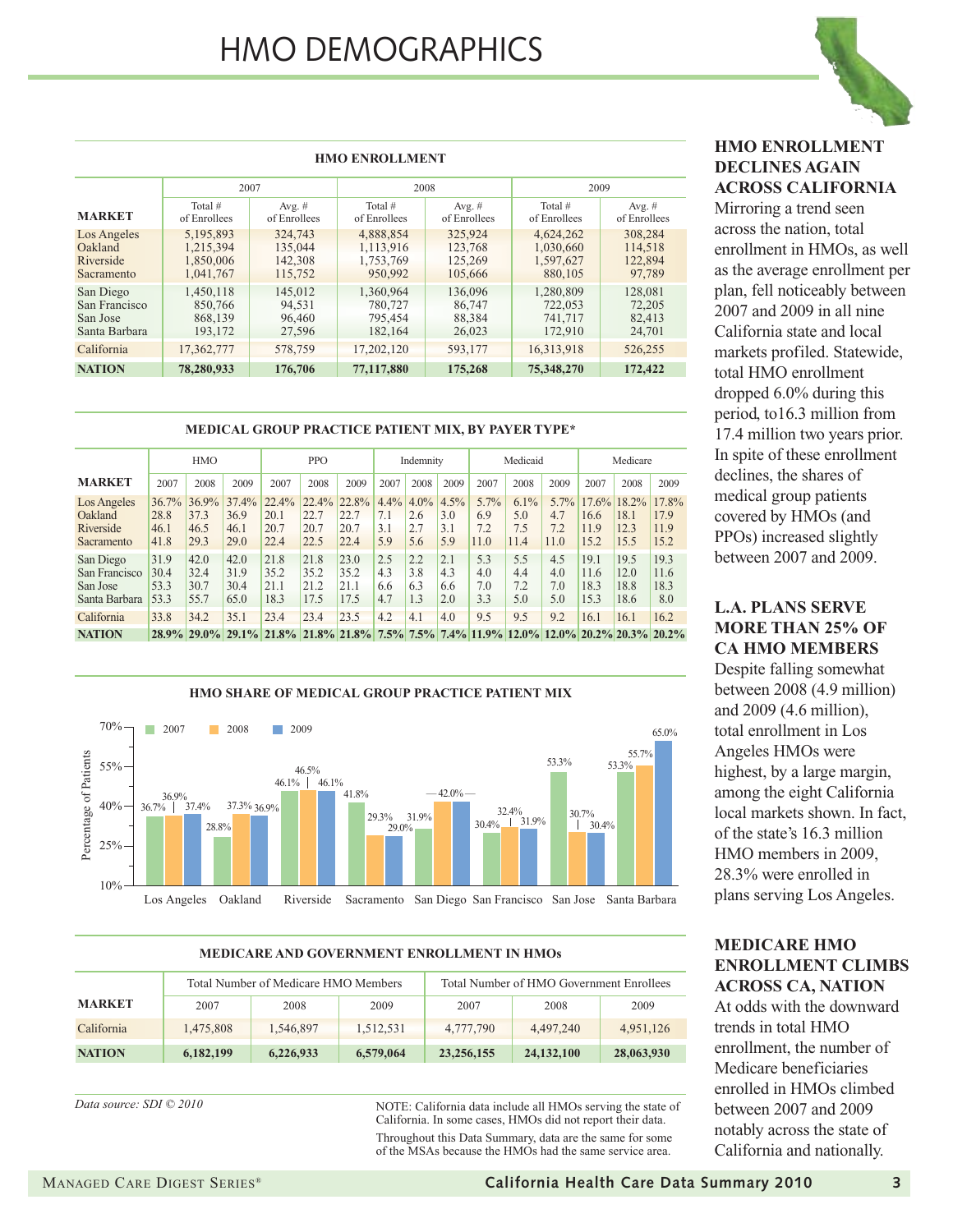

#### **POS ENROLLMENT FALLS IN CA STATE AND LOCAL MARKETS**

Between 2007 and 2009, the numbers of HMO members enrolled in point-of-service (POS) plans fell notably in the nine California markets profiled, as well as across the nation. The sharpest decline (percentagewise) took place in Oakland, in which POS enrollment fell by 34.5% in this period.

#### **SHARE OF CA HMOs OFFERING POS FALLS**

Although the percentages of HMOs offering point-ofservice plans remained fairly steady between 2008 and 2009 among the eight California local markets shown (Riverside and San Francisco excepted), the corresponding statewide share slid to 22.6% from 24.1% during this time.

#### **CA HMOs OFFER TRIPLE-OPTION MORE WIDELY THAN NATION**

In 2009, the shares of HMOs offering triple-option plans in all eight California local markets exceeded the national rate of 49.4%. Such plans were offered universally by Santa Barbara HMOs, and even in Los Angeles, the local market with the smallest share of triple-option availability, more than half (53.3%) of HMOs offered such plans. Meanwhile, the share of HMOs statewide that offered such plans was just 29.0%.

#### **HMOs OFFERING POINT-OF-SERVICE PLANS**

|                                                         |                               | Percentage of HMOs Offering Point-of-Service Plans |                                  | Point-of-Service Enrollment           |                                       |                                       |  |
|---------------------------------------------------------|-------------------------------|----------------------------------------------------|----------------------------------|---------------------------------------|---------------------------------------|---------------------------------------|--|
| <b>MARKET</b>                                           | 2007                          | 2008                                               | 2009                             | 2007                                  | 2008                                  | 2009                                  |  |
| Los Angeles<br>Oakland<br>Riverside<br>Sacramento       | 50.0%<br>66.7<br>61.5<br>66.7 | 46.7%<br>66.7<br>50.0<br>66.7                      | $46.7\%$<br>66.7<br>53.8<br>66.7 | 173,851<br>41,209<br>63,453<br>31,201 | 152,847<br>34,826<br>54,830<br>29,732 | 121,017<br>26,972<br>41,810<br>23,032 |  |
| San Diego<br>San Francisco<br>San Jose<br>Santa Barbara | 80.0<br>66.7<br>66.7<br>100.0 | 70.0<br>66.7<br>66.7<br>100.0                      | 70.0<br>60.0<br>66.7<br>100.0    | 49,755<br>28,200<br>28748<br>6.615    | 42,550<br>24,409<br>24,869<br>5,695   | 33,519<br>18,896<br>19,411<br>4.525   |  |
| California                                              | 26.7                          | 24.1                                               | 22.6                             | 585,357                               | 510,044                               | 426,936                               |  |
| <b>NATION</b>                                           | $60.1\%$                      | 56.1%                                              | 51.0%                            | 14,210,026                            | 14,499,300                            | 13,100,960                            |  |



#### **PERCENTAGE OF HMOs OFFERING TRIPLE-OPTION PLANS**



*Data source: SDI © 2010*

**Point-of-service** plans may be separately licensed HMOs by a state department of insurance; these plans allow HMO members to use the plan's provider network or to go outside the network to obtain services. This type of hybrid plan generally assesses a higher fee to the HMO member for going outside the provider network. **Triple-option** plans include a choice of HMO, PPO or indemnity plan.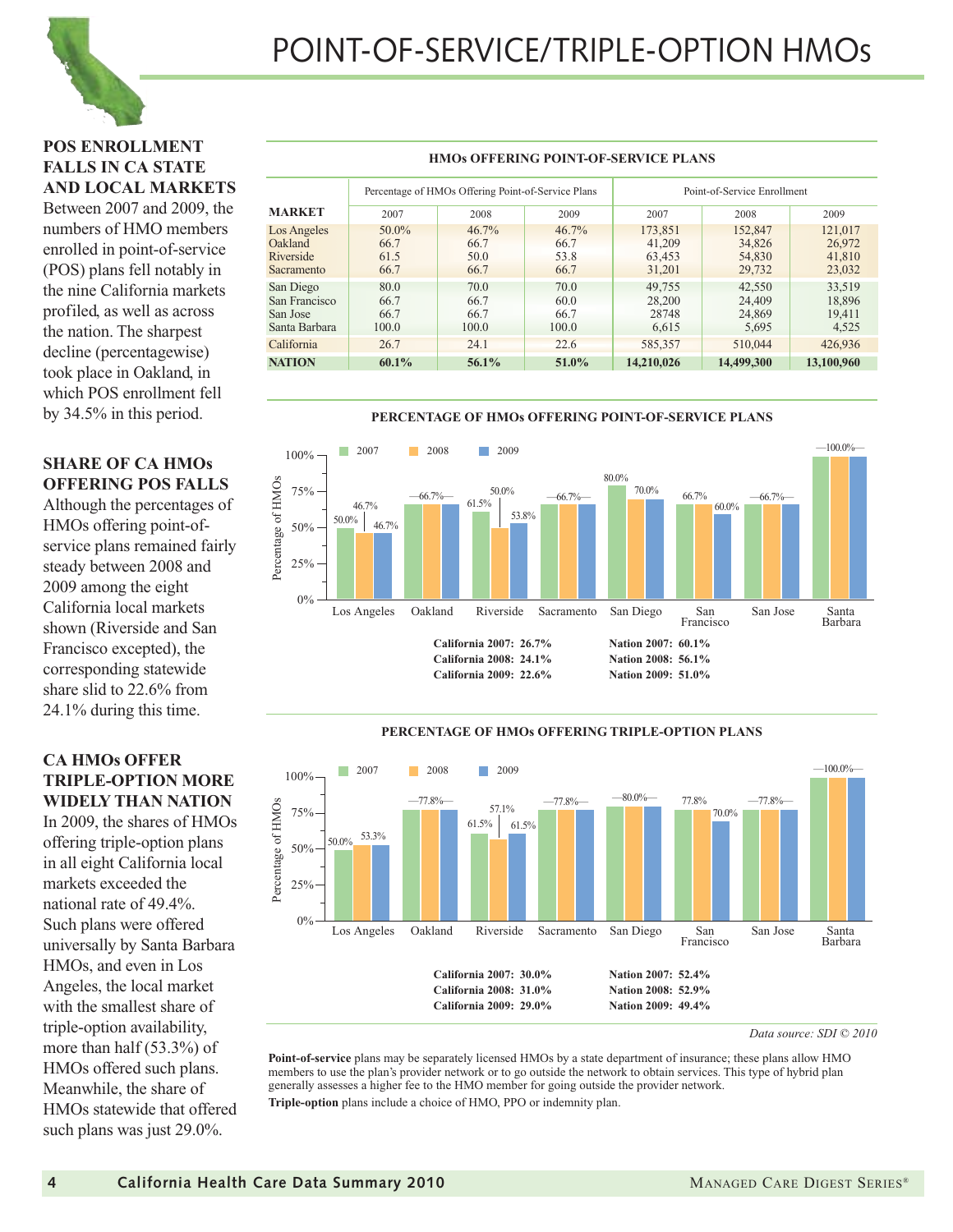

|                                                         | UTILIZATION RATES FOR NON-MEDICARE HMO/POS MEMBERS |                                                 |                              |                                  |                                           |                                  |                                    |                          |                                        |                          |                          |                                       |                          |                          |                          |
|---------------------------------------------------------|----------------------------------------------------|-------------------------------------------------|------------------------------|----------------------------------|-------------------------------------------|----------------------------------|------------------------------------|--------------------------|----------------------------------------|--------------------------|--------------------------|---------------------------------------|--------------------------|--------------------------|--------------------------|
|                                                         |                                                    | <b>Hospital Admissions</b><br>per 1,000 Members |                              |                                  | <b>Hospital Days</b><br>per 1,000 Members |                                  | Physician Encounters<br>per Member |                          | <b>Ambulatory Visits</b><br>per Member |                          |                          | ALOS per<br><b>Hospital Admission</b> |                          |                          |                          |
| <b>MARKET</b>                                           | 2007                                               | 2008                                            | 2009                         | 2007                             | 2008                                      | 2009                             | 2007                               | 2008                     | 2009                                   | 2007                     | 2008                     | 2009                                  | 2007                     | 2008                     | 2009                     |
| Los Angeles<br>Oakland<br>Riverside<br>Sacramento       | 45.9<br>51.9<br>52.2<br>51.0                       | 49.6<br>47.0<br>51.7<br>49.6                    | 55.9<br>48.9<br>52.9<br>53.6 | 191.6<br>202.4<br>206.7<br>199.9 | 211.5<br>186.6<br>206.1<br>198.7          | 226.6<br>188.4<br>203.5<br>207.0 | 3.3<br>3.8<br>3.7<br>3.7           | 3.8<br>4.2<br>4.2<br>4.1 | 3.2<br>3.9<br>4.1<br>4.0               | 2.3<br>2.2<br>2.2<br>1.4 | 1.8<br>1.9<br>1.7<br>1.7 | 2.0<br>2.2<br>2.3<br>2.0              | 3.9<br>3.6<br>3.9<br>3.7 | 4.0<br>3.7<br>3.8<br>3.7 | 4.1<br>3.8<br>3.9<br>3.8 |
| San Diego<br>San Francisco<br>San Jose<br>Santa Barbara | 52.2<br>47.5<br>47.4<br>52.2                       | 51.7<br>48.8<br>51.8<br>51.7                    | 52.7<br>50.4<br>52.9<br>52.9 | 206.7<br>194.0<br>184.0<br>207.2 | 206.1<br>204.9<br>209.7<br>214.9          | 201.8<br>199.9<br>219.6<br>202.9 | 3.7<br>3.7<br>3.4<br>4.1           | 4.2<br>4.9<br>3.9<br>4.9 | 3.6<br>5.1<br>3.6<br>5.1               | 1.4<br>2.8<br>1.3<br>1.7 | 1.7<br>2.2<br>2.0<br>2.0 | 2.0<br>1.9<br>1.9<br>2.4              | 3.9<br>3.9<br>3.6<br>3.9 | 3.8<br>4.0<br>3.8<br>3.9 | 3.9<br>4.0<br>4.1<br>3.9 |
| California                                              | 44.6                                               | 47.0                                            | 63.3                         | 173.9                            | 183.2                                     | 199.3                            | 3.2                                | 3.8                      | 3.5                                    | 1.9                      | 1.7                      | 1.5                                   | 3.7                      | 3.8                      | 3.9                      |
| <b>NATION</b>                                           | 59.1                                               | 59.6                                            | 63.6                         | 223.5                            | 228.3                                     | 243.7                            | 3.8                                | 4.0                      | 4.2                                    | 1.7                      | 1.3                      | 1.5                                   | 3.8                      | 3.9                      | 3.9                      |

#### **HMO/HOSPITAL UTILIZATION AND COST MEASURES FROM 2008, BY REGION AND STATE**

| <b>REGION/STATE</b>       | Commercial<br><b>HMO</b> Hospital<br>Days $/1,000$ | Medicare<br>HMO Hospital<br>Days $/1,000$ | Medicare<br>Fee-For-Service<br>Discharges/1,000 | Medicare<br>Fee-For-Service<br>Hospital<br>Days $/1,000$ | Medicare<br>Fee-For-Service<br>Payments<br>per Hospital<br>Discharge | Medicare<br>Fee-For-Service<br>Payments per<br>Enrollee |
|---------------------------|----------------------------------------------------|-------------------------------------------|-------------------------------------------------|----------------------------------------------------------|----------------------------------------------------------------------|---------------------------------------------------------|
| <b>California</b>         | 183.2                                              | 982.2                                     | 289                                             | 1,664                                                    | \$12,322                                                             | \$3,522                                                 |
| Pacific                   | 184.0                                              | 1,129.8                                   | 273                                             | 1,526                                                    | 11,850                                                               | 3,205                                                   |
| New England               | 246.3                                              | 1,720.5                                   | 323                                             | 1,806                                                    | 10,005                                                               | 3,210                                                   |
| Mid Atlantic              | 247.2                                              | 1,895.3                                   | 375                                             | 2,416                                                    | 10,495                                                               | 3,901                                                   |
| South Atlantic            | 227.6                                              | 1,506.5                                   | 346                                             | 1,948                                                    | 9,083                                                                | 3,127                                                   |
| <b>East North Central</b> | 237.3                                              | 1,672.8                                   | 372                                             | 2,004                                                    | 8,970                                                                | 3,310                                                   |
| <b>West North Central</b> | 240.0                                              | 1,901.3                                   | 324                                             | 1,691                                                    | 8,635                                                                | 2,787                                                   |
| Mountain                  | 203.8                                              | 1,321.0                                   | 272                                             | 1,372                                                    | 9,313                                                                | 2,522                                                   |
| South Central*            | 233.8                                              | 1,140.1                                   | 391                                             | 2,158                                                    | 7,947                                                                | 3,094                                                   |
| Southwest**               | 260.4                                              | 1,412.5                                   | 355                                             | 1,923                                                    | 8,601                                                                | 3,030                                                   |
| <b>NATION</b>             | 228.3                                              | 1,502.3                                   | 343                                             | 1,928                                                    | \$9,408                                                              | \$3,202                                                 |

#### **HOSPITAL UTILIZATION MEASURES CALIFORNIA VS. NATION, 2008**



*Data source: SDI © 2010*

\* Corresponds to CMS's East South Central Region.

\*\* Corresponds to CMS's West South Central Region.

NOTE: Medicare fee-for-service hospital utilization and cost measures were unavailable for 2009, so 2008 data were used.

#### **CA EXHIBITS LOWER HOSPITAL USE VS. U.S. IN KEY METRICS**

In spite of increased ratios of hospital admissions per 1,000 non-Medicare members between 2008 and 2009, HMOs in all nine California markets reported lower such rates than the national average of 63.6. Similarly, the hospital days per 1,000 non-Medicare members ratio fell well shy of the national mark (243.7) in all eight selected California markets and statewide (199.3) in 2009. Physician encounter rates trailed the national mark of 4.2 in seven of nine California markets (San Francisco and Santa Barbara, at 5.1, excepted). By comparison, non-Medicare HMO members in all eight California local markets posted more ambulatory visits per member than their national counterparts in 2009, most notably in Santa Barbara (2.4 visits per member vs. 1.5 nationally).

#### **MEDICARE/COMM'L. HMO HOSPITAL RATIOS ARE LOW ACROSS CA**

Compared with national and regional averages, California reported fewer hospital days per 1,000 commercial and Medicare HMO members alike in 2008. Fee-for-service Medicare beneficiaries likewise reported fewer hospital days per 1,000 compared with the national and regional averages listed.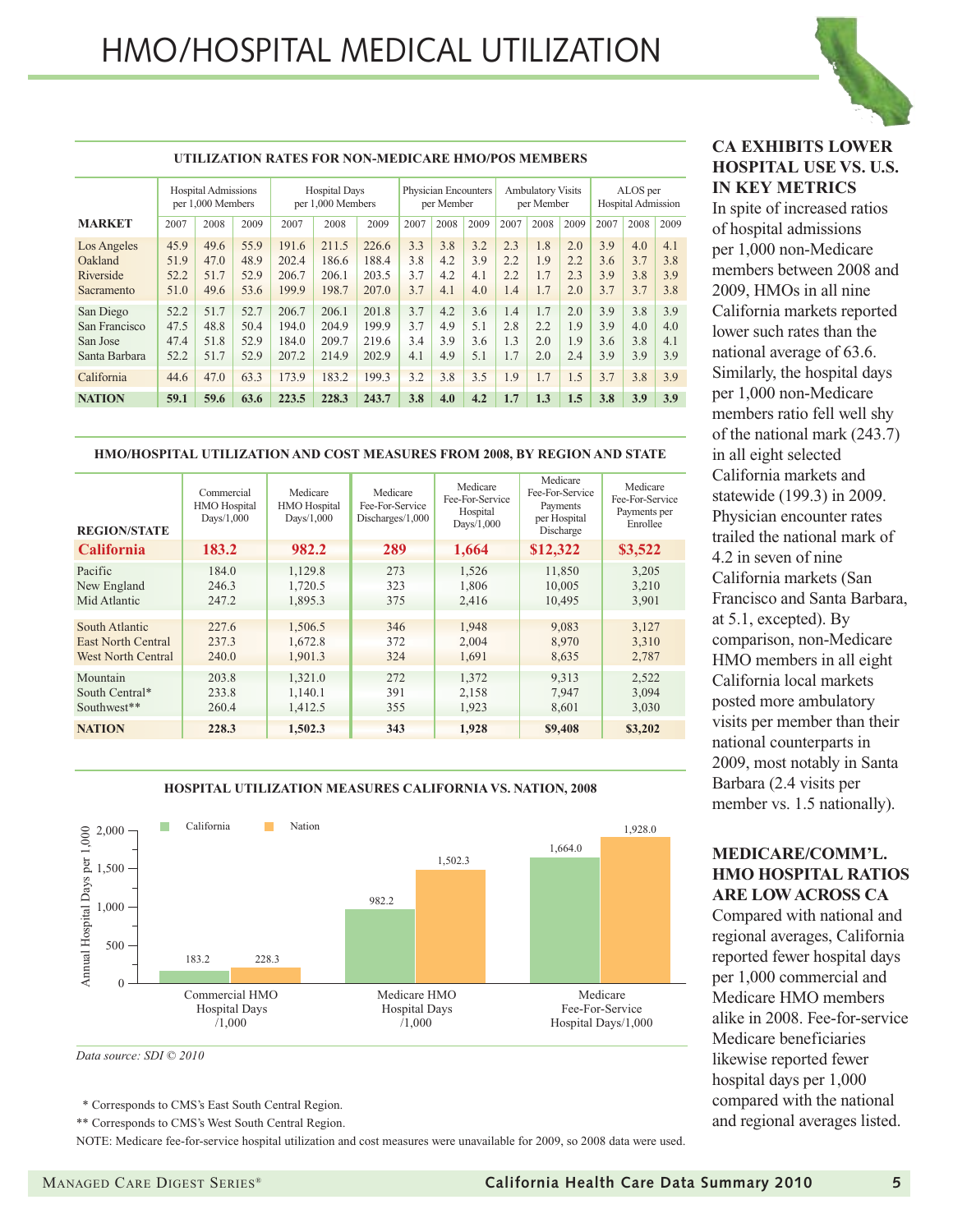

#### **BONUS PROGRAMS ARE USED MORE OFTEN IN CA THAN U.S.**

In all years profiled in this Summary, the shares of HMOs that remunerated physicians through a bonus program were much higher in all nine California state and local markets profiled than across the U.S. In seven of the eight featured local markets in 2009 (Los Angeles, at 25.0%, excepted), at least one-third of HMOs used a bonus program to reimburse physicians, versus only 18.8% of HMOs nationwide. California HMOs paid physicians using a fee-for-service arrangement at a lower rate than the nation (40.9% and 65.0%, respectively).

#### **CAPITATED SHARE OF CONTRACTS IS HIGH AT CALIF. HMO PLANS**

HMOs serving the state of California fulfilled a greater share of each of the four types of contracts shown through capitation than the national average. In 2009, only 56.0% of primary care physician contracts were capitated nationwide, whereas a notable 81.5% of such contracts across California were reimbursed through capitation.

\* HMOs gave multiple answers, since they commonly use more than one method of reimbursement. As a result, totals add up to more than 100%. Other reimbursement methods used by HMOs included discounted fee-forservice, fee schedule, per diem and return of risk pools/withholds.

#### **PERCENTAGE OF HMOs USING VARIOUS METHODS TO REIMBURSE PHYSICIANS\***

|                                                         |             | Salary          |                                                      | Fee-for-Service               |                               |                               |                                  | <b>Bonus Program</b>             |                               |                                     | Capitation                          |                                  |
|---------------------------------------------------------|-------------|-----------------|------------------------------------------------------|-------------------------------|-------------------------------|-------------------------------|----------------------------------|----------------------------------|-------------------------------|-------------------------------------|-------------------------------------|----------------------------------|
| <b>MARKET</b>                                           | 2007        | 2008            | 2009                                                 | 2007                          | 2008                          | 2009                          | 2007                             | 2008                             | 2009                          | 2007                                | 2008                                | 2009                             |
| Los Angeles<br>Oakland<br>Riverside<br>Sacramento       | 12.5%<br>__ | $12.5\%$<br>___ | $12.5\%$<br>$\overline{\phantom{a}}$                 | 33.3%<br>25.0<br>18.2<br>25.0 | 33.3%<br>25.0<br>18.2<br>25.0 | 33.3%<br>25.0<br>30.0<br>25.0 | $25.0\%$<br>50.0<br>27.3<br>37.5 | $25.0\%$<br>50.0<br>27.3<br>37.5 | 25.0%<br>50.0<br>40.0<br>37.5 | $100.0\%$<br>87.5<br>100.0<br>100.0 | $100.0\%$<br>87.5<br>100.0<br>100.0 | 100.0%<br>87.5<br>100.0<br>100.0 |
| San Diego<br>San Francisco<br>San Jose<br>Santa Barbara | __<br>__    | __              | $\overline{\phantom{a}}$<br>$\overline{\phantom{a}}$ | 11.1<br>37.5<br>14.3<br>14.3  | 11.1<br>37.5<br>14.3<br>14.3  | 11.1<br>37.5<br>14.3<br>14.3  | 33.3<br>37.5<br>42.9<br>42.9     | 33.3<br>37.5<br>42.9<br>42.9     | 33.3<br>37.5<br>42.9<br>42.9  | 100.0<br>87.5<br>100.0<br>100.0     | 100.0<br>87.5<br>100.0<br>100.0     | 100.0<br>87.5<br>100.0<br>100.0  |
| California                                              | 4.6         | 4.6             | 4.5                                                  | 36.4                          | 36.4                          | 40.9                          | 22.7                             | 22.7                             | 27.3                          | 90.9                                | 90.9                                | 90.9                             |
| <b>NATION</b>                                           | $6.9\%$     | 7.5%            | $7.7\%$                                              | $67.0\%$                      | $66.4\%$                      | $65.0\%$                      | $15.6\%$                         | 16.8%                            | 18.8%                         | 74.6%                               | 72.4%                               | 73.1%                            |

#### **PERCENTAGE OF CONTRACTS REIMBURSED THROUGH CAPITATION\***

|                                                         |                               | Primary Care Physician<br>Contracts |                               | Specialist<br>Contracts       |                               |                               | Ancillary Provider<br>Contracts |                               |                               | Hospital<br>Contracts         |                               |                               |
|---------------------------------------------------------|-------------------------------|-------------------------------------|-------------------------------|-------------------------------|-------------------------------|-------------------------------|---------------------------------|-------------------------------|-------------------------------|-------------------------------|-------------------------------|-------------------------------|
| <b>MARKET</b>                                           | 2007                          | 2008                                | 2009                          | 2007                          | 2008                          | 2009                          | 2007                            | 2008                          | 2009                          | 2007                          | 2008                          | 2009                          |
| Los Angeles<br>Oakland<br>Riverside<br>Sacramento       | 79.6%<br>78.4<br>82.2<br>79.9 | 79.6%<br>78.4<br>82.2<br>79.9       | 79.6%<br>78.4<br>82.9<br>79.9 | 81.9%<br>75.0<br>80.6<br>75.0 | 81.9%<br>75.0<br>80.6<br>75.0 | 81.9%<br>75.0<br>80.6<br>75.0 | 63.8%<br>70.7<br>75.5<br>70.7   | 63.8%<br>70.7<br>75.5<br>70.7 | 63.8%<br>70.7<br>75.5<br>70.7 | 29.8%<br>23.0<br>36.1<br>33.6 | 29.8%<br>23.0<br>36.1<br>33.6 | 29.8%<br>23.0<br>34.6<br>33.6 |
| San Diego<br>San Francisco<br>San Jose<br>Santa Barbara | 79.2<br>82.3<br>81.7<br>83.3  | 79.2<br>82.3<br>81.7<br>83.3        | 79.2<br>82.3<br>81.7<br>83.3  | 79.0<br>77.5<br>75.0<br>79.0  | 79.0<br>77.5<br>75.0<br>79.0  | 79.0<br>77.5<br>75.0<br>79.0  | 70.7<br>78.0<br>70.7<br>70.7    | 70.7<br>78.0<br>70.7<br>70.7  | 70.7<br>78.0<br>70.7<br>70.7  | 29.0<br>36.3<br>38.0<br>25.5  | 29.0<br>36.3<br>38.0<br>25.5  | 29.0<br>36.3<br>38.0<br>25.5  |
| California                                              | 81.5                          | 81.5                                | 81.5                          | 82.8                          | 82.8                          | 82.8                          | 69.8                            | 69.8                          | 69.8                          | 45.1                          | 45.1                          | 45.1                          |
| <b>NATION</b>                                           | 56.4%                         | 56.6%                               | 56.0%                         | 30.7%                         | 29.5%                         | 29.4%                         | 36.3%                           | 37.6%                         | $37.1\%$                      | $36.7\%$                      | 36.4%                         | 37.3%                         |





*Data source: SDI © 2010*

**6 California Health Care Data Summary 2010** MANAGED CARE DIGEST SERIES®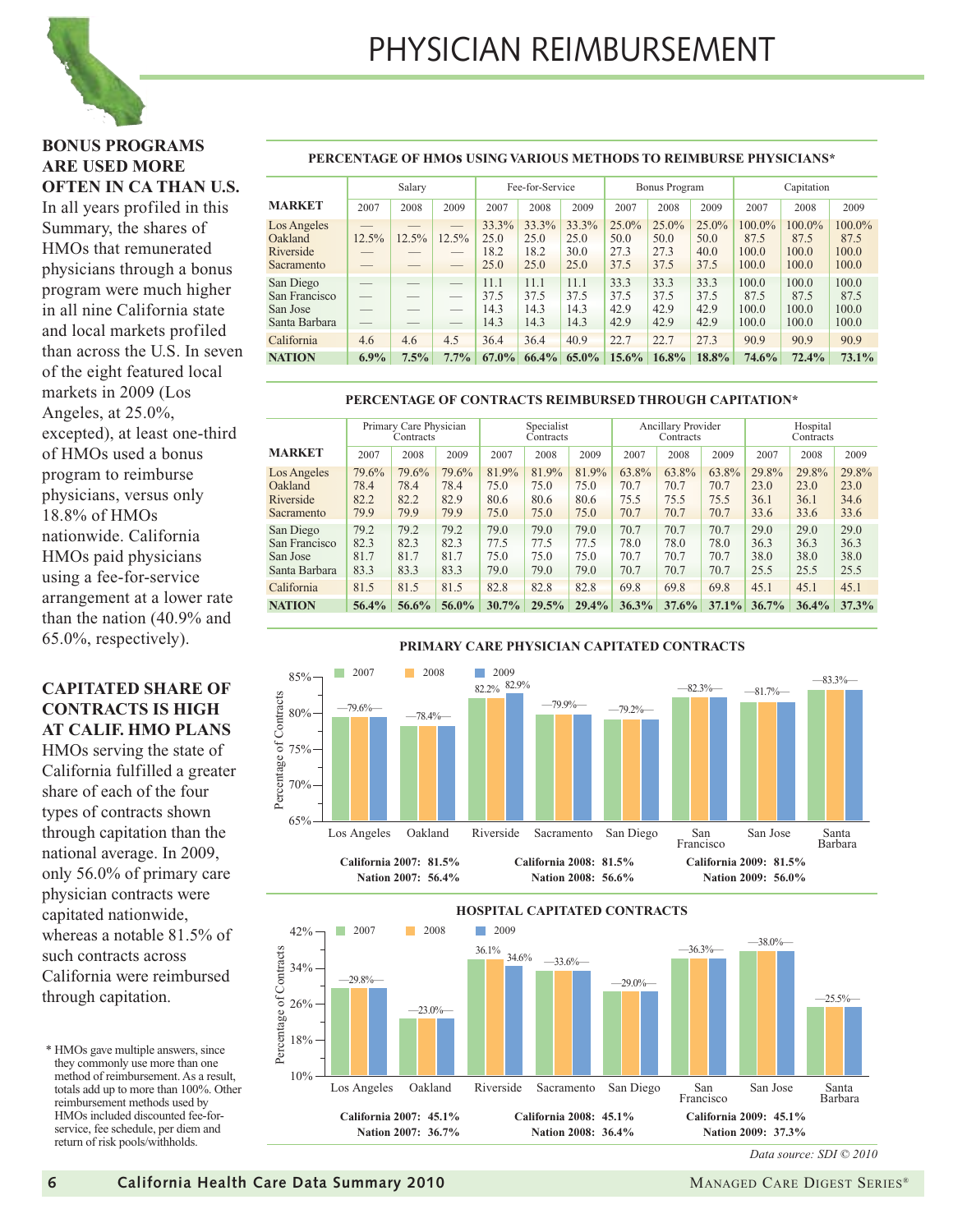

#### Average Individual Premium Average Family Premium Average Individual & Spouse Premium **AVERAGE PREMIUM RATES PER MONTH\* MARKET** Los Angeles \$325 \$386 \$434 \$910 \$1,007 \$1,128 \$697 \$765 \$861 Oakland 332 390 409 885 986 1,027 669 762 801 Riverside 338 396 396 920 1,022 1,093 692 785 847 Sacramento 327 385 405 865 967 1,008 663 756 795 San Diego 342 394 411 931 1,021 1,075 696 779 816 San Francisco 343 410 432 910 1,026 1,072 697 803 848<br>San Jose 343 410 432 910 1,026 1,072 697 803 848 San Jose 343 410 432 910 1,026 1,072 697 803 848 Santa Barbara | 344 | 422 | 443 | 927 | 1,062 | 1,134 | 713 | 837 | 882 California 313 354 367 871 939 1,017 647 698 760 **NATION \$314 \$344 \$385 \$840 \$901 \$1,001 \$634 \$691 \$777** 2007 2008 2009 2007 2008 2009 2007 2008 2009







#### **AVERAGE MONTHLY PREMIUMS GROW AT HMOs ACROSS CALIF.**

Average monthly premiums for HMOs serving the state of California rose between 2007 and 2009, regardless of plan type. However, plan premium increases across California were more modest compared with those nationwide. The average individual monthly premium for HMOs serving California grew 17.3% over this twoyear period, while such premiums climbed 22.6% for HMOs nationally. Although the annual percentage increase was comparatively less at plans in California, he average family premium was higher than the corresponding national premium (\$1,017 vs. \$1,001) in 2009.

#### **MONTHLY PREMIUMS FOR SANTA BARBARA PLANS REMAIN HIGH**

In 2009, average monthly premiums for individuals, families and individuals, and spouses were highest of the 10 markets profiled at plans serving the Santa Barbara MSA. For example, average monthly individual and spouse HMO premiums in the Santa Barbara local market were \$882 in 2009, compared with \$760 for plans across California and \$777 for plans nationally.

\* Averages represent the flat charge for medical health coverage and do not include charges for pharmacy, dental or other services. Also, employee copay contributions are not included. Numbers of options and levels of coverage may account for significant differences between an individual company's premium rates and the average.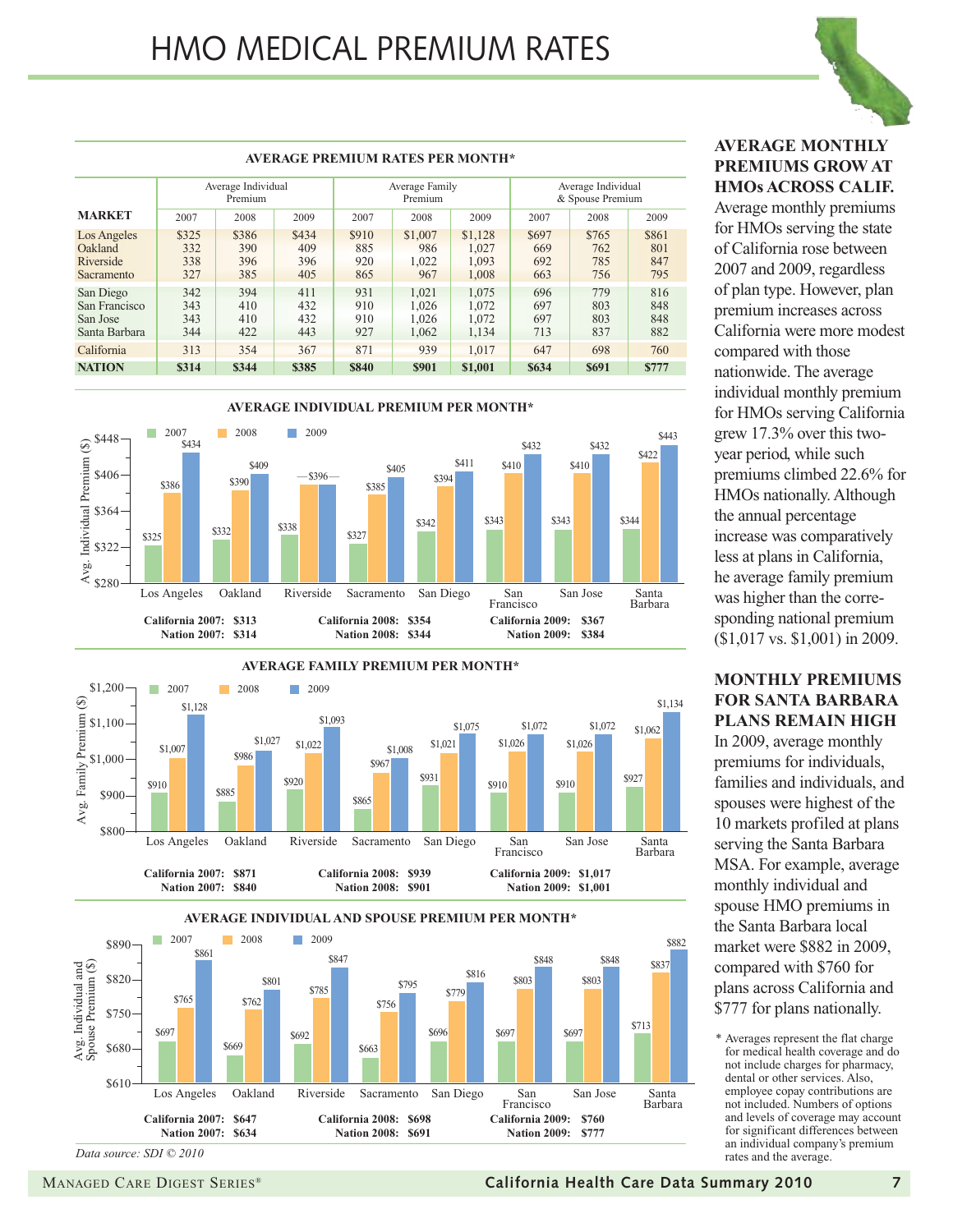

#### **FAMILY RX PREMIUMS PMPM IN CALIFORNIA FALL BELOW NATION**

At HMOs serving six of the eight California local markets profiled (Oakland and Sacramento excepted), between 2008 and 2009 family premiums per member per month (PMPM) for outpatient pharmacy benefits fell. As a result, these premiums trailed the national average (\$94.63) in all nine California markets. Statewide, outpatient pharmacy benefit premiums were \$82.40 PMPM in 2009.

#### **RX INGREDIENT COSTS RISE FOR CALIFORNIA HMOs**

After dropping in every California market listed between 2007 and 2008, the average ingredient cost per prescription dispensed jumped for HMOs serving all nine California markets the following year in 2009. Plans serving Santa Barbara reported the highest average ingredient cost, by California market, at \$46.51 per prescription, although this cost remained below the national mark (\$54.04).

\* This average is derived by dividing HMO pharmacy expenses by the total number of prescriptions dispensed. Expenses do not include administration and copayment costs.

#### **PREMIUMS PER MEMBER PER MONTH FOR OUTPATIENT PHARMACY BENEFITS**

|                                                         |                                    | <b>Individual Premiums</b>         |                                    | <b>Family Premiums</b>             |                                      |                                    |  |
|---------------------------------------------------------|------------------------------------|------------------------------------|------------------------------------|------------------------------------|--------------------------------------|------------------------------------|--|
| <b>MARKET</b>                                           | 2007                               | 2008                               | 2009                               | 2007                               | 2008                                 | 2009                               |  |
| Los Angeles<br>Oakland<br>Riverside<br>Sacramento       | \$28.10<br>23.33<br>28.10<br>26.63 | \$29.04<br>23.07<br>29.04<br>27.39 | \$33.74<br>28.96<br>33.74<br>33.67 | \$77.61<br>59.47<br>77.61<br>67.02 | \$103.86<br>72.83<br>114.61<br>80.16 | \$93.02<br>74.88<br>93.02<br>86.28 |  |
| San Diego<br>San Francisco<br>San Jose<br>Santa Barbara | 28.10<br>26.63<br>26.63<br>28.10   | 29.04<br>27.39<br>27.39<br>29.04   | 33.74<br>33.67<br>33.67<br>33.74   | 77.61<br>67.02<br>67.02<br>77.61   | 95.51<br>87.35<br>87.35<br>95.51     | 93.02<br>86.28<br>86.28<br>93.02   |  |
| California                                              | 25.11                              | 34.38                              | 36.97                              | 69.56                              | 99.77                                | 82.40                              |  |
| <b>NATION</b>                                           | \$30.32                            | \$32.83                            | \$37.49                            | \$76.00                            | \$84.83                              | \$94.63                            |  |

#### **PRESCRIPTIONS DISPENSED AND AVERAGE INGREDIENT COST**

|                                                         |                          | RXs Dispensed per Commercial HMO Member per Year |                          | Average Ingredient Cost*           |                                    |                                    |  |
|---------------------------------------------------------|--------------------------|--------------------------------------------------|--------------------------|------------------------------------|------------------------------------|------------------------------------|--|
| <b>MARKET</b>                                           | 2007                     | 2008                                             | 2009                     | 2007                               | 2008                               | 2009                               |  |
| Los Angeles<br>Oakland<br>Riverside<br>Sacramento       | 8.5<br>7.5<br>8.0<br>8.3 | 8.6<br>7.6<br>8.1<br>8.4                         | 8.5<br>7.6<br>8.0<br>8.3 | \$40.48<br>42.84<br>43.31<br>43.30 | \$38.23<br>39.30<br>39.21<br>40.20 | \$42.03<br>44.12<br>43.46<br>44.43 |  |
| San Diego<br>San Francisco<br>San Jose<br>Santa Barbara | 8.0<br>7.5<br>7.4<br>8.0 | 8.1<br>7.6<br>7.6<br>8.1                         | 8.0<br>7.6<br>7.5<br>8.0 | 43.39<br>43.11<br>42.84<br>45.22   | 40.64<br>40.01<br>39.30<br>41.68   | 45.69<br>44.23<br>44.12<br>46.51   |  |
| California                                              | 7.4                      | 7.5                                              | 7.5                      | 39.71                              | 37.27                              | 39.58                              |  |
| <b>NATION</b>                                           | 9.0                      | 9.2                                              | 9.2                      | \$48.90                            | \$49.72                            | \$54.04                            |  |



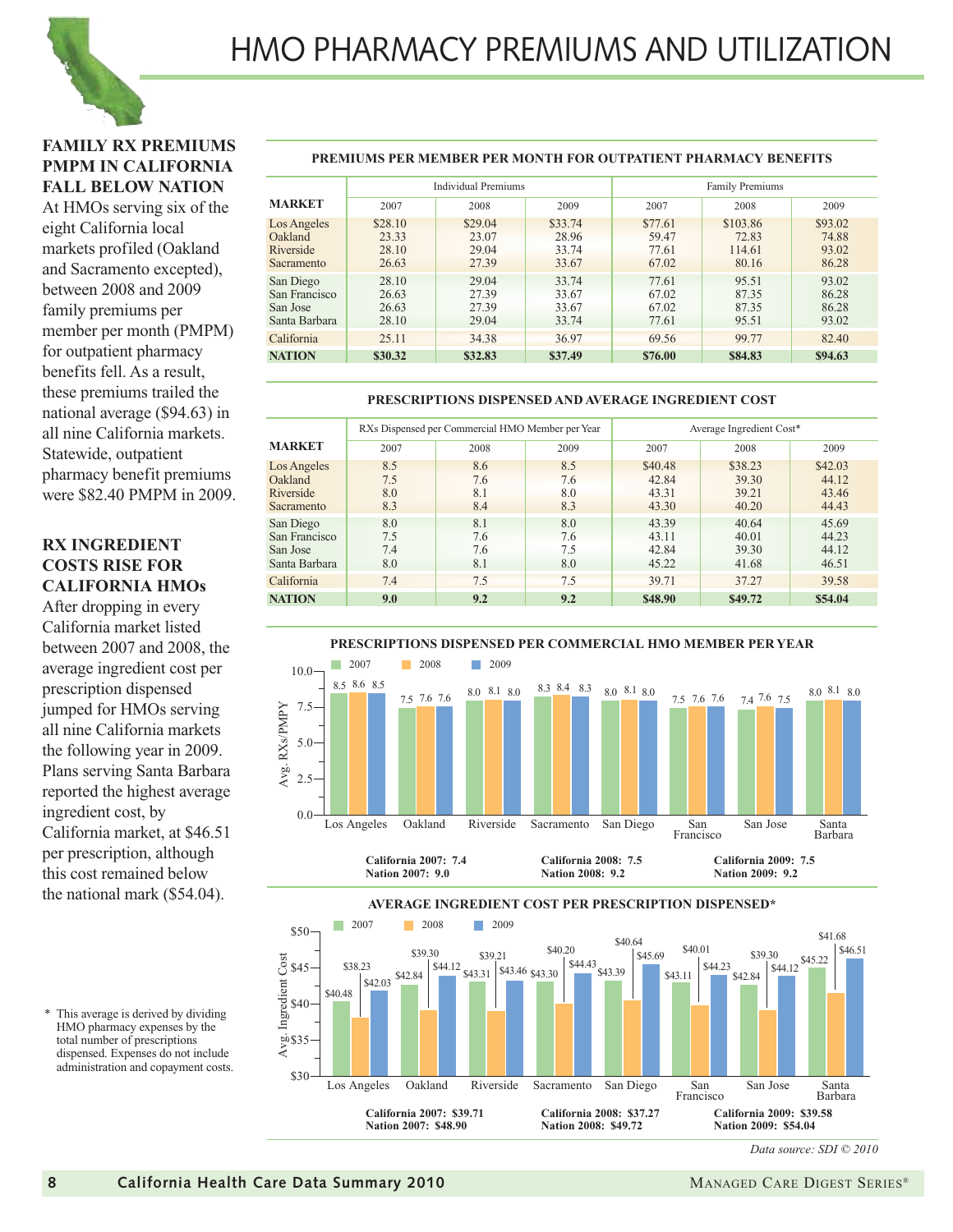

#### **DRUG COST SHARE CLIMBS AT CA HMOs**

Drug costs made up a larger percentage of total operating expenses in 2009 than in 2008 at HMOs serving the state of California. This growth was greater statewide (1.3 percentage points) than the incremental rise nationally (0.2 percentage points), and rendered the drug cost share of operating expenses in California equal to that of the nation (14.0%).

#### **DRUG EXPENDITURES FOR CALIFORNIA HMOs TRAIL NATION**

HMO drug expenditures per member per year (PMPY) were higher in 2009 than in 2008 for each of the 10 markets profiled. Nationally, such expenditures grew 10.9% (to \$521 from \$470 in 2008), while California HMOs reported a more modest 5.3% growth in this metric (to \$436 from \$414).

#### **DRUG EXPENSE RATIO GROWS FOR RIVERSIDE HMOs**

In 2009, the ratio of drug costs to total operating expenses was highest, by market, for HMOs serving the Riverside market  $(14.1\%)$ . This large drug cost ratio aligned with the relatively high expenditures PMPY for drugs at Riverside HMOs. In the Riverside market, HMOs spent \$470 per member per year on drugs, versus \$436 statewide.

#### **HMO DRUG EXPENDITURES**

|                                                         |                                  | Drug Costs as a Percentage<br>of Operating Expenses |                                  | Expenditures per Member<br>per Year for Drugs* |                            |                            |  |
|---------------------------------------------------------|----------------------------------|-----------------------------------------------------|----------------------------------|------------------------------------------------|----------------------------|----------------------------|--|
| <b>MARKET</b>                                           | 2007                             | 2008                                                | 2009                             | 2007                                           | 2008                       | 2009                       |  |
| Los Angeles<br>Oakland<br>Riverside<br>Sacramento       | $10.4\%$<br>12.5<br>12.4<br>12.4 | $11.9\%$<br>12.6<br>14.0<br>13.1                    | $12.5\%$<br>12.6<br>14.1<br>13.0 | \$444<br>322<br>385<br>356                     | \$421<br>397<br>430<br>415 | \$458<br>445<br>470<br>467 |  |
| San Diego<br>San Francisco<br>San Jose<br>Santa Barbara | 12.4<br>11.8<br>12.6<br>12.0     | 12.6<br>11.8<br>13.0<br>12.4                        | 12.6<br>13.8<br>13.0<br>12.4     | 323<br>359<br>330<br>342                       | 359<br>380<br>359<br>380   | 408<br>436<br>414<br>436   |  |
| California                                              | 12.2                             | 12.7                                                | 14.0                             | 375                                            | 414                        | 436                        |  |
| <b>NATION</b>                                           | 14.1%                            | 13.8%                                               | $14.0\%$                         | \$431                                          | \$470                      | \$521                      |  |







*Data source: SDI © 2010*

\* Rounded to the nearest dollar. Expenditures do not include administration and copayment costs.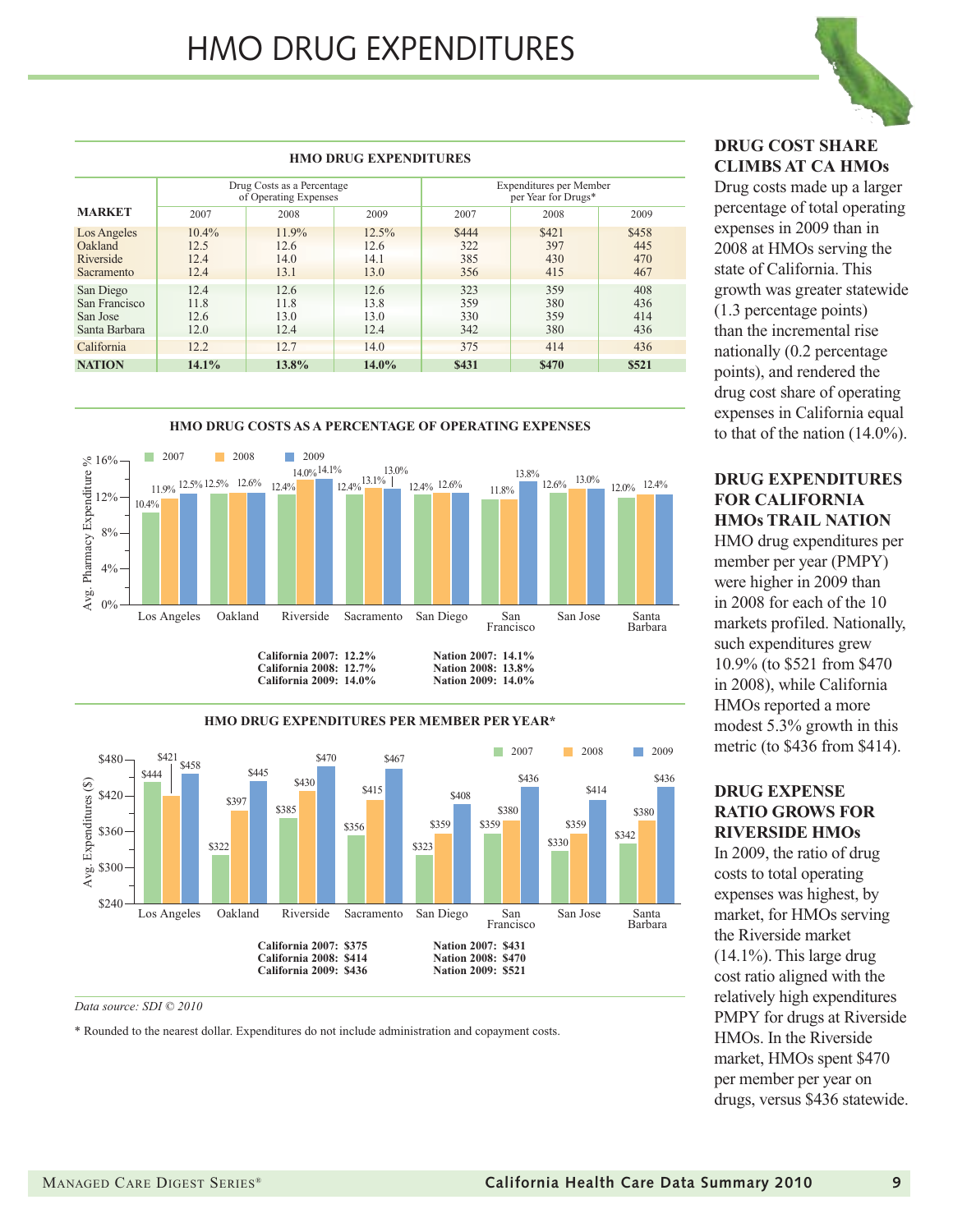

#### **CALIFORNIA RANKS SIXTH IN MA PENETRATION, FIRST IN ENROLLMENT**

At midyear 2009, California (34.5%) had the sixth-highest Medicare Advantage (MA) penetration rate in the U.S. Oregon and Hawaii each topped the nation in the percentage of Medicare beneficiaries enrolled in MA, at 40.0%. However, due to their much smaller Medicare populations, MA enrollment in these two states combined accounted for only 3.1% of the total MA population at midyear 2009. California MA enrollees, for their part, constituted 15.5% of MA enrollment.



**MEDICARE ADVANTAGE PENETRATION, BY STATE\***

*Data source: SDI and Centers for Medicare and Medicaid Services © 2010*

\* Medicare Advantage (MA) data for 2009 are July totals. MA enrollment includes coordinated care, PPO demonstration, cost and private fee-for-service plans, and other demonstration projects.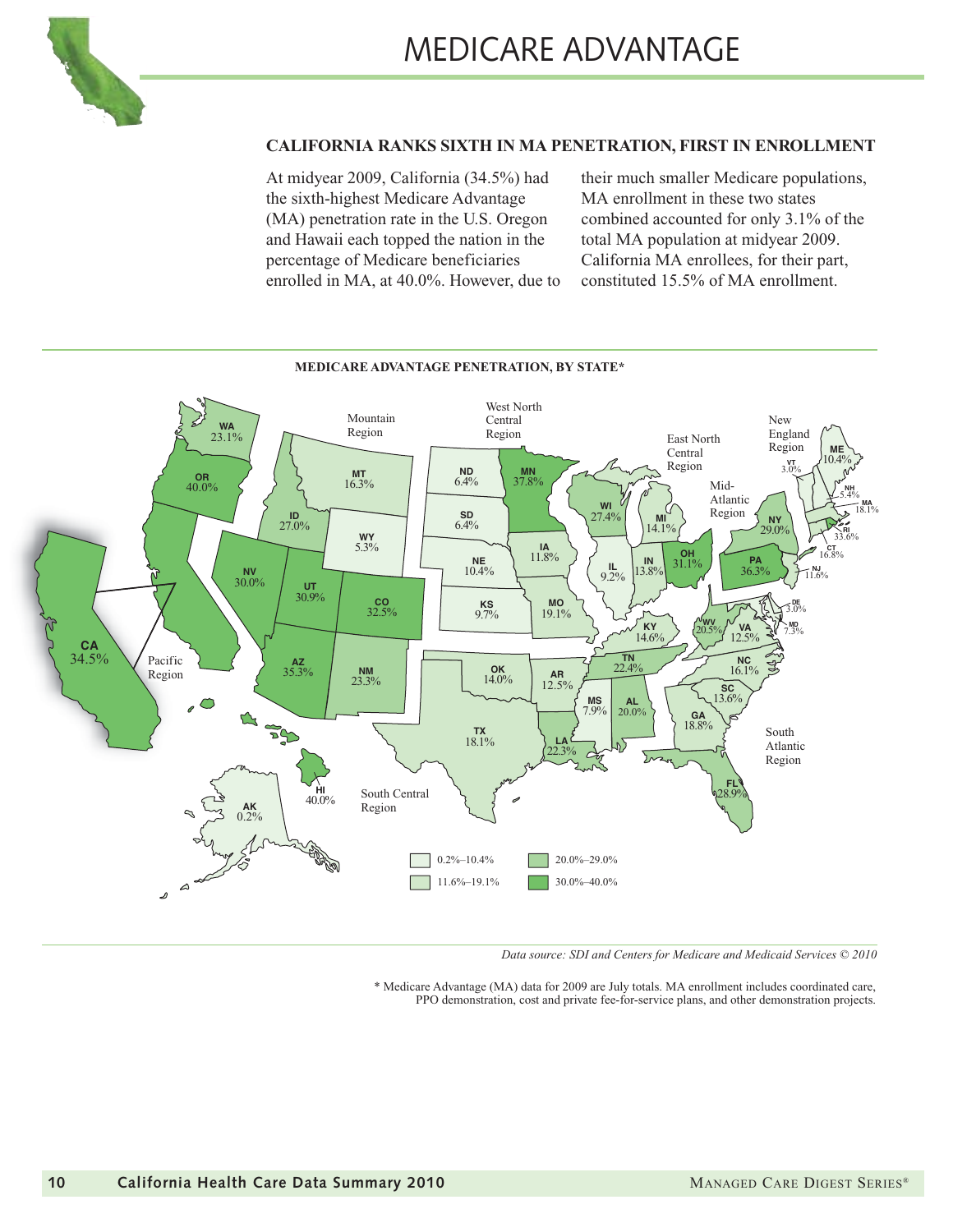

|             | <b>MEDICARE ADVANTAGE ENROLLMENT, 2003-2009*</b> |            |  |  |  |  |  |  |
|-------------|--------------------------------------------------|------------|--|--|--|--|--|--|
|             | Number of Medicare Advantage Enrollees           |            |  |  |  |  |  |  |
| <b>YEAR</b> | California                                       | Nation     |  |  |  |  |  |  |
| 2003        | 1,345,239                                        | 5,390,070  |  |  |  |  |  |  |
| 2004        | 1,322,123                                        | 5,140,293  |  |  |  |  |  |  |
| 2005        | 1,341,359                                        | 5,120,966  |  |  |  |  |  |  |
| 2006        | 1,393,240                                        | 5,999,376  |  |  |  |  |  |  |
| 2007        | 1,449,282                                        | 7,181,084  |  |  |  |  |  |  |
| 2008        | 1,412,343                                        | 9,397,889  |  |  |  |  |  |  |
| 2009        | 1,610,063                                        | 10,414,821 |  |  |  |  |  |  |



#### **MEDICARE ADVANTAGE ENROLLMENT/PENETRATION, BY MSA, 2004–2009\*, \*\***

|               | 2004    |               | 2005    |               | 2006    |               | 2007    |             | 2008    |               | 2009    |             |
|---------------|---------|---------------|---------|---------------|---------|---------------|---------|-------------|---------|---------------|---------|-------------|
| <b>MARKET</b> | Number  | $\frac{0}{0}$ | Number  | $\frac{0}{0}$ | Number  | $\frac{0}{0}$ | Number  | $^{0}/_{0}$ | Number  | $\frac{0}{0}$ | Number  | $^{0}/_{0}$ |
| Los Angeles   | 478,234 | $34.3\%$      | 480,819 | 34.0%         | 492,784 | 34.4%         | 504,058 | $35.2\%$    | 464,475 | 31.9%         | 538,623 | 36.4%       |
| Riverside     | 178,038 | 42.6          | 183.611 | 42.9          | 188,833 | 43.3          | 193,022 | 44.3        | 175,116 | 38.6          | 209,214 | 45.2        |
| Sacramento    | 99,156  | 38.4          | 101.351 | 38.4          | 105,069 | 39.0          | 111,098 | 41.2        | 114,523 | 41.1          | 117,677 | 41.3        |
| San Diego     | 141.482 | 39.0          | 140,889 | 38.6          | 140,299 | 38.1          | 142,099 | 38.6        | 145,739 | 39.1          | 149,867 | 39.6        |
| San Francisco | 192,244 | 34.9          | 195,402 | 35.0          | 203.991 | 36.1          | 215.639 | 38.2        | 214,133 | 37.8          | 219,483 | 38.2        |
| San Jose      | 63,400  | 33.8          | 65,440  | 34.1          | 66,663  | 34.0          | 69,636  | 35.5        | 69,912  | 34.4          | 71,946  | 34.5        |

*Data source: SDI and Centers for Medicare & Medicaid Services © 2010*

- \* National Medicare Advantage (MA) data for 2009 are July totals. MA enrollment includes coordinated care, PPO demonstration, cost and private fee-for-service plans, and other demonstration projects.
- \*\* The penetration rate reflects the percentage of the Medicare population enrolled in Medicare Advantage plans.

NOTE: Medicare Advantage data were unavailable for the Oakland and Santa Barbara MSAs.

#### **MA ENROLLMENT GROWTH OUTPACES NATION ACROSS STATE**

The growth in Medicare Advantage (MA) enrollment in California (14.0%) outpaced that of the nation (10.8%) between 2008 and 2009. However, nationwide enrollment in Medicare Advantage nearly doubled between 2003 (5.4 million) and 2009 (10.4 million), whereas MA enrollment in California increased a mere 19.7% (to 1.6 million from 1.3 million in 2003) over this seven-year span.

#### **CA GROWTH IN MA PENETRATION CLIMBS HIGHER THAN NATION**

Although the shares of Medicare beneficiaries in California who were enrolled in MA plans were higher than such shares nationally in all seven years profiled, MA penetration growth in California was unable to match the steady climb nationally from 2004 to 2008. However, the increase in MA penetration in California between 2008 and 2009 topped that of the nation, with an increase of 2.9 percentage points (versus 1.7 percentage points nationally). By local market, Riverside (45.2%) reported the greatest share of Medicare beneficiaries enrolled in MA plans.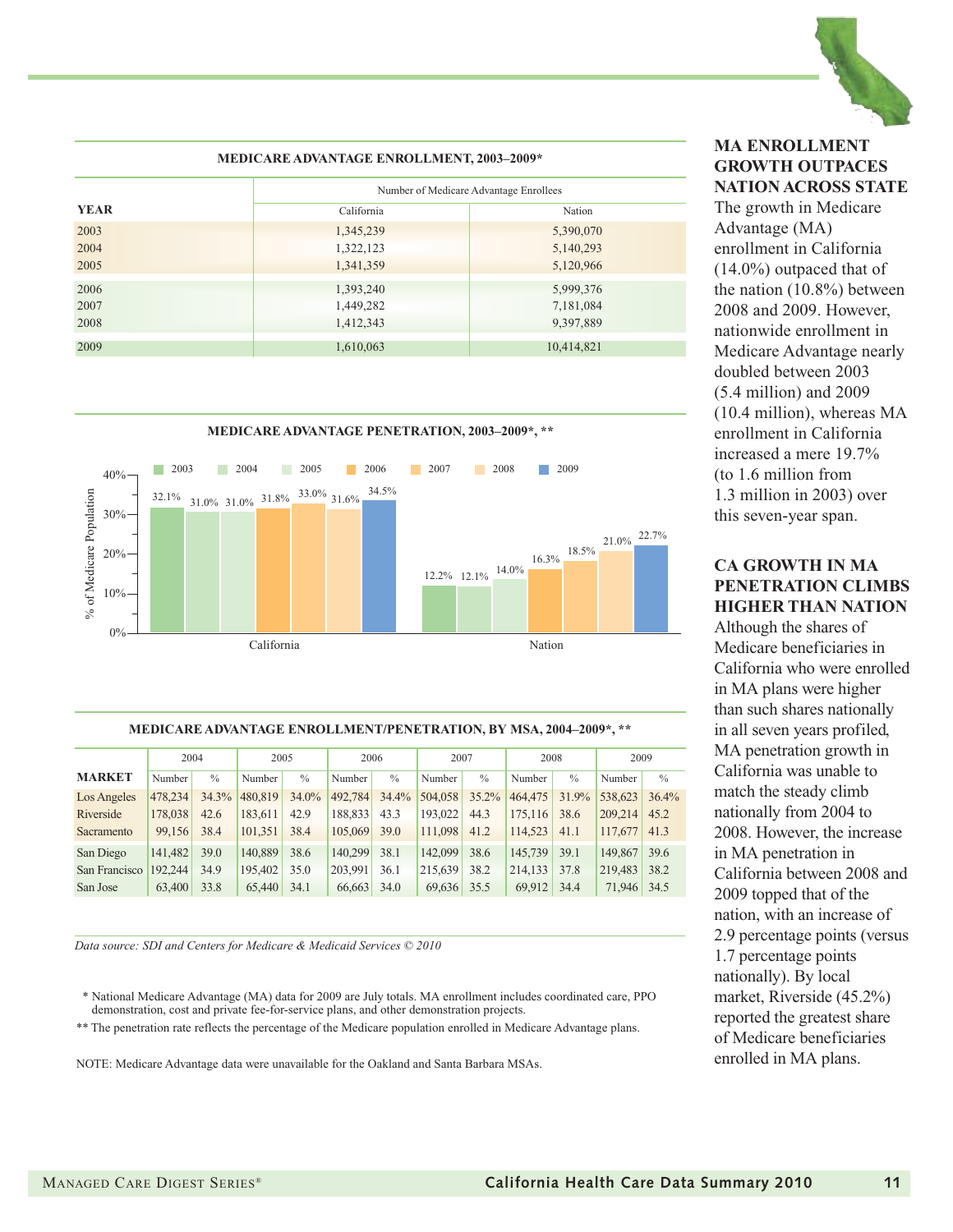

## MEDICAID MCO MEASURES

#### **MEDICAID MCO ENROLLMENT RISES ACROSS CA, NATION**

The number of Medicaid MCO members in California grew 6.6% in 2009, to 3.6 million from 3.4 million in 2008. This rate of increase was much higher than the previous year (3.7%), but far shy of the notably 19.3% growth nationally between 2008 and 2009. Of the California local markets, Riverside reported the largest annual growth (14.3%) in Medicaid MCO enrollment in 2009, while San Francisco reported the lowest (2.9%).

#### **MEDICAID HOSPITAL DAYS RATIO RISES IN CA LOCAL MARKETS**

The number of hospital days per 1,000 Medicaid HMO members grew in California in 2009, to 235.1 from 208.1 in 2008. In spite of this growth, the California Medicaid hospital days ratio remained well below the national average (371.0). The average length of stay (ALOS) per Medicaid hospital admission likewise increased in seven of eight local markets profiled in 2009, although it decreased across California as a whole (to 3.5 from 3.6 the year before). San Jose reported the longest ALOS per Medicaid hospital admission, by California market, at 4.1 days (up from 4.0 days the year before).

#### Number of Medicaid MCO Members **MARKET** Los Angeles 1,287,519 1,271,220 1,354,031 20 1,354,031 218,860 1,354,031 Oakland 207,727 218,860 233,049 Riverside 354,518 380,036 434,547 Sacramento 163,665 173,349 184,134 San Diego 169,819 169,819 177,451 192,760 San Francisco 144,103 161,166 165,798<br>
San Jose 134,362 142,149 149,930 San Jose 134,362 142,149 149,930 Santa Barbara 53,731 79,429 83,751 83,751 California 1912 1286,293 3,286,293 3,408,909 3,632,547 **NATION 16,408,680** 19,576,800 19,576,800 2007 2008 2009

**MEDICAID MCO ENROLLMENT**

#### **UTILIZATION RATES FOR MEDICAID MEMBERS IN MCOs\***

|                                                         | <b>Hospital Days</b><br>per 1,000 Medicaid<br>HMO Members |                                  |                                  | ALOS (days)<br>per Medicaid Hospital<br>Admission |                          |                          |                          | <b>MD</b> Encounters<br>per Medicaid<br>HMO Member |                          | <b>Ambulatory Visits</b><br>per Medicaid<br>HMO Member** |                          |                          |
|---------------------------------------------------------|-----------------------------------------------------------|----------------------------------|----------------------------------|---------------------------------------------------|--------------------------|--------------------------|--------------------------|----------------------------------------------------|--------------------------|----------------------------------------------------------|--------------------------|--------------------------|
| MARKET                                                  | 2007                                                      | 2008                             | 2009                             | 2007                                              | 2008                     | 2009                     | 2007                     | 2008                                               | 2009                     | 2007                                                     | 2008                     | 2009                     |
| Los Angeles<br>Oakland<br>Riverside<br>Sacramento       | 215.3<br>214.5<br>216.1<br>231.7                          | 223.6<br>213.5<br>215.3<br>204.7 | 227.7<br>230.6<br>244.6<br>253.6 | 3.6<br>3.2<br>3.3<br>3.3                          | 3.7<br>3.2<br>3.2<br>3.4 | 3.8<br>3.6<br>3.5<br>3.7 | 3.4<br>3.8<br>3.7<br>3.2 | 3.8<br>4.3<br>4.3<br>3.6                           | 3.4<br>4.1<br>3.6<br>4.1 | 1.1<br>1.6<br>0.9<br>1.0                                 | 1.3<br>1.8<br>1.1<br>1.1 | 1.4<br>1.9<br>1.3<br>1.1 |
| San Diego<br>San Francisco<br>San Jose<br>Santa Barbara | 271.1<br>240.8<br>222.7<br>228.0                          | 272.1<br>262.8<br>248.7<br>225.5 | 266.3<br>298.2<br>237.4<br>257.5 | 3.4<br>3.5<br>3.5<br>3.3                          | 3.4<br>3.6<br>4.0<br>3.3 | 3.7<br>3.6<br>4.1<br>4.0 | 3.0<br>4.3<br>3.3<br>3.4 | 4.6<br>4.6<br>3.4<br>5.0                           | 3.5<br>4.0<br>3.6<br>4.2 | 2.7<br>2.9<br>0.8<br>0.7                                 | 1.8<br>2.7<br>1.0<br>1.3 | 2.8<br>3.5<br>1.1<br>1.6 |
| California                                              | 208.1<br>235.1<br>208.1                                   |                                  | 3.4                              | 3.6                                               | 3.5                      | 3.6                      | 3.8                      | 3.7                                                | 1.6                      | 1.4                                                      | 2.0                      |                          |
| <b>NATION</b>                                           | 346.9                                                     | 350.6<br>371.0                   |                                  |                                                   | 3.9                      | 3.9                      | 4.1                      | 4.2                                                | 4.4                      | 1.7                                                      | 1.9                      | 2.1                      |
|                                                         |                                                           |                                  |                                  | 3.8                                               |                          |                          |                          |                                                    |                          |                                                          |                          |                          |

#### 5 **2007** 2008 2009 4.0  $4.1$ 4.0 3.6 3.7 3.8 Avg. RXs/PMPY Avg. RXs/PMPY 4 3.7  $3.5 \t3.6 \t3.6 \t3.5$ 3.6 3.5 3.3 3.4 3.4 3.4 3.3 3.3 3.3 3.2 3.2 3.2 3  $\mathcal{L}$ 1 Los Angeles Oakland Riverside Sacramento San Diego San Francisco San Jose Santa Barbara **California 2007: 3.4 Nation 2007: 3.8 California 2008: 3.6 Nation 2008: 3.9** California 2009: 3.5

**AVERAGE LENGTH OF STAY PER MEDICAID HOSPITAL ADMISSION**

\* Only HMOs that enroll Medicaid recipients are included.

\*\* Ambulatory visits differ from physician encounters. Ambulatory visits are visits by an HMO member to an HMO clinic or physician's office when a physician is not seen, usually for tests, prescription refills, injections, immunizations, etc. Physician encounters are self-explanatory. The two pieces of data added together equal total encounters.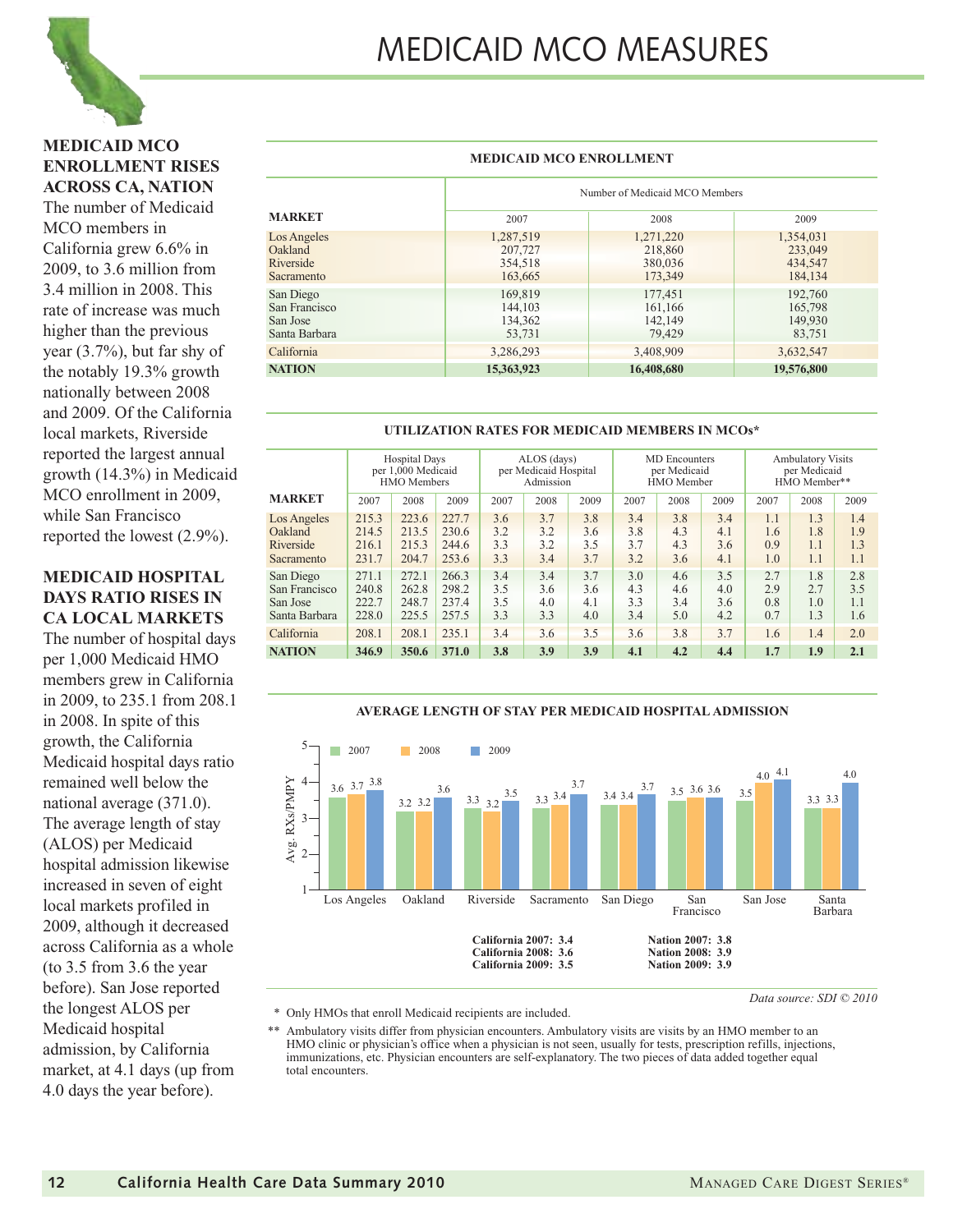

#### **TOP 25 ACTIVE MEDICAL GROUPS, RANKED BY HMO ENROLLMENT, 2010\***

| <b>MEDICAL GROUP</b>                            | Location              | Number of<br><b>PCPs</b> | Number of<br>Specialists | <b>Total Number</b><br>of Physicians |
|-------------------------------------------------|-----------------------|--------------------------|--------------------------|--------------------------------------|
| Southern California Permanente Medical Group    | Pasadena              | 2,232                    | 2,665                    | 4,897                                |
| <b>Permanente Medical Group</b>                 | Oakland               | 2,345                    | 3,349                    | 5,694                                |
| Healthcare Partners Medical Group               | Torrance              | 1,153                    | 1,120                    | 2,273                                |
| Heritage Provider Network, Inc.                 | Reseda                | 1,213                    | 2,057                    | 3,270                                |
| <b>Hill Physicians Medical Group</b>            | San Ramon             | 850                      | 2,194                    | 3,044                                |
| <b>Primecare Medical Network</b>                | Ontario               | 365                      | 2,100                    | 2,465                                |
| Employee Health Systems (EHS)                   | Monterey Park         | 658                      | 1,989                    | 2,647                                |
| Monarch Healthcare                              | Irvine                | 725                      | 1,300                    | 2,025                                |
| <b>LaSalle Medical Associates</b>               | Los Angeles           | 491                      | 1,338                    | 1,829                                |
| St. Joseph Heritage Healthcare                  | Fullerton             | 346                      | 922                      | 1,268                                |
| <b>Sharp Community Medical Group</b>            | San Diego             | 280                      | 450                      | 730                                  |
| Los Angeles County Dept. of Health Services     | Los Angeles           | 1,303                    | 1,729                    | 3,032                                |
| Vantage Medical Group                           | Corona                | 399                      | 799                      | 1,198                                |
| <b>Sharp Rees-Stealy Medical Group</b>          | San Diego             | 162                      | 217                      | 379                                  |
| Brown & Toland Physicians                       | San Francisco         | 261                      | 1,285                    | 1,546                                |
| Health Care LA, IPA                             | <b>Woodland Hills</b> | 265                      | 988                      | 1,253                                |
| Palo Alto Medical Foundation                    | Palo Alto             | 409                      | 537                      | 946                                  |
| Preferred IPA of California                     | Glendale              | 350                      | 525                      | 875                                  |
| <b>Facey Medical Foundation</b>                 | <b>Mission Hills</b>  | 92                       | 157                      | 249                                  |
| Sante Community Physicians                      | Fresno                | 339                      | 759                      | 1,098                                |
| <b>Greater Newport Physicians Medical Group</b> | Newport Beach         | 157                      | 321                      | 478                                  |
| <b>Accountable Health Care IPA</b>              | Signal Hill           | 192                      | 350                      | 542                                  |
| Choc Physicians Network                         | Orange                | 320                      | 433                      | 753                                  |
| <b>Beaver Medical Group</b>                     | Redlands              | 113                      | 118                      | 231                                  |
| <b>UC Davis Medical Group</b>                   | Sacramento            | 182                      | 705                      | 887                                  |
| <b>TOTAL</b>                                    |                       | 15,202                   | 28,407                   | 43,609                               |

*Data source: Catteneo & Stroud Inc. © 2010*

#### **KAISER OPERATED MEDICAL GROUPS TOP ENROLLMENT RANKS**

Two Kaiser operated medical groups—Southern California Permanente Medical Group (based in Pasadena) and Permanente Medical Group (based in Oakland)—ranked first and second among active California medical groups in HMO enrollment in 2010. These two Kaiser groups likewise employed the most PCPs, specialists and total physicians among active California medical groups as of August 2010.

#### **HERITAGE NETWORK HAS THIRD-LARGEST PHYSICIAN COUNT**

Heritage Provider Network, which ranked fourth among active medical groups in California by HMO enrollment, had the third-largest number of physicians (3,270) in 2010. In spite of ranking third in HMO enrollment among active California medical groups, Healthcare Partners Medical Group had substantially fewer physicians (2,273) in 2010.

\* Medical groups with at least six PCPs and accepting contracts directly from HMOs. NOTE: Data are as of August 10, 2010.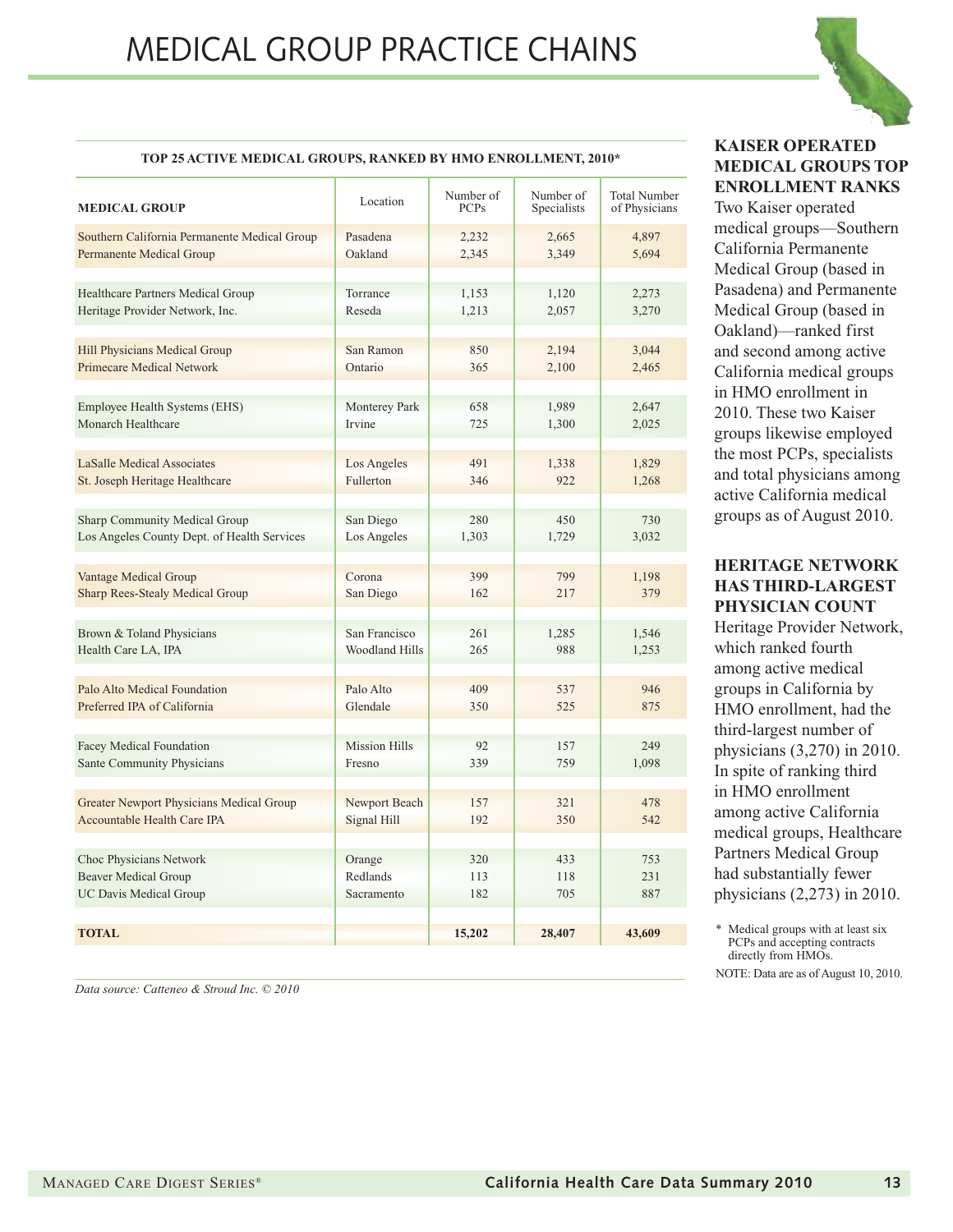#### **NUMBER OF CA GROUPS WITH 5+ MDs RISES ONCE MORE**

After declining slightly between 2007 (1,311) and 2008 (1,294), the number of medical group practices across the state of California with five or more FTE physicians climbed notably in 2009, to 1,374. This growth was paced by the corporate-owned medical group practices, which rose sharply over this time, to 602 from 514 the prior year.

#### **MULTISPECIALTY GROUPS ARE MORE COMMON ACROSS CA**

In eight of nine California markets profiled in 2009 (Oakland excepted), medical group practices were more likely to offer multiple specialties than a single one. For example, of the 352 groups in Los Angeles, 228 were multispecialty practices in 2009, compared with 124 single specialty practices.

#### **LARGE GROUPS ARE BECOMING MORE PREVALENT IN CA**

Much of the growth in the number of medical group practices across the state of California in 2009 could be ascribed to large practices (those with 20 or more FTE physicians). There were 237 such practices in California in 2009, accounting for 17.2% of all groups statewide, up from 14.8% of California groups in 2008.

| $SIZE$ (# of MDs)                          | Los<br>Angeles | Oakland | Riverside      | Sacramento     | San<br>Diego | San<br>Francisco | San<br>Jose    | Santa<br><b>Barbara</b> |       | California NATION |
|--------------------------------------------|----------------|---------|----------------|----------------|--------------|------------------|----------------|-------------------------|-------|-------------------|
| $5 - 6$                                    | 131            | 37      | 23             | 26             | 43           | 31               | 17             | 10                      | 492   | 5,715             |
| $7 - 9$                                    | 76             | 31      | 19             | 17             | 35           | 27               | 17             | $\overline{2}$          | 338   | 3,289             |
| $10 - 14$                                  | 63             | 21      | 18             | 16             | 25           | 14               | 10             | $\overline{2}$          | 226   | 1,793             |
| $15 - 19$                                  | 21             | 8       | 6              | $\overline{4}$ | 11           | 6                | 6              | $\overline{0}$          | 81    | 632               |
| $20+$                                      | 61             | 18      | 22             | 11             | 27           | 18               | 14             | 3                       | 237   | 1,518             |
| <b>TOTAL</b>                               | 352            | 115     | 88             | 74             | 141          | 96               | 64             | 17                      | 1,374 | 12,947            |
| <b>AFFILIATION</b>                         |                |         |                |                |              |                  |                |                         |       |                   |
| Corporate                                  | 162            | 54      | 38             | 45             | 70           | 37               | 31             | $\overline{4}$          | 602   | 5,366             |
| Independent                                | 190            | 61      | 50             | 29             | 71           | 59               | 33             | 13                      | 772   | 7,581             |
| <b>TOTAL</b>                               | 352            | 115     | 88             | 74             | 141          | 96               | 64             | 17                      | 1,374 | 12,947            |
| <b>SPECIALTY</b><br><b>COMPOSITION</b>     |                |         |                |                |              |                  |                |                         |       |                   |
| <b>Single Specialty</b>                    | 124            | 60      | 33             | 34             | 43           | 44               | 21             | $7\overline{ }$         | 553   | 7,209             |
| Multispecialty                             | 228            | 55      | 55             | 40             | 98           | 52               | 43             | 10                      | 821   | 5,738             |
| <b>TOTAL</b>                               | 352            | 115     | 88             | 74             | 141          | 96               | 64             | 17                      | 1,374 | 12,947            |
| <b>NUMBER OF</b><br><b>VISITS PER WEEK</b> |                |         |                |                |              |                  |                |                         |       |                   |
| Under 250                                  | 31             | 13      | $\overline{4}$ | $\overline{7}$ | 9            | 12               | $\overline{4}$ | 1                       | 108   | 1,039             |
| 250-499                                    | 45             | 19      | 11             | 10             | 13           | 9                | 7              | 1                       | 164   | 2,073             |
| 500-749                                    | 32             | 17      | $\overline{4}$ | 11             | 14           | 14               | 5              | 1                       | 157   | 2,039             |
| $750+$                                     | 61             | 10      | 15             | 9              | 29           | $\overline{7}$   | 13             | 6                       | 238   | 2,776             |
| Unknown                                    | 183            | 56      | 54             | 37             | 76           | 54               | 35             | 8                       | 707   | 5,020             |
| <b>TOTAL</b>                               | 352            | 115     | 88             | 74             | 141          | 96               | 64             | 17                      | 1,374 | 12,947            |

#### **NUMBER OF MEDICAL GROUP PRACTICES WITH 5 OR MORE FTE PHYSICIANS, 2009**

#### **NUMBER OF MEDICAL GROUP PRACTICES, BY NUMBER OF FTE PHYSICIANS: CALIFORNIA**



*Data source: SDI © 2010*

NOTE: SDI defines the medical group practices represented in this Digest as those with five or more FTE physicians whose primary business is seeing regularly scheduled patients for nonsurgical services other than imaging. Physicians must have a share in the practice and offer outpatient care, and the practice must be physically separate from a hospital. Anesthesiology and pathology groups are excluded.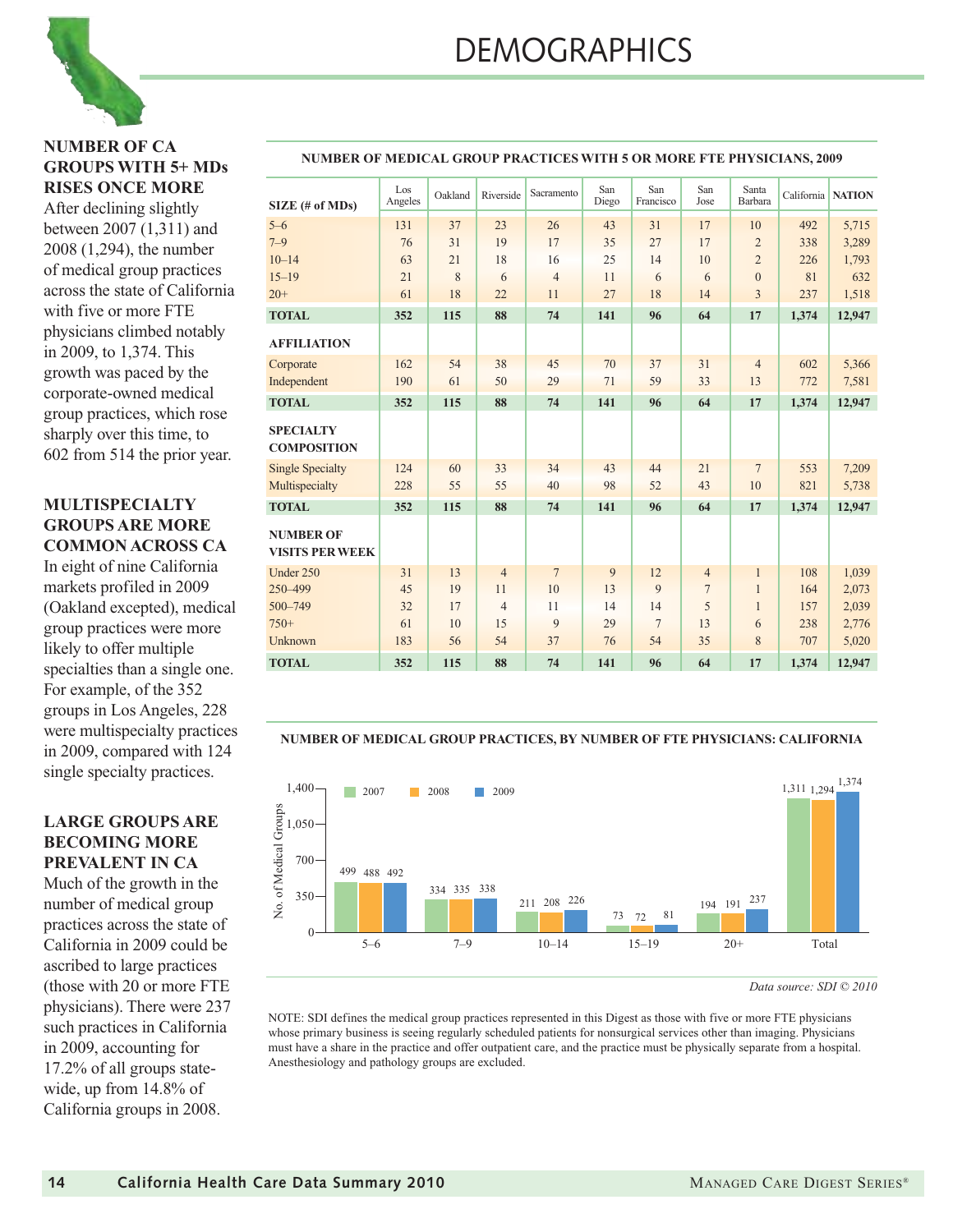

#### **SHARES OF GROUPS IN SACRAMENTO THAT OFFER SERVICES FALL**

Between 2008 and 2009, the shares of medical group practices in Sacramento that offered surgical, clinical laboratory or imaging services declined slightly. For example, 52.5% of groups in the state capital performed surgery in 2009, down from 53.4% the year before. At the state level, by comparison, the shares of groups offering these three services remained constant between 2008 and 2009.

### **S.F. GROUP SERVICE OFFERINGS TRAIL**

**CALIFORNIA, NATION** In 2009, medical group practices in the San Francisco market were notably less likely than groups across the state of California and nationally to offer each of the three service types profiled. For example, only 27.1% of San Francisco groups provided clinical labs in 2009, compared with 41.0% of groups in California and 49.5% of groups nationwide.

#### **BELOW AVERAGE SHARE OF CA GROUPS OFFERS IMAGING**

In each of nine California markets shown, the shares of medical group practices that offered imaging services trailed the national average (64.2%) in 2009. For instance, only 38.8% of Sacramento groups offered such services.

#### **MEDICAL GROUP PRACTICE UTILIZATION IN SELECTED MSAs**

|                                                         |                                   | Groups That Perform<br>Surgery $(\%)$ |                               |                               | Groups That Have<br>Clinical Labs $(\% )$ |                               | Groups That Offer<br>Imaging Services (%) |                               |                               |  |
|---------------------------------------------------------|-----------------------------------|---------------------------------------|-------------------------------|-------------------------------|-------------------------------------------|-------------------------------|-------------------------------------------|-------------------------------|-------------------------------|--|
| <b>MARKET</b>                                           | 2007<br>2008                      |                                       | 2009                          | 2007                          | 2008                                      | 2009                          | 2007                                      | 2008                          | 2009                          |  |
| Los Angeles<br>Oakland<br>Riverside<br>Sacramento       | 57.8%<br>45.3<br>57.3<br>53.3     | 58.1%<br>42.9<br>56.8<br>53.4         | 58.3%<br>42.9<br>56.8<br>52.5 | 44.2%<br>38.9<br>36.2<br>27.3 | 44.1%<br>38.6<br>36.8<br>28.6             | 44.1%<br>38.6<br>36.8<br>27.9 | $60.1\%$<br>46.3<br>52.1<br>40.0          | 59.7%<br>45.0<br>52.8<br>39.6 | 59.8%<br>45.0<br>52.8<br>38.8 |  |
| San Diego<br>San Francisco<br>San Jose<br>Santa Barbara | 53.0<br>38.6<br>50.8<br>47.4      | 53.4<br>38.6<br>50.0<br>47.1          | 54.5<br>38.3<br>50.0<br>47.1  | 52.2<br>26.8<br>58.8<br>23.5  | 52.7<br>26.8<br>60.0<br>26.7              | 54.2<br>27.1<br>60.0<br>26.7  | 62.3<br>43.6<br>52.7<br>50.0              | 61.0<br>43.0<br>51.9<br>43.8  | 62.7<br>42.3<br>51.9<br>43.8  |  |
| California<br><b>NATION</b>                             | 52.8<br>52.9<br>54.4%<br>$54.2\%$ |                                       | 52.8<br>54.2%                 | 40.5<br>49.5%                 | 41.0<br>49.5%                             | 41.0<br>49.5%                 | 55.4<br>64.7%                             | 54.6<br>64.4%                 | 54.6<br>64.2%                 |  |



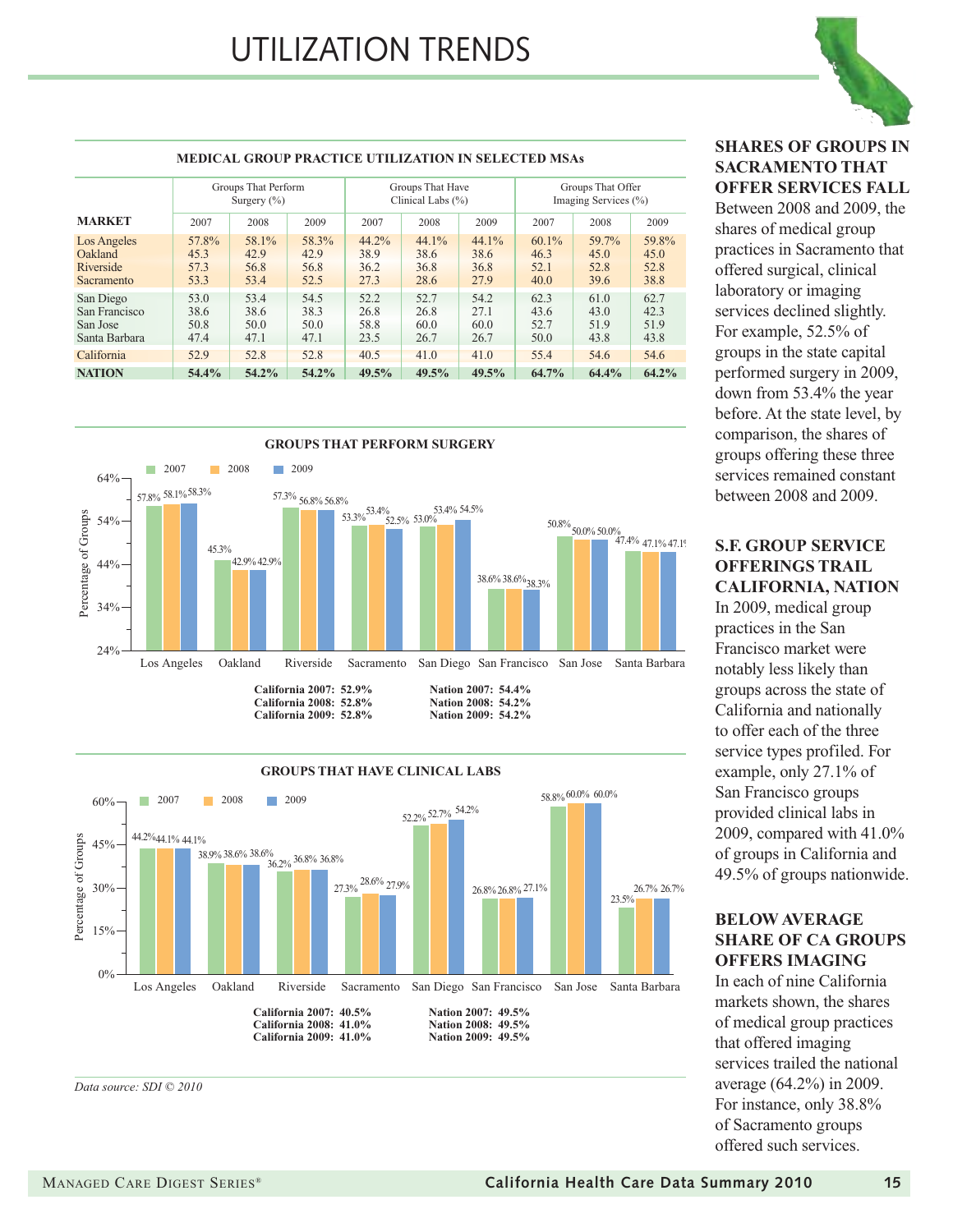

#### **CA GROUPS ARE LESS LIKELY TO OFFER PHARMACY SERVICES**

In 2009, medical group practices in eight of the nine California markets profiled (San Diego excepted) were less likely than were groups nationally (60.2%) to provide pharmacy services. In Sacramento (32.6%) and Santa Barbara (33.3%) alike, approximately onethird of groups offered pharmacy services in 2009.

#### **FULL PHARMACY SERVICES ARE MORE COMMON AT CA MGPs**

Medical group practices in eight of nine California markets (San Francisco excepted) were more likely than groups nationally to provide full pharmacy services in 2009. Across the state of California, 33.0% of groups provided full pharmacy services, compared with just 19.0% of such practices nationally. This pharmacy service gap was widest in Sacramento, in which one-half (50.0%) of the groups tracked provided full services to their patients in 2009.

\* Groups with full pharmacies offer a complete range of medication types; those with limited pharmacy services offer a smaller range, often in particular therapeutic classes; others provide patients only with samples of medications.

#### **MEDICAL GROUP PRACTICES WITH PHARMACY SERVICES**

|                                                         |                               | Provide Pharmacy Services     |                                        | Do Not Provide Pharmacy Services |                                  |                               |  |  |  |
|---------------------------------------------------------|-------------------------------|-------------------------------|----------------------------------------|----------------------------------|----------------------------------|-------------------------------|--|--|--|
| <b>MARKET</b>                                           | 2007                          | 2008                          | 2009                                   | 2007                             | 2008                             | 2009                          |  |  |  |
| Los Angeles<br>Oakland<br>Riverside<br>Sacramento       | 54.6%<br>52.1<br>49.3<br>34.1 | 55.3%<br>50.7<br>48.5<br>33.3 | $55.4\%$<br>50.7%<br>$48.5\%$<br>32.6% | $45.4\%$<br>47.9<br>50.7<br>65.9 | $44.7\%$<br>49.3<br>51.5<br>66.7 | 44.6%<br>49.3<br>51.5<br>67.4 |  |  |  |
| San Diego<br>San Francisco<br>San Jose<br>Santa Barbara | 59.1<br>47.1<br>56.0<br>41.2  | 59.6<br>47.1<br>57.1<br>33.3  | 61.7<br>46.4<br>57.1<br>33.3           | 40.9<br>52.9<br>44.0<br>58.8     | 40.4<br>52.9<br>42.9<br>66.7     | 38.3<br>53.6<br>42.9<br>66.7  |  |  |  |
| California                                              | 50.9                          | 50.9                          | 51.0                                   | 49.1                             | 49.1                             | 49.0                          |  |  |  |
| <b>NATION</b>                                           | 60.3%                         | $60.2\%$                      | $60.2\%$                               | 39.7%                            | 39.8%                            | 39.8%                         |  |  |  |

#### **MEDICAL GROUP PRACTICES, BY TYPE OF PHARMACY SERVICE\***

|                                                         |                                  | Full Pharmacy                    |                               |                                  | <b>Limited Pharmacy</b>      |                              | Samples                       |                               |                               |  |
|---------------------------------------------------------|----------------------------------|----------------------------------|-------------------------------|----------------------------------|------------------------------|------------------------------|-------------------------------|-------------------------------|-------------------------------|--|
| <b>MARKET</b>                                           | 2008<br>2009<br>2007             |                                  |                               | 2007                             | 2008                         | 2009                         | 2007                          | 2008                          | 2009                          |  |
| Los Angeles<br>Oakland<br>Riverside<br>Sacramento       | $39.2\%$<br>31.6<br>29.4<br>46.7 | $40.0\%$<br>33.3<br>30.3<br>50.0 | 40.3%<br>33.3<br>30.3<br>50.0 | $16.0\%$<br>31.6<br>17.6<br>13.3 | 14.4%<br>30.6<br>15.2<br>7.1 | 14.5%<br>30.6<br>15.2<br>7.1 | 46.4%<br>39.5<br>55.9<br>40.0 | 47.2%<br>38.9<br>57.6<br>42.9 | 46.8%<br>38.9<br>57.6<br>42.9 |  |
| San Diego<br>San Francisco<br>San Jose<br>Santa Barbara | 30.8<br>18.2<br>46.4<br>28.6     | 32.1<br>18.2<br>46.4<br>20.0     | 29.3<br>18.8<br>46.4<br>20.0  | 7.7<br>12.1<br>25.0<br>28.6      | 5.7<br>12.1<br>25.0<br>40.0  | 5.2<br>12.5<br>25.0<br>40.0  | 63.5<br>72.7<br>32.1<br>42.9  | 64.2<br>72.7<br>32.1<br>40.0  | 67.2<br>71.9<br>32.1<br>40.0  |  |
| California                                              | 32.3                             | 33.1                             | 33.0                          | 19.1                             | 17.5                         | 17.2                         | 50.9                          | 51.5                          | 51.9                          |  |
| <b>NATION</b>                                           | $19.0\%$<br>19.1%<br>$19.0\%$    |                                  |                               | $10.4\%$                         | $10.0\%$                     | $10.0\%$                     | 73.8%                         | 74.0%                         | 74.2%                         |  |

#### **MEDICAL GROUP PRACTICES, BY TYPE OF PHARMACY SERVICE, 2009\***



#### **MEDICAL GROUP PRACTICES, BY TYPE OF PHARMACY SERVICE, 2009\***

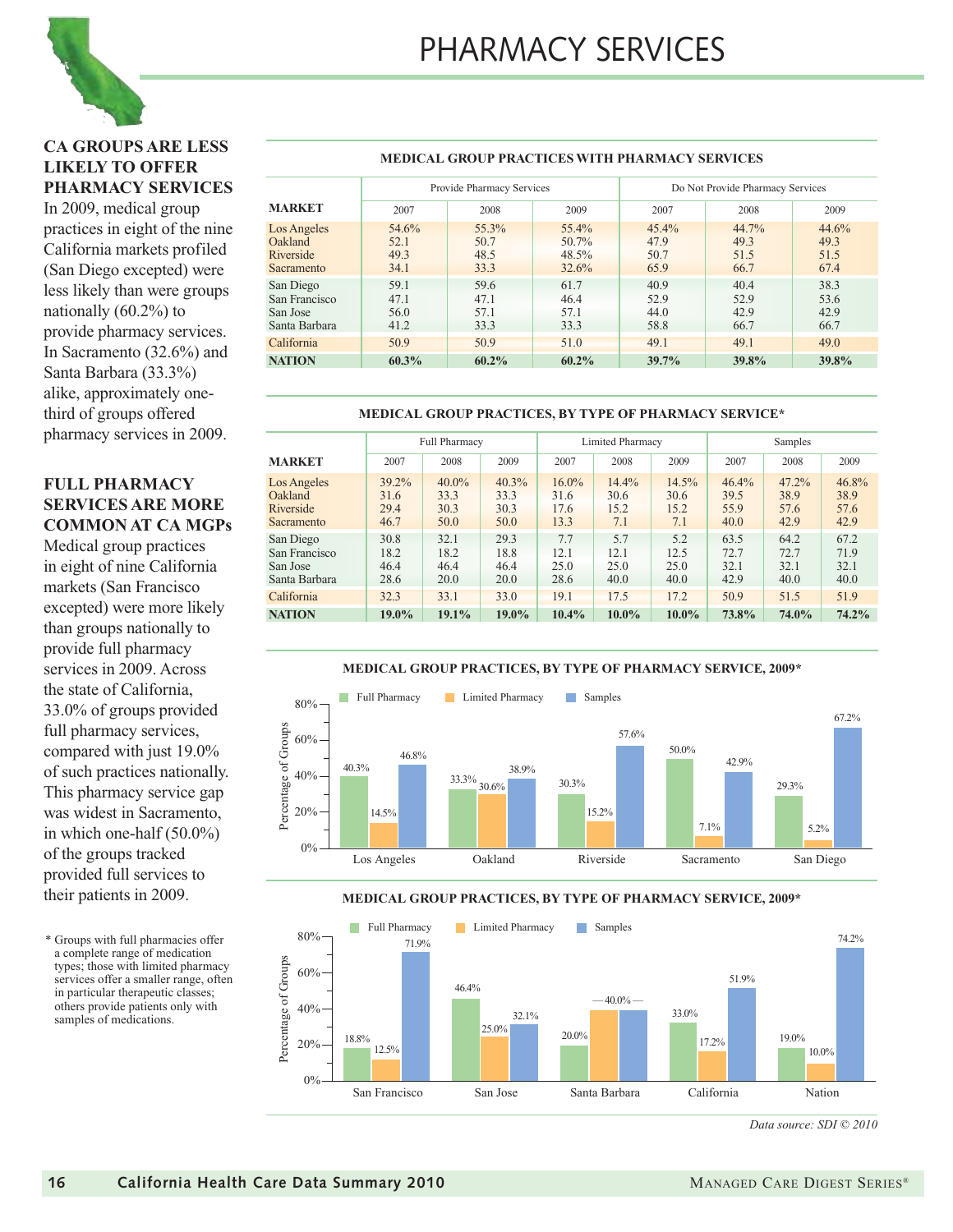

#### **MEDICAL GROUP PRACTICE PATIENT MIX, BY PAYER TYPE\***

|                                                         | <b>HMO</b>                    |                               | <b>PPO</b>                    |                                                                                                | Indemnity                     |                               | Medicaid                  |                              |                           | Medicare                   |                            |                               |                               |                                  |                               |
|---------------------------------------------------------|-------------------------------|-------------------------------|-------------------------------|------------------------------------------------------------------------------------------------|-------------------------------|-------------------------------|---------------------------|------------------------------|---------------------------|----------------------------|----------------------------|-------------------------------|-------------------------------|----------------------------------|-------------------------------|
| <b>MARKET</b>                                           | 2007                          | 2008                          | 2009                          | 2007                                                                                           | 2008                          | 2009                          | 2007                      | 2008                         | 2009                      | 2007                       | 2008                       | 2009                          | 2007                          | 2008                             | 2009                          |
| Los Angeles<br>Oakland<br>Riverside<br>Sacramento       | 36.7%<br>28.8<br>46.1<br>41.8 | 36.9%<br>37.3<br>46.5<br>29.3 | 37.4%<br>36.9<br>46.1<br>29.0 | 22.4%<br>20.1<br>20.7<br>22.4                                                                  | 22.4%<br>22.7<br>20.7<br>22.5 | 22.8%<br>22.7<br>20.7<br>22.4 | 4.4%<br>7.1<br>3.1<br>5.9 | $4.0\%$<br>2.6<br>2.7<br>5.6 | 4.5%<br>3.0<br>3.1<br>5.9 | 5.7%<br>6.9<br>7.2<br>11.0 | 6.1%<br>5.0<br>7.5<br>11.4 | $5.7\%$<br>4.7<br>7.2<br>11.0 | 17.6%<br>16.6<br>11.9<br>15.2 | $18.2\%$<br>18.1<br>12.3<br>15.5 | 17.8%<br>17.9<br>11.9<br>15.2 |
| San Diego<br>San Francisco<br>San Jose<br>Santa Barbara | 31.9<br>30.4<br>53.3<br>53.3  | 42.0<br>32.4<br>30.7<br>55.7  | 42.0<br>31.9<br>30.4<br>65.0  | 21.8<br>35.2<br>21.1<br>18.3                                                                   | 21.8<br>35.2<br>21.2<br>17.5  | 23.0<br>35.2<br>21.1<br>17.5  | 2.5<br>4.3<br>6.6<br>4.7  | 2.2<br>3.8<br>6.3<br>1.3     | 2.1<br>4.3<br>6.6<br>2.0  | 5.3<br>4.0<br>7.0<br>3.3   | 5.5<br>4.4<br>7.2<br>5.0   | 4.5<br>4.0<br>7.0<br>5.0      | 19.1<br>11.6<br>18.3<br>15.3  | 19.5<br>12.0<br>18.8<br>18.6     | 19.3<br>11.6<br>18.3<br>8.0   |
| California<br><b>NATION</b>                             | 33.8                          | 34.2                          | 35.1                          | 23.4<br>28.9% 29.0% 29.1% 21.8% 21.8% 21.8% 7.5% 7.5% 7.4% 11.9% 12.0% 12.0% 20.2% 20.3% 20.2% | 23.4                          | 23.5                          | 4.2                       | 4.1                          | 4.0                       | 9.5                        | 9.5                        | 9.2                           | 16.1                          | 16.1                             | 16.2                          |



#### **MEDICAL GROUP PRACTICE PAYER TYPE, BY SPECIALTY: CALIFORNIA\***

|                        |          | <b>HMO</b> | <b>PPO</b> |       | Indemnity |         | Medicaid |         | Medicare |       |
|------------------------|----------|------------|------------|-------|-----------|---------|----------|---------|----------|-------|
| <b>SPECIALTY</b>       | 2008     | 2009       | 2008       | 2009  | 2008      | 2009    | 2008     | 2009    | 2008     | 2009  |
| Cardiology             | $34.3\%$ | 36.9%      | 24.3%      | 24.0% | 2.4%      | $2.2\%$ | $5.9\%$  | $4.9\%$ | 25.8%    | 24.5% |
| <b>Family Practice</b> | 37.6     | 39.4       | 20.2       | 19.9  | 2.9       | 3.0     | 13.4     | 12.4    | 15.5     | 14.9  |
| <b>General Surgery</b> | 46.2     | 50.2       | 24.4       | 22.0  | 3.3       | 3.0     | 4.8      | 3.7     | 16.3     | 16.0  |
| Internal Medicine      | 43.6     | 46.2       | 20.2       | 19.8  | 3.2       | 3.1     | 6.6      | 5.9     | 17.7     | 16.4  |
| Obstetrics/Gynecology  | 38.5     | 40.7       | 21.8       | 22.2  | 2.6       | 2.6     | 11.4     | 10.3    | 13.1     | 13.2  |
| Oncology               | 45.2     | 44.9       | 21.9       | 22.4  | 2.6       | 2.6     | 7.7      | 6.7     | 15.5     | 15.9  |
| Orthopedics            | 29.9     | 32.6       | 23.4       | 22.9  | 3.2       | 3.2     | 7.9      | 6.8     | 19.1     | 18.3  |
| Pediatrics             | 38.2     | 39.3       | 25.2       | 25.6  | 3.5       | 3.5     | 11.1     | 10.2    | 10.9     | 11.1  |

*Data source: SDI © 2010*

\* Data represent the percentage of patients for which groups receive reimbursement of a particular type (e.g., Medicare).

#### **MEDICARE/MEDICAID PAYER SHARES ARE SMALL AT CA GROUPS**

Compared with the corresponding national averages in 2009, patients in all nine California markets who were treated at medical group practices were less likely to have Medicaid or Medicare coverage. Only 4.0% of patients treated at San Francisco groups were Medicaid recipients, for example, compared with a more notable 12.0% of patients at groups nationally.

#### **LARGE SHARE OF S.B. GROUP PATIENTS ENROLL IN HMOs**

In 2009, a remarkably large proportion of patients treated at Santa Barbara medical group practices (65.0%) received their coverage from HMOs. This was the largest such share, by far, among the 10 markets profiled, easily eclipsing the state (35.1%) and national (29.1%) HMO payer shares.

#### **MEDICARE PAYER SHARE IS NEARLY 25% AT CARDIOLOGY MGPs**

Although down slightly from 25.8% in 2008, the Medicare payer share of the patient mix at California medical group practices specializing in cardiology was still nearly one-quarter (24.5%) in 2009. At 18.3%, the Medicare payer share of the patient mix for groups with an orthopedic specialty was substantially lower in 2009.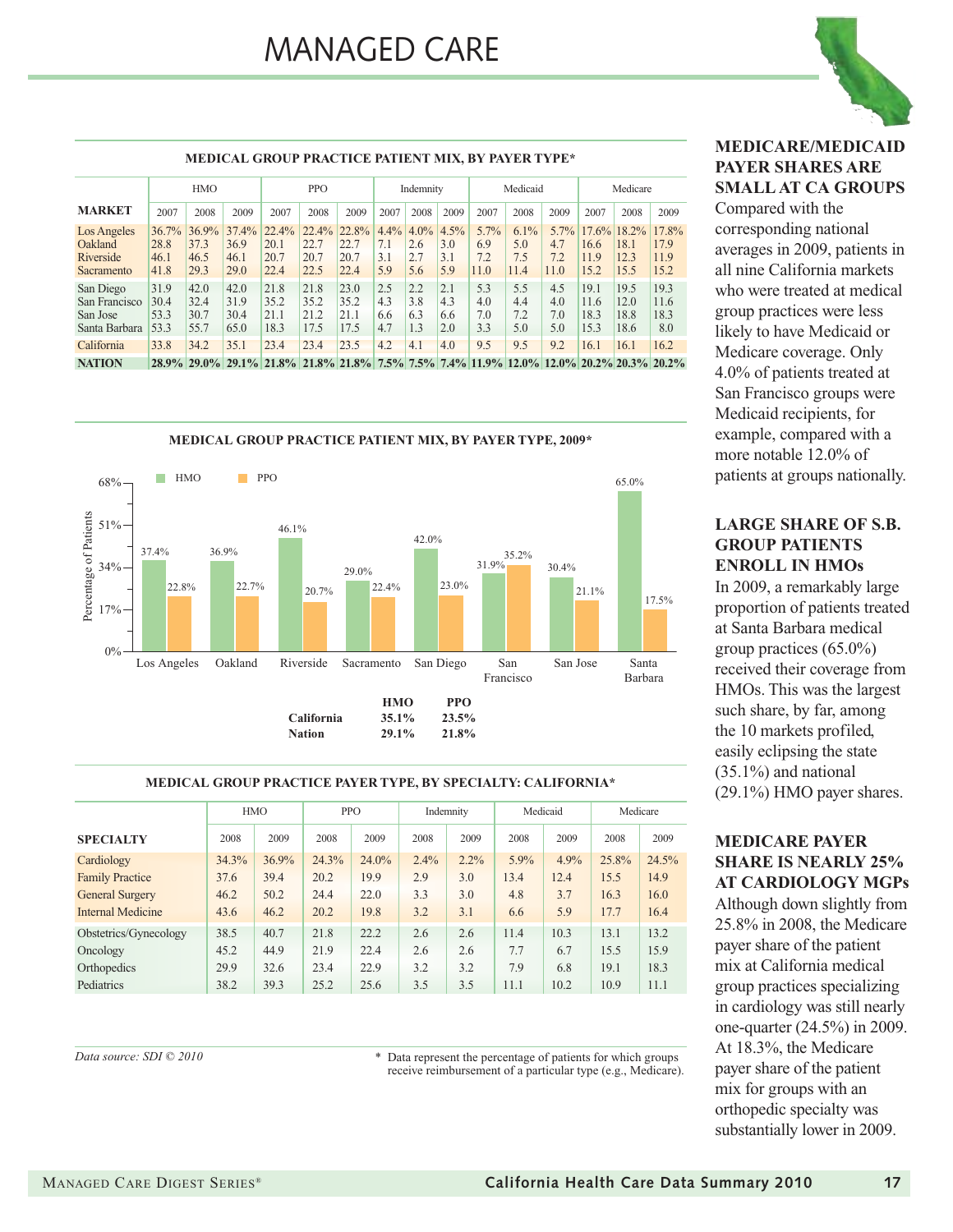



#### **ADMISSIONS RISE AS NO. OF BEDS FALLS AT TOP 30 CA HOSPITALS**

Despite a slight decline in the total number of staffed beds (to 16,182 from 16,827), total admissions grew 5.2% at California's 30 largest hospitals (as ranked by number of staffed beds), to 707,133 in 2008 from 672,175 in 2007. The largest hospital by number of staffed beds in 2008, USC Medical Center, saw total staffed beds decrease, to 1,003 from 1,402 in 2007, even as the number of admissions grew from 36,466 to 39,356.

#### **CEDARS-SINAI AGAIN TOPS ADMISSIONS RANKINGS IN 2008**

For the third consecutive year, Cedars-Sinai Medical Center in Los Angeles had the highest number of admissions among the 30 largest California hospitals in 2008, at 48,410. This volume eclipsed those of USC Medical Center (39,356) and Community Regional Medical Center— Fresno (36,903), which posted the second and third highest numbers of admissions, respectively. The top eight hospitals, ranked by number of admissions, accounted for 265,179 admissions in 2008.

#### **TOP 30 HOSPITALS, RANKED BY NUMBER OF STAFFED BEDS, 2008**

| <b>HOSPITAL NAME</b>                             | Headquarters   | Number of<br><b>Staffed Beds</b> | Number of<br>Hospital<br>Admissions |
|--------------------------------------------------|----------------|----------------------------------|-------------------------------------|
| <b>USC Medical Center</b>                        | Los Angeles    | 1,003                            | 39,356                              |
| Cedars-Sinai Medical Center                      | Los Angeles    | 962                              | 48,410                              |
| Loma Linda University Medical Center             | Loma Linda     | 728                              | 30,215                              |
| <b>Stanford Hospital</b>                         | Palo Alto      | 613                              | 22,065                              |
| San Francisco General Hospital                   | San Francisco  | 598                              | 14,981                              |
| University of California Davis Medical Center    | Sacramento     | 593                              | 29,179                              |
| <b>UCSF</b> Medical Center                       | San Francisco  | 590                              | 25,343                              |
| Santa Clara Valley Medical Center                | San Jose       | 586                              | 26,874                              |
| Harbor-UCLA Medical Center                       | Torrance       | 570                              | 21,788                              |
| Little Company of Mary Hospital-San Pedro        | San Pedro      | 559                              | 6,945                               |
| Huntington Memorial Hospital                     | Pasadena       | 528                              | 24,448                              |
| St. Joseph Hospital-Orange                       | Orange         | 525                              | 21,471                              |
| Scripps Mercy Hospital-San Diego                 | San Diego      | 517                              | 19,850                              |
| Glendale Adventist Medical Center—Wilson Terrace | Glendale       | 508                              | 16,462                              |
| Hoag Memorial Hospital Presbyterian              | Newport Beach  | 498                              | 28,012                              |
| Community Regional Medical Center-Fresno         | Fresno         | 492                              | 36,903                              |
| <b>Grossmont Hospital</b>                        | La Mesa        | 481                              | 26,230                              |
| St. Bernardine Medical Center                    | San Bernardino | 463                              | 15,608                              |
| Long Beach Memorial Medical Center               | Long Beach     | 462                              | 24,777                              |
| Methodist Hospital of Southern California        | Arcadia        | 460                              | 16,288                              |
| Pomona Valley Hospital Medical Center            | Pomona         | 453                              | 22,527                              |
| University of California Irvine Douglas Hospital | Orange         | 452                              | 16,355                              |
| Kaweah Delta Medical Center                      | Visalia        | 450                              | 17,867                              |
| Providence St. Joseph Medical Center             | <b>Burbank</b> | 448                              | 19,671                              |
| <b>Riverside County Regional Medical Center</b>  | Moreno Valley  | 447                              | 21,507                              |
| Presbyterian Intercommunity Hospital             | Whittier       | 444                              | 18,078                              |
| Kaiser Permanente Fontana Medical Center         | Fontana        | 440                              | 25,983                              |
| Kaiser Foundation Hospital-Sunset                | Los Angeles    | 439                              | 21,978                              |
| Antelope Valley Hospital                         | Lancaster      | 437                              | 23,033                              |
| St. Agnes Medical Center                         | Fresno         | 436                              | 24,929                              |
| <b>TOTAL</b>                                     |                | 16.182                           | 707,133                             |



#### **HIGHEST NUMBER OF HOSPITAL ADMISSIONS, 2008**

*Data source: SDI © 2010*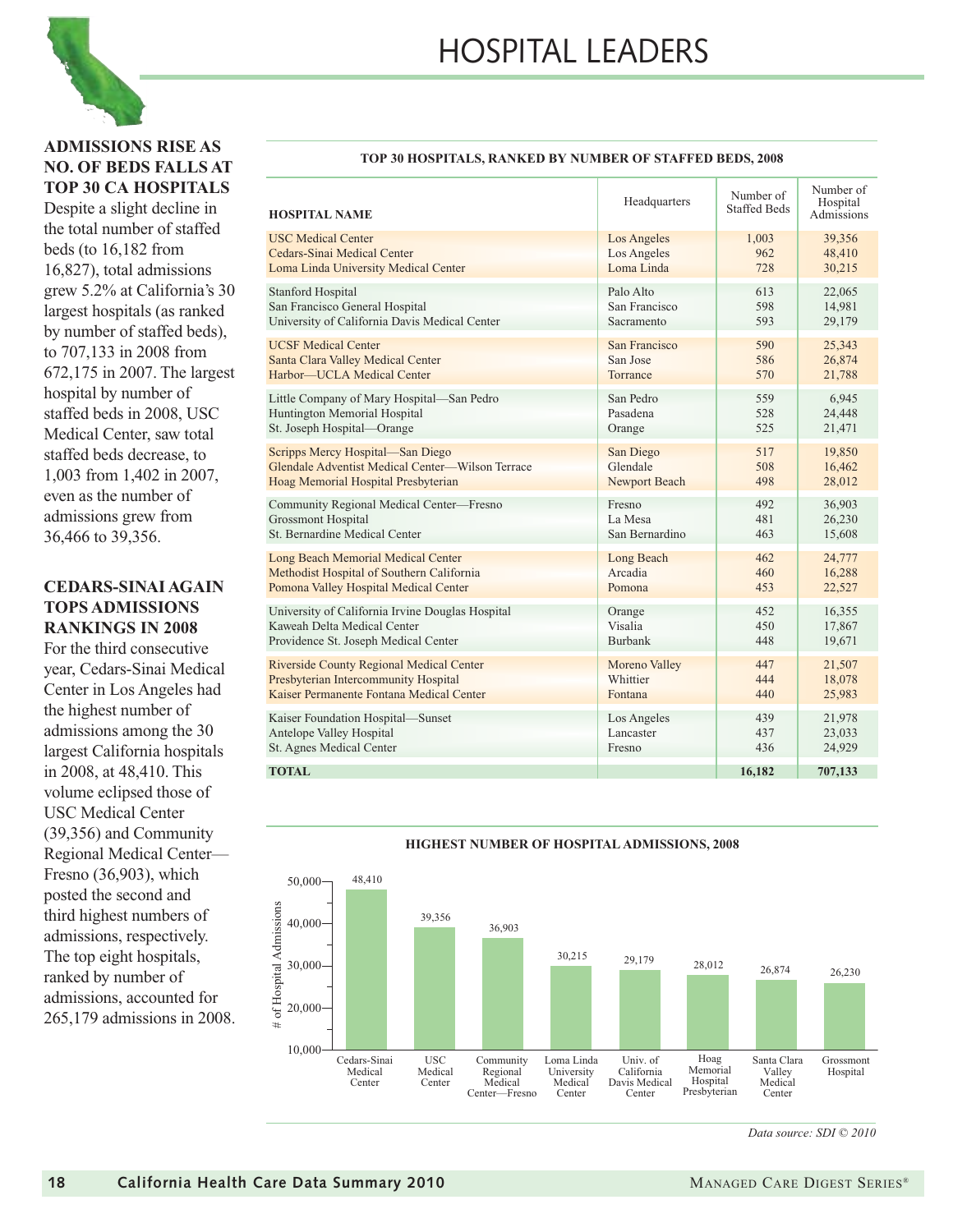

#### **TOP 30 HOSPITALS, RANKED BY NUMBER OF STAFFED BEDS, 2008**

| Average<br>Occupancy | Average<br>FTEs per<br>Occupied Bed | Average<br>Length<br>of Stay* | <b>HOSPITAL NAME</b>                             |
|----------------------|-------------------------------------|-------------------------------|--------------------------------------------------|
| 60.7%                | 10.8                                | 5.6                           | <b>USC</b> Medical Center                        |
| 77.7                 | 10.4                                | 5.6                           | Cedars-Sinai Medical Center                      |
| 71.8                 | 12.5                                | 6.3                           | Loma Linda University Medical Center             |
| 63.3                 | 14.1                                | 6.4                           | <b>Stanford Hospital</b>                         |
| 60.0                 | 7.0                                 | 7.4                           | San Francisco General Hospital                   |
| 77.8                 | 13.2                                | 5.8                           | University of California Davis Medical Center    |
| 75.8                 | 11.3                                | 6.4                           | <b>UCSF</b> Medical Center                       |
| 69.4                 | 11.4                                | 5.5                           | Santa Clara Valley Medical Center                |
| 59.8                 | 9.4                                 | 5.7                           | Harbor-UCLA Medical Center                       |
| 24.1                 | 7.0                                 | 5.5                           | Little Company of Mary Hospital-San Pedro        |
| 65.7                 | 7.8                                 | 5.2                           | Huntington Memorial Hospital                     |
| 43.5                 | 11.0                                | 3.9                           | St. Joseph Hospital-Orange                       |
| 52.8                 | 10.6                                | 5.0                           | Scripps Mercy Hospital-San Diego                 |
| 56.9                 | 5.9                                 | 5.9                           | Glendale Adventist Medical Center—Wilson Terrace |
| 63.1                 | 10.9                                | 4.1                           | Hoag Memorial Hospital Presbyterian              |
| 82.9                 | 8.7                                 | 4.0                           | Community Regional Medical Center-Fresno         |
| 72.0                 | 7.2                                 | 4.5                           | <b>Grossmont Hospital</b>                        |
| 45.0                 | 5.5                                 | 4.9                           | St. Bernardine Medical Center                    |
| 82.5                 | 6.8                                 | 5.1                           | Long Beach Memorial Medical Center               |
| 50.9                 | 6.1                                 | 5.0                           | Methodist Hospital of Southern California        |
| 68.3                 | 7.9                                 | 4.6                           | Pomona Valley Hospital Medical Center            |
| 61.4                 | 12.1                                | 6.2                           | University of California Irvine Douglas Hospital |
| 64.6                 | 9.3                                 | 5.0                           | Kaweah Delta Medical Center                      |
| 69.5                 | 6.8                                 | 4.9                           | Providence St. Joseph Medical Center             |
| 63.3                 | 7.4                                 | 4.8                           | Riverside County Regional Medical Center         |
| 51.5                 | 8.5                                 | 4.3                           | Presbyterian Intercommunity Hospital             |
| 65.3                 | 6.1                                 | 4.0                           | Kaiser Permanente Fontana Medical Center         |
| 68.2                 | 6.3                                 | 5.0                           | Kaiser Foundation Hospital-Sunset                |
| 61.3                 | 7.0                                 | 4.3                           | Antelope Valley Hospital                         |
| 69.1                 | 8.1                                 | 4.4                           | St. Agnes Medical Center                         |
| $63.3\%$             | 8.9                                 | 5.2                           |                                                  |

#### **AVG. OCCUPANCY EDGES UPWARD FOR TOP 30 CA HOSPITALS**

In 2008, the average occupancy rate at the top 30 hospitals in California (as ranked by number of staffed beds) climbed slightly, to 63.3% from 62.6% the prior year. This expansion was led by Community Regional Medical Center—Fresno and Long Beach Memorial Medical Center, both of which reported average occupancy rates of more than 80% in 2008. The 2007 leader, Cedars-Sinai Medical Center, reported a somewhat reduced average occupancy of 77.7% in 2008.

#### **NUMBER OF FTEs PER BED CLIMBS AT TOP 30 CA HOSPITALS**

The average number of fulltime equivalents (FTEs) per occupied bed employed across California's top 30 hospitals (ranked by number of staffed beds) grew to 8.9 in 2008 from 8.1 in 2007. For the third year in a row, Stanford Hospital boasted the highest ratio of FTEs per occupied bed, at 14.1.

#### **ST. JOSEPH HOSPITAL CLAIMS LOWEST ALOS AMONG TOP 30**

In 2008, St. Joseph Hospital—Orange reported the lowest ALOS (3.9 days) among the 30 hospitals shown. San Francisco General Hospital patients, by comparison, reported the longest ALOS (7.4 days).



**HIGHEST AVERAGE HOSPITAL OCCUPANCY, 2008**

*Data source: SDI*  $\odot$  2010 \* "Average length of stay" data shown for these hospitals represent only the acute-care portion of the hospitals' occupancy.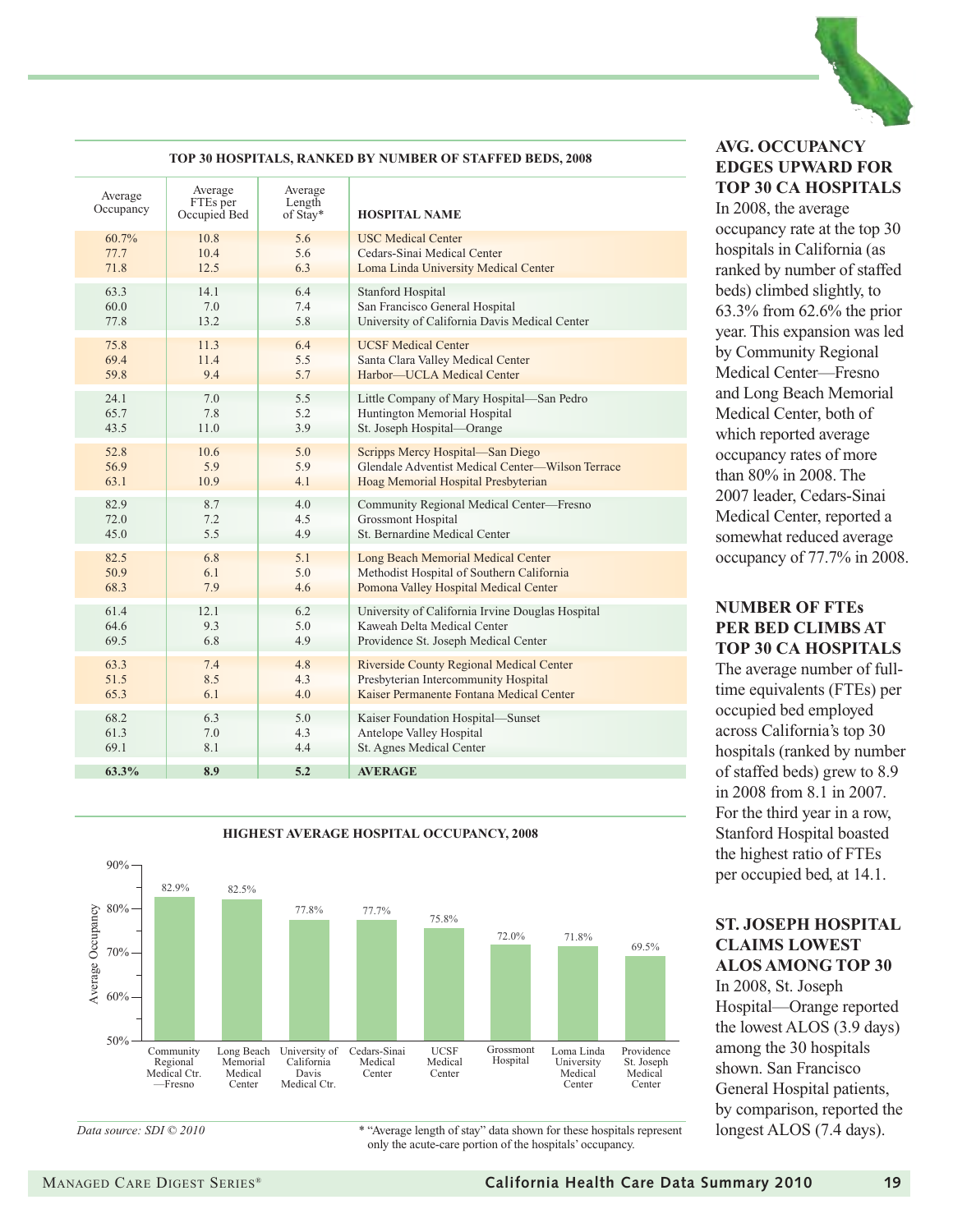**SELECTED UTILIZATION STATISTICS FOR HOSPITALS, 2008\*** 

#### **TOTAL ADMISSIONS IN MOST CA MARKETS TOP U.S. AVERAGE**

Of the nine California markets profiled, total facility hospital admissions exceeded the national average in eight (Santa Barbara excepted). This coincided with hospitals in all nine California markets reporting lower outpatient surgery ratios, compared with the national average of 69.8%. By comparison, outpatient surgeries in Santa Barbara hospitals accounted for 64.6% of total surgeries in 2008, highest among the California markets listed.

#### **OCCUPANCY RATES FALL IN CALIFORNIA AND ACROSS THE U.S.**

Total facility occupancy rates in seven of nine California markets followed the national trend, dropping fractionally between 2007 and 2008 (Riverside and San Diego excepted). In San Diego, occupancy rates climbed nearly two percentage points over this time (to 70.1% from 68.3%), significantly higher than the state (56.1%) and national (51.3%) marks alike. San Diego staffing ratios also edged up in 2008, to 6.6 FTEs per occupied bed from 6.5 in 2007, but still remained lowest by California market and well below the national average (11.0).

| <b>SERVICE</b><br>VOLUME                                     | Los<br>Angeles | Oakland  | Riverside | Sacramento | San<br>Diego | San<br>Francisco | San<br>Jose | Santa<br>Barbara |          | California NATION |
|--------------------------------------------------------------|----------------|----------|-----------|------------|--------------|------------------|-------------|------------------|----------|-------------------|
| <b>Total Facility</b><br>Admissions                          | 10,814.4       | 9.260.4  | 10,881.7  | 12,556.4   | 12,545.0     | 7,749.6          | 13,560.7    | 6,897.0          | 8,988.8  | 7,290.9           |
| <b>Total Facility</b><br><b>Patient Days</b>                 | 56,611.9       | 45,305.5 | 48,834.5  | 62,390.6   | 66,610.5     | 57,972.4         | 67,521.9    | 41,507.8         | 45,672.8 | 36,608.8          |
| <b>Total Facility</b><br><b>ALOS</b>                         | 7.0            | 6.2      | 4.7       | 4.8        | 6.8          | 7.0              | 5.1         | 7.9              | 6.0      | 4.9               |
| Inpatient Surg./<br><b>Staffed Bed</b>                       | 9.6            | 12.7     | 12.5      | 15.1       | 14.2         | 11.0             | 12.5        | 8.3              | 12.4     | 11.8              |
| Outpatient<br>Surg. per Day                                  | 8.8            | 8.3      | 8.2       | 12.0       | 14.0         | 9.5              | 15.4        | 7.1              | 8.8      | 10.3              |
| <b>Outpatient Surg.</b><br>as a Percentage<br>of Total Surg. | 54.4%          | 55.4%    | 50.6%     | 52.7%      | 53.5%        | 59.2%            | 56.3%       | 64.6%            | 56.6%    | 69.8%             |
| Outpatient<br>Visits per Day                                 | 178.0          | 321.6    | 177.1     | 212.2      | 261.9        | 465.9            | 192.1       | 127.6            | 211.9    | 211.5             |
| <b>ER Visits</b>                                             |                |          |           |            |              |                  |             |                  |          |                   |
| per Day                                                      | 97.4           | 111.0    | 109.0     | 118.5      | 123.2        | 84.1             | 111.2       | 73.2             | 90.4     | 69.5              |





\* Total facility figures reflect all portions of the hospitals' occupancy.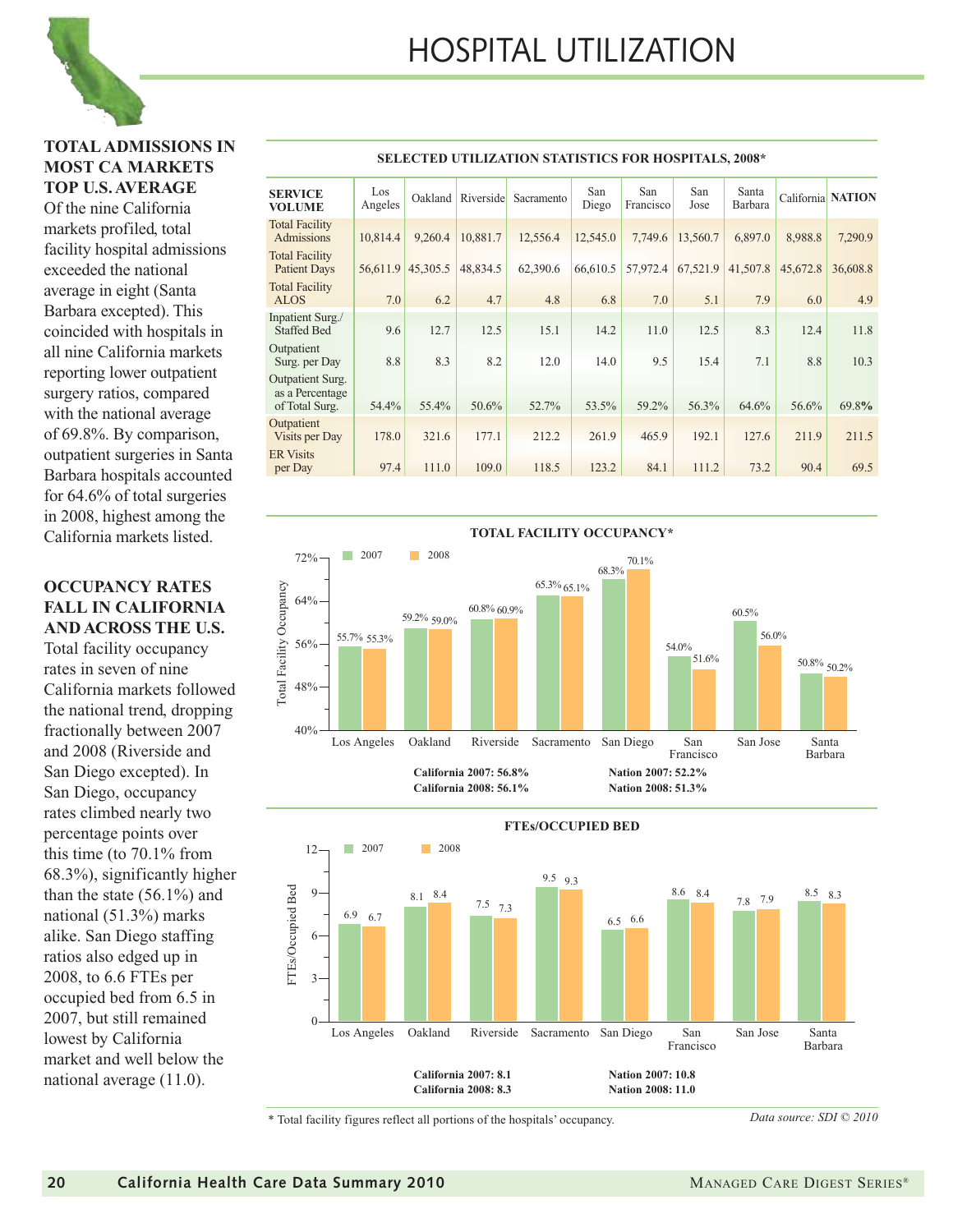

#### **SELECTED FINANCIAL RATIOS FOR HOSPITALS (IN THOUSANDS), 2008** Oakland Riverside Sacramento San San San San Santa California Diego San Jose Santa Barbara San Los Oakland Riverside Sacramento San San San San Santa California NATION Los<br>Angeles **MARKET** Total Costs/ Occupied Bed \$956.3 \$1,059.2 \$995.3 \$620.2 \$891.4 \$909.6 - \$782.4 \$970.9 **\$1,016.3** Total Costs/ Admission 15.7 24.3 14.7 22.8 19.2 29.0 \$23.7 22.1 19.3 **17.8** Total Costs/ Patient Day 3.2 5.0 3.4 5.2 3.6 4.6 5.5 2.8 4.1 4.1 Labor Costs/ Patient Day 1.5 1.9 1.6 2.1 1.5 2.1 2.5 1.4 1.7 1.5 Salary Costs/FTE 62.3 61.6 60.7 63.4 65.6 — — 65.4 61.5 **51.3** Total Costs/FTE 156.9 152.7 148.5 164.5 160.1 161.2 199.9 156.1 152.3 **128.8**



#### **TOTAL COSTS PER FTE FOR HOSPITALS (IN THOUSANDS)**



*Data source: SDI © 2010*

**TOTAL COSTS PER ADMISSION IN CA FALL SHY OF U.S. AVERAGE**

In 2008, total costs per admission fell below the national benchmark of \$17,780 in two of nine California markets (Los Angeles [\$15,730] and Riverside [\$14,727]). Across the nation and for all nine California markets, total costs per hospital admission rose between 2007 and 2008. This ratio remained the highest in San Francisco after a sizable gain in 2008, to \$29,030 from \$24,424.

#### **SAN DIEGO COST/ OCCUPIED BED RATIO IS BELOW U.S. MARK**

Along with its high average total facility occupancy rates, San Diego reported lower-than-average total costs per occupied bed in 2008, at \$891,392 (up from \$813,923 in 2007). Of the eight California markets for which data were available, only the Oakland MSA (at \$1.06 million) topped the U.S. total costs per occupied bed average of \$1.02 million in 2008. By comparison, total costs per occupied bed in the Santa Barbara market were \$782,383 in 2008, lowest among the six California markets for which comparable data were available.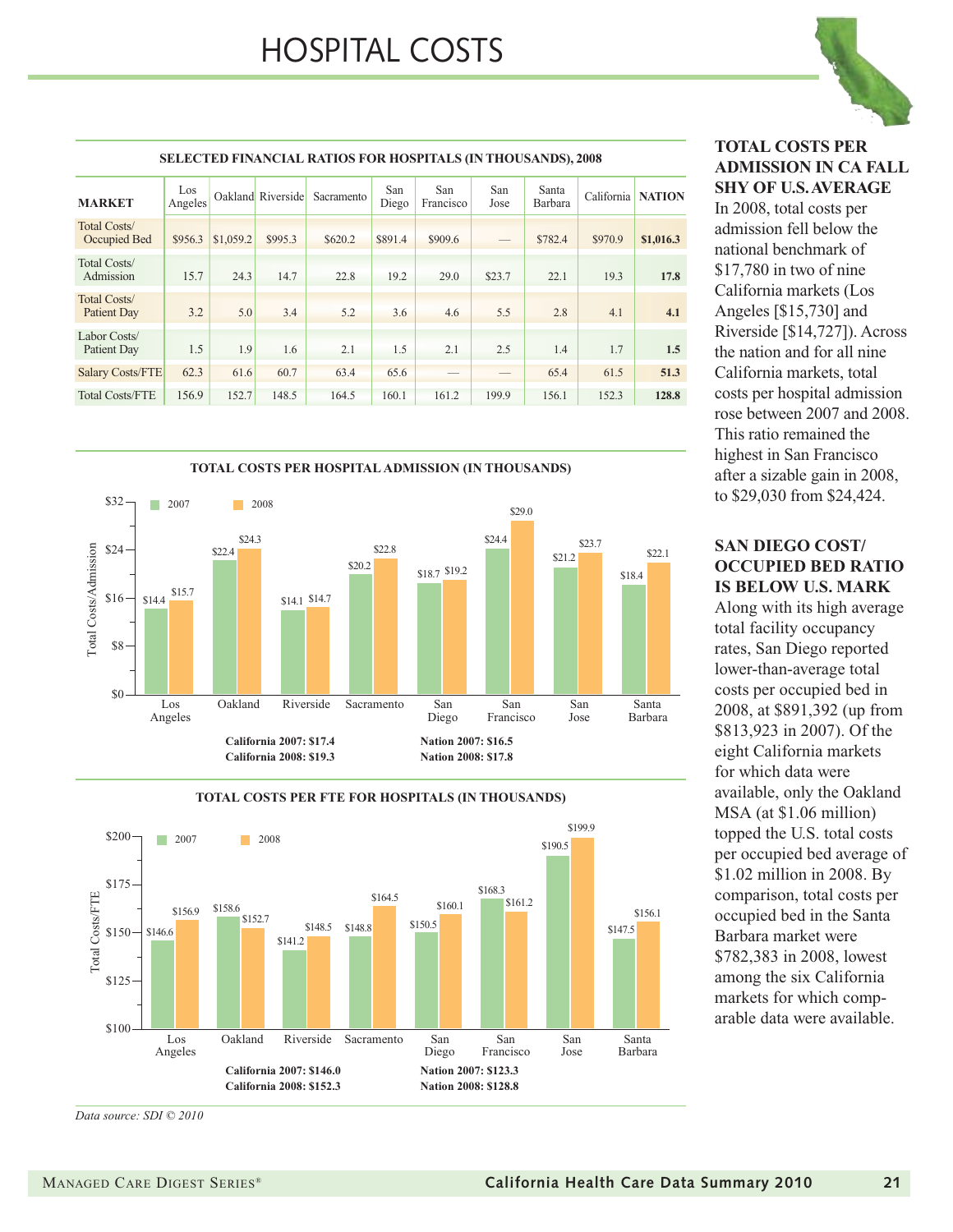

#### **PREVALENCE OF DIABETES GROWS IN CALIFORNIA**

While the national prevalence rate of diabetes remained flat between 2008 and 2009, at 8.3%, the share of patients indicating they had been told by a doctor they had diabetes grew in California, to 9.1% from 8.5% the year before.

#### **WORKING-AGE SHARE OF TYPE 2 PATIENTS IS HIGH IN CALIFORNIA**

Although the share of Type 2 diabetes patients who were of working age (18 to 64) fell across all nine California markets between 2007 and 2009, such patients in virtually every California market were more likely to be in this age range than their national counterparts (Santa Barbara, at 47.8%, excepted). With nearly two thirds  $(64.5\%)$  of its Type 2 diabetes patients between the ages of 18 and 64, Sacramento had the highest share of Type 2 diabetes patients in this age range among the 10 markets listed.

- \* Percentages do not include those patients with pregnancy-related or pre- or borderline diabetes.
- \*\* On all pages, the percentages are representative of the universe of Type 2 diabetes patients on whom claims data have been collected in a given year.



*Data source: Centers for Disease Control and Prevention's Behavioral Risk Factor Surveillance System (BRFSS), 2010*

**PERCENTAGE OF TYPE 2 DIABETES PATIENTS, BY AGE\*\***

|                                                         | $0 - 17$                     |                              |                                        | $18 - 35$                    |                           |                           | $36 - 64$                     |                              |                                                 | $65 - 79$                    |                              |                               | $80+$                                                         |                              |                              |
|---------------------------------------------------------|------------------------------|------------------------------|----------------------------------------|------------------------------|---------------------------|---------------------------|-------------------------------|------------------------------|-------------------------------------------------|------------------------------|------------------------------|-------------------------------|---------------------------------------------------------------|------------------------------|------------------------------|
| MARKET                                                  | 2007                         | 2008                         | 2009                                   | 2007                         | 2008                      | 2009                      | 2007                          | 2008                         | 2009                                            | 2007                         | 2008                         | 2009                          | 2007                                                          | 2008                         | 2009                         |
| Los Angeles<br>Oakland<br>Riverside<br>Sacramento       | $0.5\%$<br>0.6<br>0.5<br>0.8 | $0.5\%$<br>0.5<br>0.4<br>0.8 | $0.5\%$<br>0.5<br>0.5<br>0.6           | $5.1\%$<br>4.0<br>5.7<br>4.7 | 4.7%<br>3.9<br>5.2<br>4.5 | 4.5%<br>3.9<br>4.8<br>4.6 | 60.2%<br>63.4<br>58.8<br>62.3 | 61.0<br>59.5<br>59.3         | 59.0% 59.6% 25.8% 26.5%<br>59.8<br>59.1<br>59.9 | 24.2<br>26.7<br>23.9         | 25.5<br>26.6<br>26.3         | 26.4%<br>26.3<br>27.1<br>26.1 | 8.4%<br>7.8<br>8.3<br>8.4                                     | $9.2\%$<br>9.0<br>8.3<br>9.2 | 9.1%<br>9.6<br>8.5<br>8.8    |
| San Diego<br>San Francisco<br>San Jose<br>Santa Barbara | 0.3<br>0.3<br>0.3<br>0.0     | 0.3<br>0.2<br>0.2<br>0.2     | 0.3<br>0.3<br>0.3<br>$\qquad \qquad -$ | 4.4<br>4.7<br>3.7<br>2.5     | 4.8<br>4.0<br>3.3<br>2.7  | 4.3<br>3.5<br>3.4<br>2.8  | 54.9<br>53.2<br>59.2<br>46.1  | 54.7<br>51.6<br>55.3<br>46.3 | 52.5<br>49.4<br>58.2<br>45.0                    | 29.4<br>32.4<br>26.9<br>36.7 | 28.8<br>34.2<br>29.8<br>36.1 | 30.4<br>35.9<br>27.8<br>37.0  | 10.9<br>9.5<br>10.0<br>14.5                                   | 11.5<br>9.9<br>11.4<br>14.7  | 12.5<br>10.9<br>10.3<br>15.1 |
| California                                              | 0.5                          | 0.5                          | 0.4                                    | 4.4                          | 4.2                       | 4.0                       | 57.1                          | 56.1                         | 55.1                                            | 28.3                         | 29.2                         | 30.1                          | 9.7                                                           | 10.1                         | 10.4                         |
| <b>NATION</b>                                           |                              | $0.4\%$ 0.4% 0.4%            |                                        | $3.4\%$                      | $3.2\%$                   |                           |                               |                              |                                                 |                              |                              |                               | $3.1\%$ 49.5% 48.4% 47.2% 34.1% 34.7% 35.4% 12.7% 13.4% 13.9% |                              |                              |

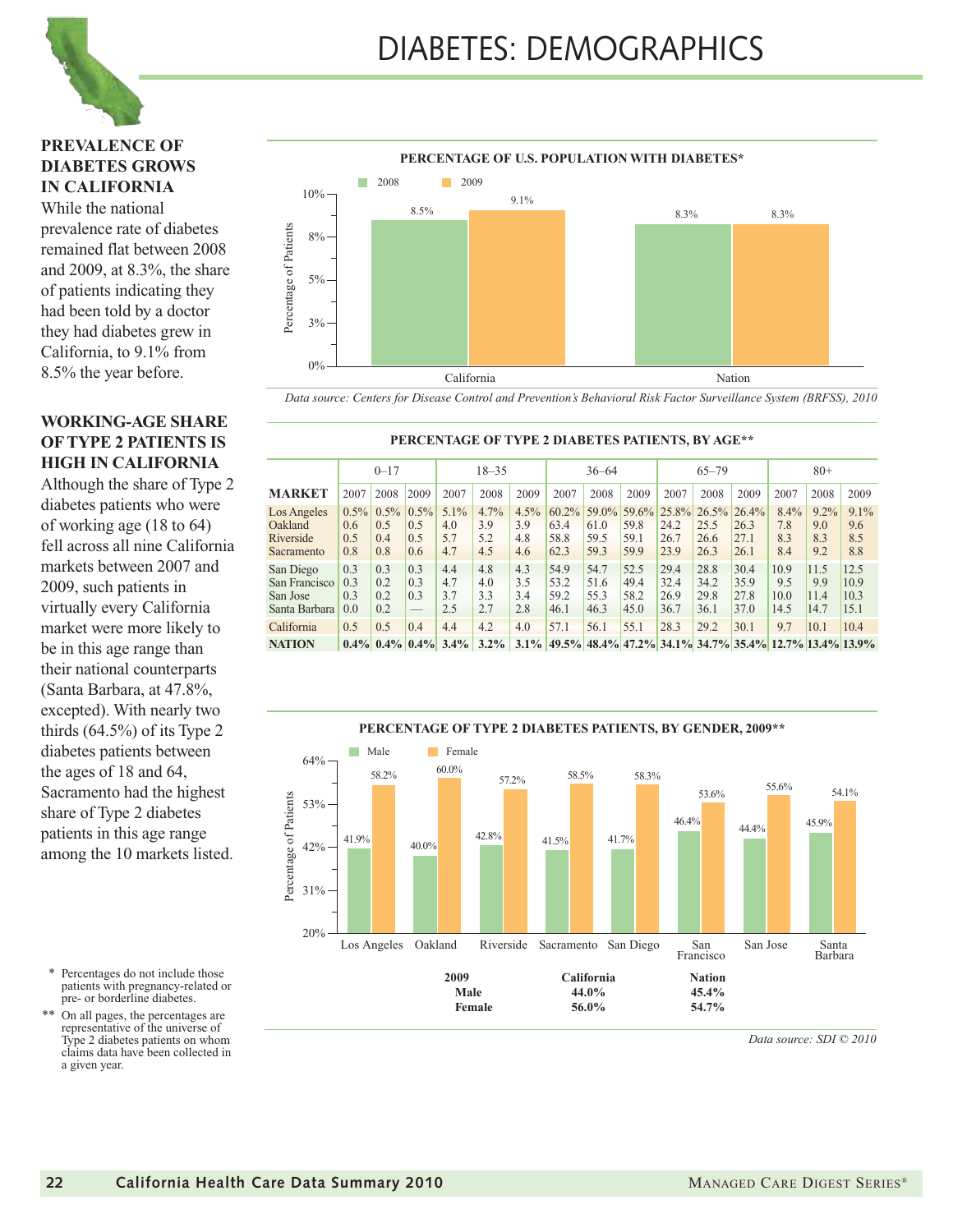

#### **PERCENTAGE OF TYPE 2 DIABETES PATIENTS, BY NUMBER OF COMPLICATIONS\*** 0 1 1  $2$   $>2$ **MARKET** 2007 2008 2009 2007 2008 2009 2007 2008 2009 2007 2008 2009 Los Angeles 59.3% 58.2% 52.5% 27.8% 28.2% 29.5% 9.5% 10.1% 12.3% 3.3% 3.6% 5.7% Oakland 56.1 55.1 50.4 29.3 29.9 30.8 10.8 11.2 13.2 3.9 3.9 5.7 Riverside 57.0 56.1 51.0 29.7 29.6 30.0 9.9 10.9 13.3 3.4 3.4 5.7 Sacramento 53.8 53.1 51.2 29.1 29.2 28.8 11.9 12.5 13.5 5.3 5.3 6.5 San Diego 58.0 54.8 45.9 28.7 30.2 33.6 10.1 11.3 14.5 3.2 3.7 5.9 San Francisco | 49.2 | 47.3 | 41.9 | 33.3 | 34.1 | 33.9 | 12.8 | 13.8 | 16.5 | 4.7 | 4.8 | 7.7 San Jose 55.6 52.7 51.4 30.0 31.9 31.1 10.7 11.4 12.1 3.7 4.0 5.4 Santa Barbara 51.8 50.0 45.0 32.3 31.6 33.2 11.8 13.3 15.1 4.2 5.1 6.8 California 58.6 57.2 52.4 28.6 29.1 30.1 9.5 10.2 12.3 3.2 3.4 5.2 **NATION 62.5% 61.6% 58.5% 28.2% 28.6% 29.4% 7.3% 7.8% 9.1% 2.0% 2.1% 2.9%**

#### **PERCENTAGE OF TYPE 2 DIABETES PATIENTS WITH TWO OR MORE COMPLICATIONS, 2009\***



#### **PERCENTAGE OF TYPE 2 DIABETES PATIENTS, BY TYPE OF COMPLICATION, 2009\***

| <b>MARKET</b>                                           | Cardiovascular<br>Disease     | Neuropathy                    | Nephropathy                   | Retinopathy                     | Hypoglycemia              |
|---------------------------------------------------------|-------------------------------|-------------------------------|-------------------------------|---------------------------------|---------------------------|
| Los Angeles<br>Oakland<br>Riverside<br>Sacramento       | 41.5%<br>42.1<br>42.5<br>38.8 | 23.3%<br>22.9<br>23.9<br>23.9 | 20.4%<br>19.2<br>20.3<br>19.8 | $10.0\%$<br>11.9<br>9.6<br>13.1 | 4.8%<br>3.9<br>3.8<br>4.4 |
| San Diego<br>San Francisco<br>San Jose<br>Santa Barbara | 41.7<br>40.0<br>38.4<br>40.0  | 20.4<br>18.1<br>19.6<br>20.6  | 24.7<br>28.1<br>24.2<br>22.0  | 8.3<br>9.8<br>14.4<br>12.0      | 4.9<br>4.0<br>3.4<br>5.4  |
| California                                              | 41.7                          | 21.6                          | 21.6                          | 10.9                            | 4.2                       |
| <b>NATION</b>                                           | 45.4%                         | 20.6%                         | 18.2%                         | 11.9%                           | 3.9%                      |

*Data source: SDI © 2010*

#### **PATIENT SHARE WITH 2+ COMPLICATIONS RISES IN CALIFORNIA**

After growing nearly five percentage points between 2007 (12.7%) and 2009  $(17.5\%)$ , the share of California Type 2 diabetes patients with two or more diagnosed complications topped the national average of 12.0% by a significant margin. In 2009, all nine California markets reported higher-than-average shares of Type 2 diabetes patients with multiple complications, most notably in the San Francisco (24.2%), Santa Barbara (21.9%) and San Diego (20.4%) markets.

#### **CVD IS A COMMON COMPLICATION FOR CA TYPE 2 PATIENTS**

Of the five complications shown, California Type 2 diabetes patients were most likely to be diagnosed with cardiovascular disease as a direct result of their Type 2 diabetes, at 41.7%. Type 2 diabetes patients in all nine California markets profiled were also more likely than their national peers (18.2%) to receive a diagnosis of nephropathy arising from their Type 2 diabetes.

<sup>\*</sup> A complication is defined as a patient condition caused by the Type 2 diabetes of the patient. These conditions are a direct result of having Type 2 diabetes. Complications of Type 2 diabetes include, but are not limited to. coronary artery disease, hypoglycemia, nephropathy, neuropathy and retinopathy.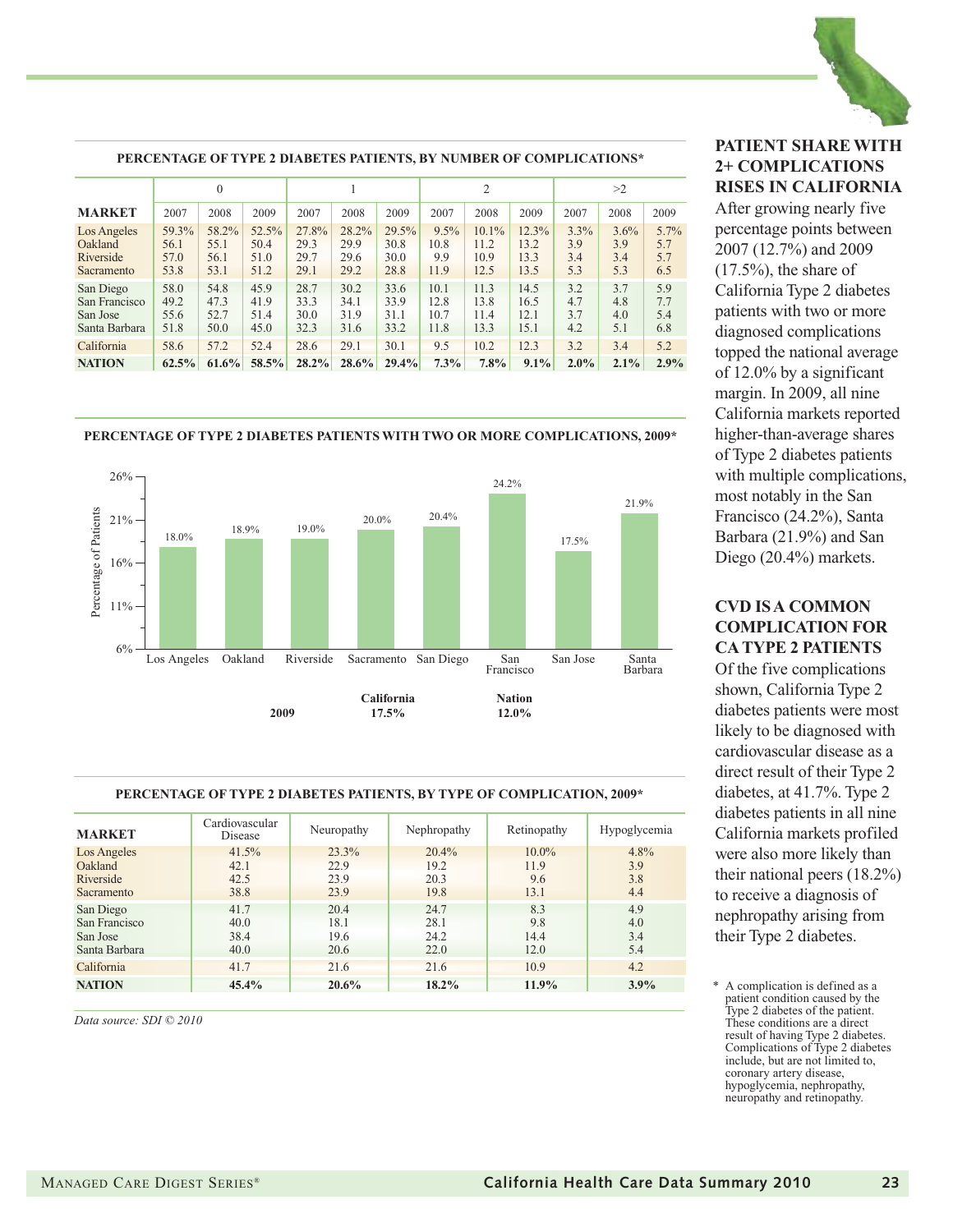#### **SMALL SHARE OF S.F. TYPE 2 PATIENTS HAS NO COMORBIDITIES**

In 2009, just 21.1% of San Francisco Type 2 diabetes patients had zero diagnosed comorbidities, well below both the state (36.1%) and national (46.0%) averages. In fact, all nine California markets had lower shares of comorbidity-free Type 2 diabetes patients than the nation in 2009. Over half (52.0%) of patients in the San Francisco market had two or more comorbidities in 2009, the highest share, by market, by a notable margin.

#### **HYPERTENSION IS LESS COMMON AMONG CA TYPE 2s THAN U.S.**

Although hypertension was the most common diagnosed comorbidity for Type 2 diabetes patients in California, at 43.6%, it occurred less frequently as a comorbidity among these patients across all nine California markets than for Type 2 diabetes patients nationwide. Yet California Type 2 diabetes patients were more apt than their national peers to have hyperlipidemia, obesity and dysmetabolic syndrome.

A comorbidity is a condition a Type 2 diabetes patient may also have, which is not directly related to the diabetes. Comorbidities were narrowed down to a subset of conditions which are typically present in patients with Type 2 diabetes. Comorbidities of Type 2 diabetes may include, but are not limited to, congestive heart failure, coronary artery disease, dysmetabolic syndrome, hyperlipidemia, hypertension and obesity.

#### **PERCENTAGE OF TYPE 2 DIABETES PATIENTS, BY NUMBER OF COMORBIDITIES\***

|                                                         | 0                             |                               |                               |                               |                               |                               | 2                             |                               |                               | >2                              |                                |                               |
|---------------------------------------------------------|-------------------------------|-------------------------------|-------------------------------|-------------------------------|-------------------------------|-------------------------------|-------------------------------|-------------------------------|-------------------------------|---------------------------------|--------------------------------|-------------------------------|
| <b>MARKET</b>                                           | 2007                          | 2008                          | 2009                          | 2007                          | 2008                          | 2009                          | 2007                          | 2008                          | 2009                          | 2007                            | 2008                           | 2009                          |
| Los Angeles<br>Oakland<br>Riverside<br>Sacramento       | 39.0%<br>34.1<br>37.1<br>29.9 | 39.7%<br>37.3<br>36.5<br>31.0 | 36.8%<br>34.6<br>34.5<br>30.2 | 24.8%<br>23.5<br>24.9<br>23.0 | 24.5%<br>21.9<br>24.2<br>22.3 | 22.5%<br>21.1<br>21.8<br>22.1 | 27.2%<br>31.8<br>28.0<br>34.2 | 27.5%<br>31.4<br>29.2<br>34.8 | 29.5%<br>31.9<br>30.5<br>34.4 | $9.0\%$<br>10.7<br>10.0<br>13.0 | $8.3\%$<br>9.4<br>10.2<br>11.9 | 11.2%<br>12.4<br>13.3<br>13.3 |
| San Diego<br>San Francisco<br>San Jose<br>Santa Barbara | 43.6<br>25.9<br>33.7<br>33.6  | 39.7<br>23.8<br>37.2<br>32.8  | 35.7<br>21.1<br>33.7<br>29.9  | 22.2<br>32.5<br>24.7<br>22.7  | 23.2<br>30.6<br>22.9<br>22.6  | 23.6<br>26.9<br>24.4<br>22.6  | 24.8<br>30.8<br>32.0<br>34.0  | 27.8<br>36.2<br>30.8<br>34.5  | 29.4<br>38.4<br>31.8<br>35.4  | 9.4<br>10.7<br>9.7<br>9.7       | 9.4<br>9.5<br>9.2<br>10.2      | 11.3<br>13.6<br>10.2<br>12.1  |
| California                                              | 39.7                          | 38.8                          | 36.1                          | 24.5                          | 24.2                          | 22.7                          | 27.1                          | 28.9                          | 30.7                          | 8.7                             | 8.2                            | 10.5                          |
| <b>NATION</b>                                           | $46.7\%$                      | $47.6\%$                      | $46.0\%$                      | 23.4%                         | 22.9%                         | 21.8%                         | $24.3\%$                      | 24.8%                         | 26.2%                         | 5.5%                            | $4.7\%$                        | $6.1\%$                       |

56% 52.0% 47.7% 47.5% Percentage of Patients Percentage of Patients 47% 44.3% 43.8% 42.0% 40.7% 40.7% 38% 29% 20% Los Angeles Oakland Riverside Sacramento San Diego San Francisco San Jose Santa Barbara **California Nation 2009 41.2% 32.3%**

#### **PERCENTAGE OF TYPE 2 DIABETES PATIENTS WITH TWO OR MORE COMORBIDITIES, 2009\***

#### **PERCENTAGE OF TYPE 2 DIABETES PATIENTS, BY TYPE OF COMORBIDITY, 2009\***

| <b>MARKET</b>                                           | Hypertension                  | Hyperlipidemia                | Congestive Heart<br>Failure | Obesity                    | Dysmetabolic<br>Syndrome     |
|---------------------------------------------------------|-------------------------------|-------------------------------|-----------------------------|----------------------------|------------------------------|
| Los Angeles<br>Oakland<br>Riverside<br>Sacramento       | 44.0%<br>44.0<br>43.2<br>42.6 | 38.5%<br>38.8<br>37.3<br>40.7 | 7.7%<br>7.7<br>8.2<br>6.7   | 8.9%<br>8.6<br>10.6<br>9.0 | $0.9\%$<br>0.9<br>0.7<br>1.0 |
| San Diego<br>San Francisco<br>San Jose<br>Santa Barbara | 45.2<br>40.1<br>43.3<br>44.4  | 36.5<br>45.5<br>41.9<br>39.5  | 9.8<br>7.7<br>7.3<br>7.0    | 7.8<br>5.6<br>6.5<br>8.0   | 0.8<br>1.3<br>1.0<br>1.2     |
| California                                              | 43.6                          | 40.4                          | 7.5                         | 7.6                        | 1.0                          |
| <b>NATION</b>                                           | 47.3%                         | 38.5%                         | $8.2\%$                     | 5.4%                       | $0.6\%$                      |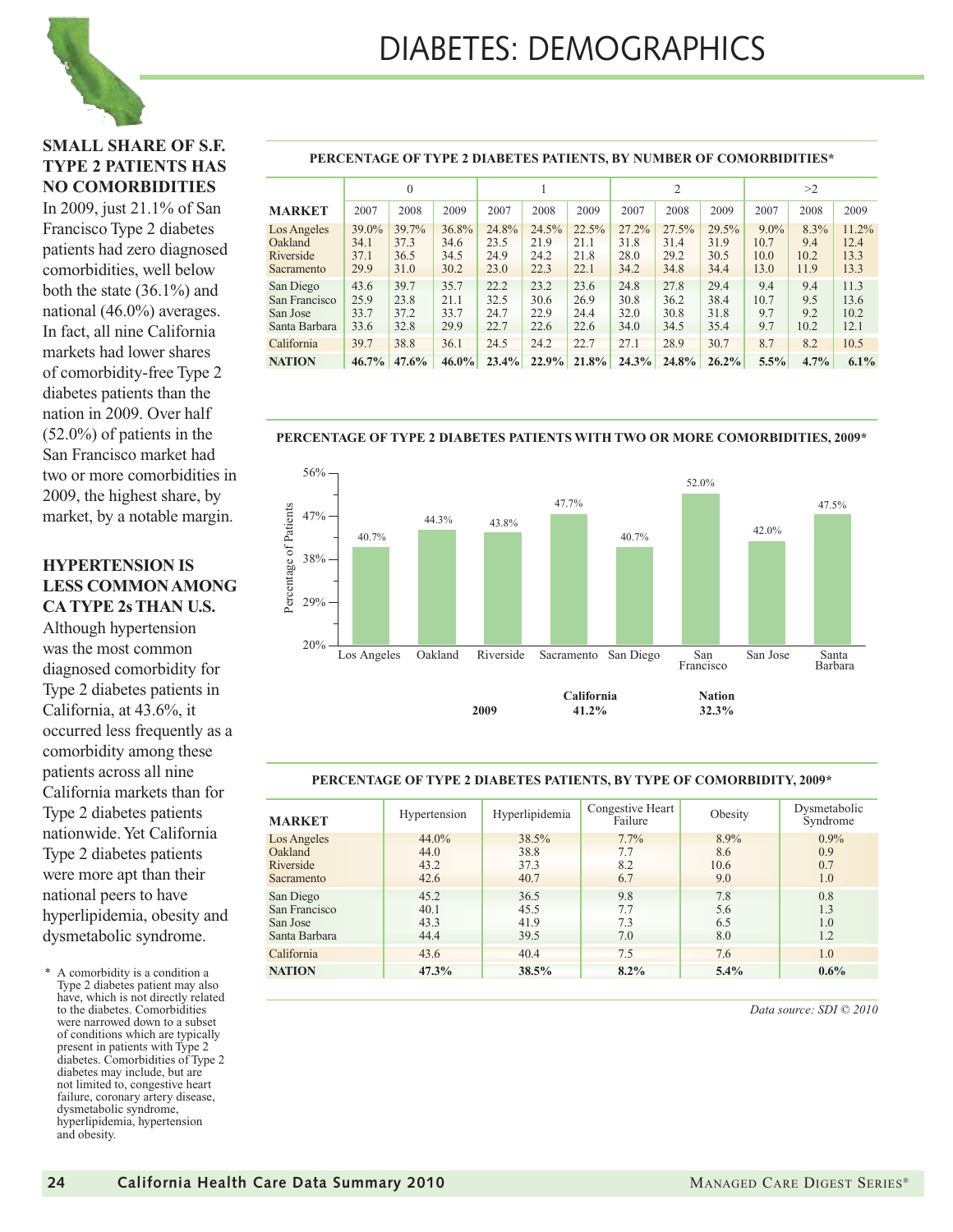

#### 2007 2008 2009 2007 2008 2009 2007 2008 2009 2007 2008 2009 2007 2008 2009 A1c Test\* Blood Glucose Test Serum Cholesterol Test Ophthalmologic Exam Urine Glucose Test **PERCENTAGE OF TYPE 2 DIABETES PATIENTS, BY SERVICE MARKET** Los Angeles 71.0% 72.0% 70.9% 87.0% 87.5% 86.5% 82.8% 83.5% 83.1% 61.9% 62.9% 62.6% 73.1% 74.2% 73.5% Oakland 68.4 67.4 67.3 84.0 83.6 83.7 79.6 80.1 80.5 65.8 67.6 65.8 72.8 72.7 73.7 Riverside 64.0 68.4 68.5 83.6 84.9 85.3 79.7 80.5 81.8 63.1 64.3 64.4 72.5 72.8 73.2 Sacramento 79.6 78.4 72.7 89.6 89.2 87.1 86.8 86.3 83.6 64.8 66.1 64.5 72.6 73.9 72.2 San Diego 71.8 70.5 69.8 87.2 86.3 85.5 83.6 82.2 82.3 63.5 64.2 64.0 74.1 73.6 73.4 San Francisco 73.1 73.3 72.0 83.9 84.2 84.5 86.8 87.7 86.6 64.7 65.5 65.4 71.1 71.2 72.3 San Jose 76.5 71.8 71.0 89.0 86.3 86.0 86.1 83.3 82.5 61.8 66.9 65.9 70.4 72.8 72.0 Santa Barbara 66.6 69.9 69.0 85.4 85.8 84.9 81.4 81.7 82.2 66.0 65.0 71.0 73.9 73.7 74.6 California 72.1 72.0 70.4 86.4 86.4 85.7 83.4 83.5 82.9 63.4 64.4 64.3 72.7 73.5 73.2 **NATION 73.8% 73.8% 73.6% 86.6% 86.7% 86.6% 83.8% 83.9% 83.9% 69.2% 69.4% 69.4% 83.3% 83.8% 83.8%**



#### **PERCENTAGE OF TYPE 2 DIABETES PATIENTS, BY A1c LEVEL RANGE**

|               | $\leq 7.0\%$ |          |       | $7.1 - 7.9\%$ |          |       | $8.0 - 9.0\%$ |         |          | $>9.0\%$ |          |       |
|---------------|--------------|----------|-------|---------------|----------|-------|---------------|---------|----------|----------|----------|-------|
| <b>MARKET</b> | 2007         | 2008     | 2009  | 2007          | 2008     | 2009  | 2007          | 2008    | 2009     | 2007     | 2008     | 2009  |
| Los Angeles   | 62.7%        | $63.4\%$ | 60.9% | $15.4\%$      | $15.5\%$ | 16.9% | $9.4\%$       | $9.1\%$ | 9.5%     | 12.6%    | $12.0\%$ | 12.7% |
| Oakland       | 66.1         | 65.6     | 64.0  | 14.6          | 15.3     | 16.0  | 8.2           | 8.3     | 8.9      | 11.2     | 10.9     | 11.2  |
| Riverside     | 63.3         | 64.5     | 62.1  | 15.2          | 15.1     | 15.5  | 9.2           | 8.9     | 9.8      | 12.3     | 11.5     | 12.6  |
| Sacramento    | 66.6         | 66.8     | 64.1  | 14.7          | 14.6     | 15.5  | 7.9           | 8.2     | 9.1      | 10.7     | 10.4     | 11.3  |
| San Diego     | 65.7         | 66.3     | 64.3  | 15.2          | 14.6     | 15.7  | 8.4           | 8.7     | 9.1      | 10.7     | 10.4     | 10.9  |
| San Francisco | 66.3         | 67.2     | 64.6  | 15.1          | 15.1     | 16.4  | 8.5           | 8.1     | 8.9      | 10.2     | 9.6      | 10.1  |
| San Jose      | 65.0         | 67.2     | 64.4  | 15.0          | 14.8     | 16.0  | 8.1           | 8.3     | 8.8      | 12.0     | 9.7      | 10.7  |
| Santa Barbara | 66.3         | 68.4     | 64.0  | 14.5          | 13.9     | 15.9  | 8.0           | 7.8     | 8.3      | 11.1     | 9.9      | 11.9  |
| California    | 64.2         | 64.9     | 62.4  | 15.4          | 15.3     | 16.5  | 8.9           | 8.7     | 9.4      | 11.6     | 11.1     | 11.7  |
| <b>NATION</b> | $61.1\%$     | 61.4%    | 58.1% | 17.4%         | $17.2\%$ | 18.7% | $9.8\%$       | $9.9\%$ | $10.8\%$ | 11.7%    | 11.5%    | 12.5% |

*Data source: SDI © 2010*

#### **SERVICE UTILIZATION IS LOWER THAN U.S. FOR CA MARKETS**

In virtually every California market profiled in this Summary, Type 2 diabetes patients were less apt than their national counterparts to undergo any of the five tests shown. For example, just 67.3% of Oakland Type 2 diabetes patients received an A1c test in 2009 compared with 73.6% of such patients nationally. In seven of eight California local markets (San Francisco excepted) and across California, Type 2 diabetes patients covered by Medicare were least likely, by payer, to receive an A1c test in 2009.

### **HIGHER SHARES OF CA TYPE 2 PATIENTS**

**HAVE A1c** ≤**7.0% VS. U.S.** Following the national trend, the shares of Type 2 diabetes patients who had A1c levels at or lower than 7.0% on their most recent test dropped between 2007 and 2009 in every California market shown. In spite of these declines, a higher percentage of California Type 2 diabetes patients (62.4%) had A1c levels in this range than such patients nationally (58.1%) in 2009.

<sup>\*</sup> The A1c test measures the amount of glucose present in the blood during the past 2–3 months. Figures reflect the percentage of Type  $\tilde{2}$  diabetes patients who have had at least one A1c test in a given year.

<sup>\*\*</sup> Includes, HMOs, PPOs, point-ofservice plans and exclusive provider organizations.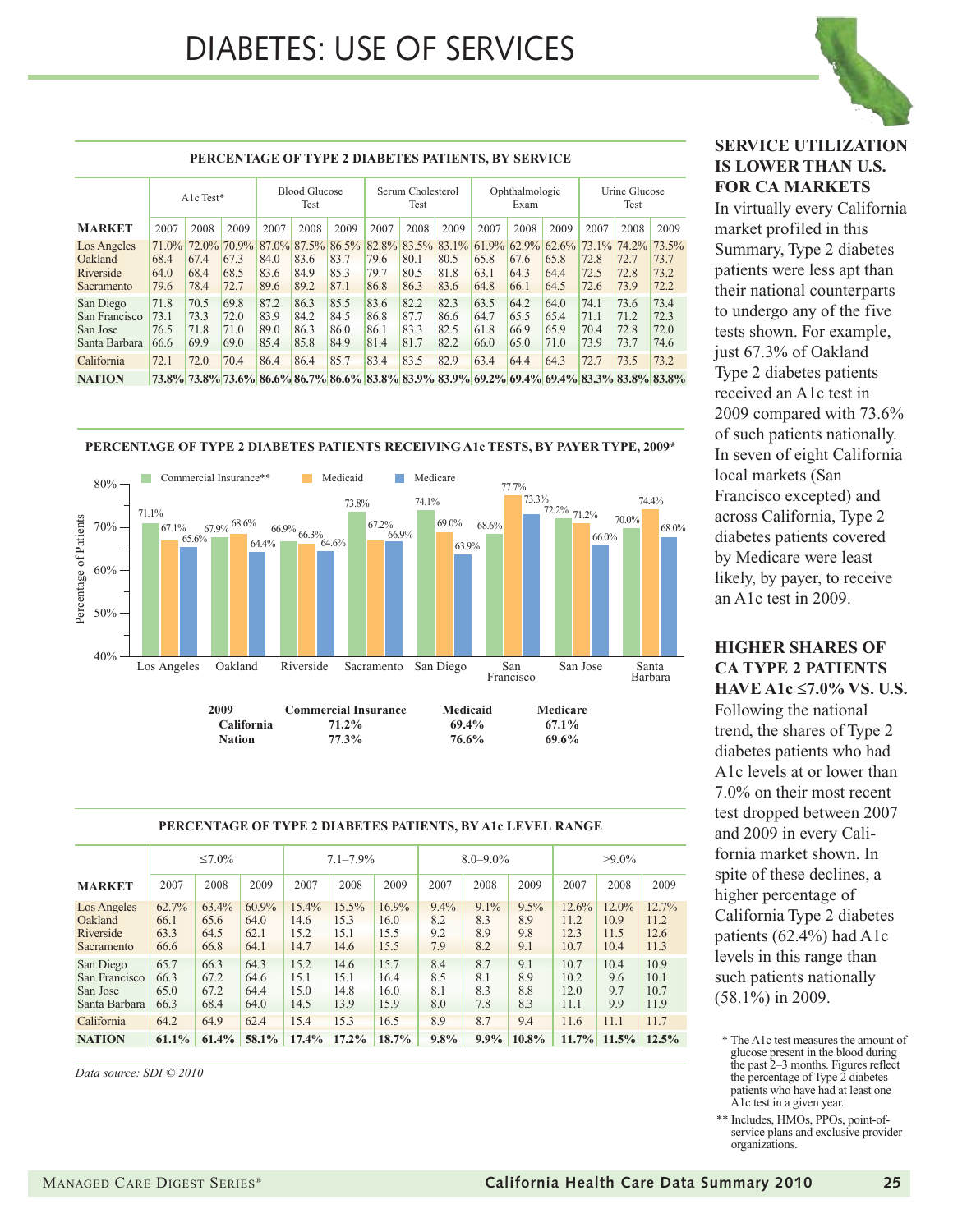

#### **TYPE 2 INPATIENT PROVIDER CHARGES ARE HIGHEST IN S.F.**

Coinciding with higherthan-average shares of patients with multiple complications, professional inpatient charges incurred by Type 2 diabetes patients in San Francisco were highest of the 10 markets shown in 2009, at \$8,528. By comparison, such charges were considerably lower across the state of California (\$6,601) and nationally (\$6,500) in 2009.

#### **L.A. AND SAN DIEGO INPATIENT CHARGES BOOST CA MARK**

Of the eight California local markets, only Los Angeles (\$57,328) and San Diego (\$63,310) reported average inpatient facility charges for Type 2 diabetes patients that exceeded the national average in 2009. These markets, in turn, helped drive the statewide average to \$62,497 from \$57,728 the year before, well above the corresponding national mark of \$52,944.

- <sup>1</sup> Professional charges are those generated by the providers delivering care to Type 2 diabetes patients in various settings.
- <sup>2</sup> Includes HMOs, PPOs, point-ofservice plans, and exclusive provider organizations.
- <sup>3</sup> Data reflect the charges generated for Type 2 diabetes patients by the facilities that delivered care.

**The data also reflect the average amounts charged in Type 2 diabetes patient claims, not the amount the claims paid.**

#### **PROFESSIONAL CHARGES PER YEAR FOR TYPE 2 DIABETES PATIENTS1**

|                                                         |                                | <b>Emergency Room</b>        | Hospital Inpatient                 |                                    | <b>Hospital Outpatient</b>       |                                  | Office/Clinic                      |                                    |
|---------------------------------------------------------|--------------------------------|------------------------------|------------------------------------|------------------------------------|----------------------------------|----------------------------------|------------------------------------|------------------------------------|
| <b>MARKET</b>                                           | 2008                           | 2009                         | 2008                               | 2009                               | 2008                             | 2009                             | 2008                               | 2009                               |
| Los Angeles<br>Oakland<br>Riverside<br>Sacramento       | \$1,055<br>467<br>280<br>1,037 | \$958<br>438<br>281<br>1,166 | \$7,611<br>5.230<br>6,780<br>6,492 | \$6,769<br>5.408<br>5.947<br>5,661 | \$4,714<br>620<br>1,888<br>1,969 | \$3,215<br>572<br>1,464<br>2,015 | \$2,671<br>3.034<br>2,918<br>3,079 | \$2,228<br>3,469<br>1,723<br>3,236 |
| San Diego<br>San Francisco<br>San Jose<br>Santa Barbara | 578<br>962<br>442<br>404       | 606<br>790<br>456<br>341     | 6,746<br>9,295<br>6.806<br>6,227   | 7,661<br>8,528<br>5,691<br>4,770   | 1,351<br>4.704<br>2,636<br>423   | 1,059<br>4,587<br>2,631<br>390   | 1,806<br>2,052<br>2.870<br>1,626   | 2,015<br>2,078<br>2,444<br>1,634   |
| California                                              | 894                            | 817                          | 7,010                              | 6,601                              | 2,866                            | 2,469                            | 2,656                              | 2,600                              |
| <b>NATION</b>                                           | \$722                          | \$646                        | \$6,570                            | \$6,500                            | \$2,042                          | \$1,931                          | \$3,399                            | \$3,798                            |

#### **PROFESSIONAL HOSPITAL INPATIENT CHARGES PER YEAR FOR TYPE 2 DIABETES PATIENTS, BY PAYER TYPE, 20091**



#### **HOSPITAL CHARGES PER YEAR FOR TYPE 2 DIABETES PATIENTS, 20093**

|                                                         | <b>Emergency Room</b>              |                                    | <b>Hospital Inpatient</b>              |                                        | <b>Hospital Outpatient</b>         |                                    |  |
|---------------------------------------------------------|------------------------------------|------------------------------------|----------------------------------------|----------------------------------------|------------------------------------|------------------------------------|--|
| <b>MARKET</b>                                           | 2008                               | 2009                               | 2008                                   | 2009                                   | 2008                               | 2009                               |  |
| Los Angeles<br>Oakland<br>Riverside<br>Sacramento       | \$2,659<br>1.372<br>2,233<br>1,751 | \$2,376<br>2.045<br>3,327<br>1,963 | \$52,286<br>32,345<br>37,759<br>41,327 | \$57,328<br>33,902<br>48,689<br>43,367 | \$6,251<br>3.387<br>4,186<br>5,209 | \$5,135<br>2.807<br>4,821<br>4,401 |  |
| San Diego<br>San Francisco<br>San Jose<br>Santa Barbara | 2,453<br>1,038<br>1,329            | 2,877<br>1.220<br>1,392<br>1.308   | 70,103<br>17,422                       | 63.310<br>30,082<br>30,081<br>16.924   | 7,084<br>3,628<br>2.223            | 7,510<br>2.916<br>3,113<br>2.089   |  |
| California                                              | 2.754                              | 3,053                              | 57,728                                 | 62,497                                 | 6.230                              | 6.621                              |  |
| <b>NATION</b>                                           | \$1,854                            | \$1,948                            | \$52,730                               | \$52,944                               | \$5,196                            | \$5,656                            |  |

#### **HOSPITAL INPATIENT CHARGES PER YEAR FOR TYPE 2 DIABETES PATIENTS, BY PAYER TYPE, 20093**



*Data source: SDI © 2010*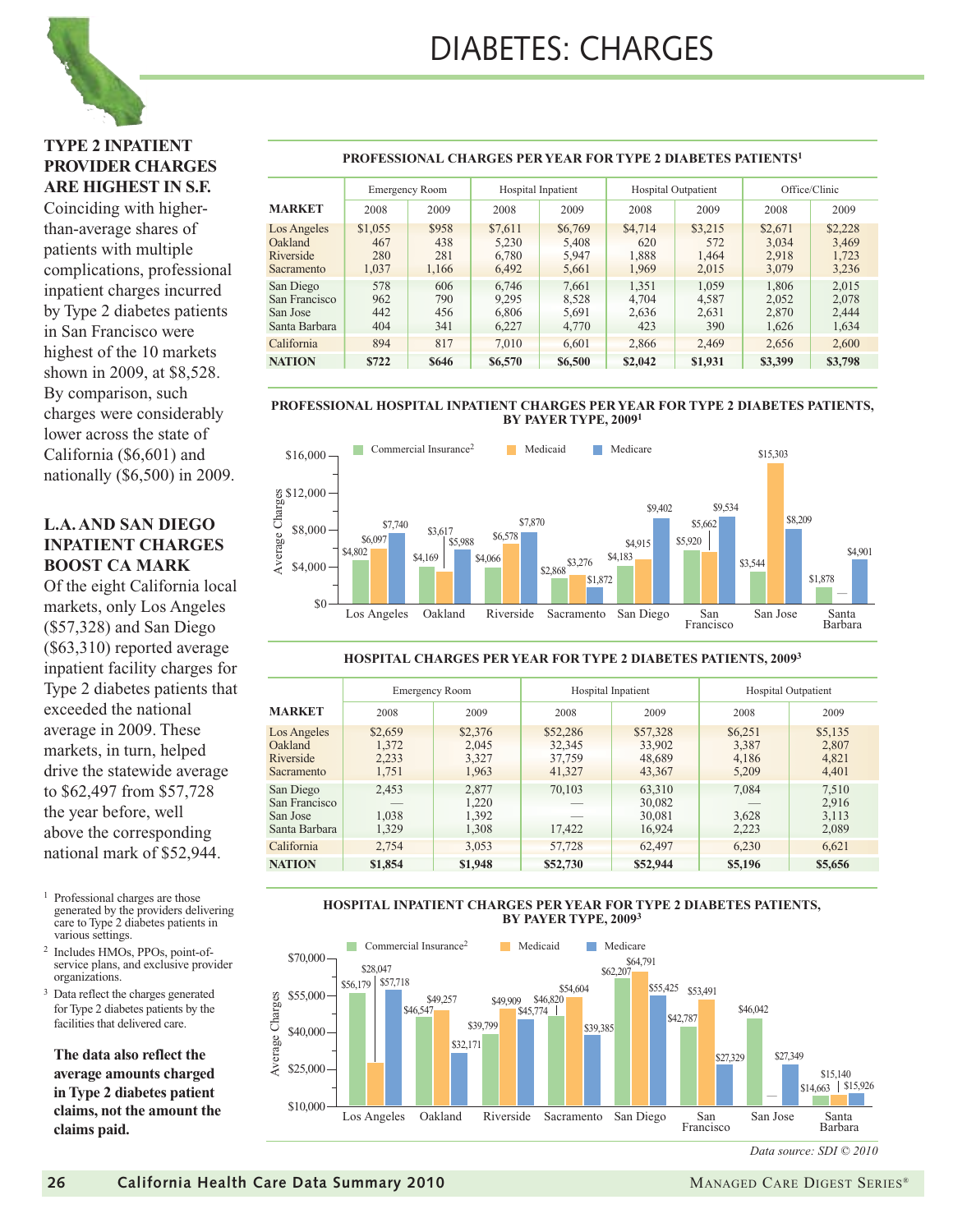

#### **PERCENTAGE OF TYPE 2 DIABETES PATIENTS USING INSULIN THERAPIES, 2009**

|                                                         | Any Insulin<br>Product        | Long-Acting<br>Insulin       |                                  | Short-Acting              | Insulin                          |                              | Intermediate-Acting<br>Insulin | Mixed<br>Insulin             |                           |  |
|---------------------------------------------------------|-------------------------------|------------------------------|----------------------------------|---------------------------|----------------------------------|------------------------------|--------------------------------|------------------------------|---------------------------|--|
| <b>MARKET</b>                                           |                               | Pens                         | Vials                            | Pens                      | Vials                            | Pens                         | Vials                          | Pens                         | Vials                     |  |
| Los Angeles<br>Oakland<br>Riverside<br>Sacramento       | 29.6%<br>27.9<br>31.2<br>30.8 | $4.7\%$<br>5.1<br>4.9<br>6.7 | $12.1\%$<br>13.1<br>15.2<br>16.1 | 3.3%<br>4.5<br>2.9<br>4.6 | $10.0\%$<br>10.7<br>11.6<br>11.6 | $0.2\%$<br>0.3<br>0.1<br>0.1 | 3.5%<br>2.8<br>3.5<br>2.4      | $1.4\%$<br>1.4<br>1.3<br>0.9 | 6.6%<br>4.1<br>5.0<br>2.5 |  |
| San Diego<br>San Francisco<br>San Jose<br>Santa Barbara | 33.6<br>24.0<br>24.4<br>30.1  | 5.6<br>5.3<br>5.4<br>6.6     | 18.2<br>10.2<br>10.4<br>13.4     | 4.8<br>4.1<br>4.0<br>4.5  | 14.4<br>8.2<br>8.4<br>9.9        | 0.1<br>0.2<br>0.4<br>0.5     | 2.4<br>2.4<br>2.2<br>2.7       | 0.8<br>1.1<br>0.9<br>0.7     | 2.8<br>2.6<br>2.9<br>2.4  |  |
| California                                              | 30.4                          | 5.7                          | 13.9                             | 4.0                       | 11.0                             | 0.2                          | 2.9                            | 1.3                          | 4.5                       |  |
| <b>NATION</b>                                           | 35.5%                         | $9.0\%$                      | $14.2\%$                         | $6.2\%$                   | $11.0\%$                         | 0.4%                         | $3.0\%$                        | 2.5%                         | $5.5\%$                   |  |

#### **PERCENTAGE OF TYPE 2 DIABETES PATIENTS USING NON-INSULIN ANTIDIABETIC THERAPIES**

|                                                         |                               | Any Non-Insulin<br>Antidiabetic Product |                               | <b>Biguanides</b>             |                               |                               |                               | Sulfonylureas                    |                               | Insulin Sensitizing<br>Agents |                               |                                  |
|---------------------------------------------------------|-------------------------------|-----------------------------------------|-------------------------------|-------------------------------|-------------------------------|-------------------------------|-------------------------------|----------------------------------|-------------------------------|-------------------------------|-------------------------------|----------------------------------|
| <b>MARKET</b>                                           | 2007                          | 2008                                    | 2009                          | 2007                          | 2008                          | 2009                          | 2007                          | 2008                             | 2009                          | 2007                          | 2008                          | 2009                             |
| Los Angeles<br>Oakland<br>Riverside<br>Sacramento       | 86.9%<br>87.2<br>86.7<br>87.3 | 86.8%<br>86.4<br>86.5<br>85.8           | 86.8%<br>85.9<br>86.6<br>85.4 | 57.0%<br>60.5<br>57.5<br>59.4 | 56.0%<br>60.8<br>58.9<br>58.8 | 56.7%<br>61.0<br>59.5<br>59.3 | 40.7%<br>37.9<br>42.3<br>38.1 | $40.1\%$<br>36.9<br>42.1<br>36.6 | 38.3%<br>35.8<br>41.3<br>35.0 | 27.4%<br>29.8<br>28.1<br>31.6 | 22.7%<br>23.5<br>22.2<br>23.8 | $21.1\%$<br>21.4<br>20.4<br>22.8 |
| San Diego<br>San Francisco<br>San Jose<br>Santa Barbara | 84.7<br>87.2<br>90.3<br>87.1  | 83.9<br>87.4<br>89.5<br>86.0            | 82.8<br>88.4<br>89.0<br>86.0  | 60.3<br>58.8<br>59.7<br>56.0  | 60.6<br>59.6<br>60.7<br>55.4  | 59.8<br>61.2<br>61.8<br>56.1  | 34.2<br>39.8<br>38.0<br>35.2  | 32.7<br>39.9<br>37.8<br>33.7     | 31.9<br>38.9<br>36.7<br>33.0  | 28.9<br>29.1<br>30.9<br>28.5  | 21.6<br>21.8<br>23.3<br>23.4  | 19.5<br>19.3<br>20.7<br>20.8     |
| California                                              | 87.3                          | 86.8                                    | 86.5                          | 59.0                          | 59.1                          | 59.6                          | 38.4                          | 37.9                             | 36.9                          | 30.4                          | 24.1                          | 22.0                             |
| <b>NATION</b>                                           | 84.8%                         | 84.5%                                   | 84.6%                         | 52.5%                         | 54.2%                         | 55.9%                         | 39.5%                         | 39.0%                            | 38.0%                         | $26.0\%$                      | $19.4\%$                      | $17.0\%$                         |

**PAYMENTS PER TYPE 2 DIABETES PATIENT PER YEAR, BY TYPE OF THERAPY, 2009\***

#### \$800 \$1,050 \$1,300 \$1,550 \$1,800 Average Payments \$1,134 \$1,428 \$1,205 \$1,510 \$1,094 \$1,261 \$1,295 \$1,610 \$1,223 \$1,360 \$1,181 \$1,483 \$1,095 \$1,396 \$1,178 \$1,625 **Any Insulin Product** 3 Non-Insulin Antidiabetic Products Los Angeles Oakland Riverside Sacramento San Diego San Francisco San Jose Santa Barbara **2009 Any Insulin Product 3 Non-Insulin Antidiabetic Products California \$1,218 \$1,530 Nation \$1,440 \$1,739**

#### *Data source: SDI © 2010*

#### **Biguanides**

Improve insulin sensitivity; reduce the production of glucose by the liver, decrease intestinal absorption of glucose and increase the peripheral uptake and use of circulating glucose.

#### **Insulin Sensitizing Agents**

Improve response to insulin in liver, adipose tissue, and skeletal muscle, resulting in decreased production of glucose by the liver and increased peripheral uptake and use of circulating glucose.

#### **Sulfonylureas**

Stimulate the release of insulin in the pancreas.

### **CA TYPE 2 PATIENTS ARE LESS APT TO FILL INSULIN PRODUCTS**

Compared with the 2009 national average of 35.5%, Type 2 diabetes patients in all nine California state and local markets were less apt to fill a prescription for any insulin product. For example, just 24.0% of Type 2 diabetes patients in San Francisco filled a prescription for any insulin product in 2009, lowest among the California markets listed. Meanwhile California Type 2 diabetes patients who filled prescriptions for long-acting insulin in 2009 were far more likely to use vials (13.9%) than pens (5.7%).

#### **NON-INSULIN COMBO RX PAYMENTS TOP INSULIN IN CA AND U.S.**

For all nine California markets and nationally, Type 2 diabetes patients who filled prescriptions for any insulin product reported lower annual payments than their counterparts who filled three non-insulin antidiabetic products. This price gap was sharpest in Santa Barbara, where annual payments for any insulin product were \$1,178, well below such payments for three non-insulin antidiabetic products (\$1,625)

\* Figures reflect the per-patient yearly payments for Type 2 diabetes patients receiving a particular type of therapy.

NOTE: Type 2 diabetes prescription activity covers cash and insurance claims from retail pharmacies.